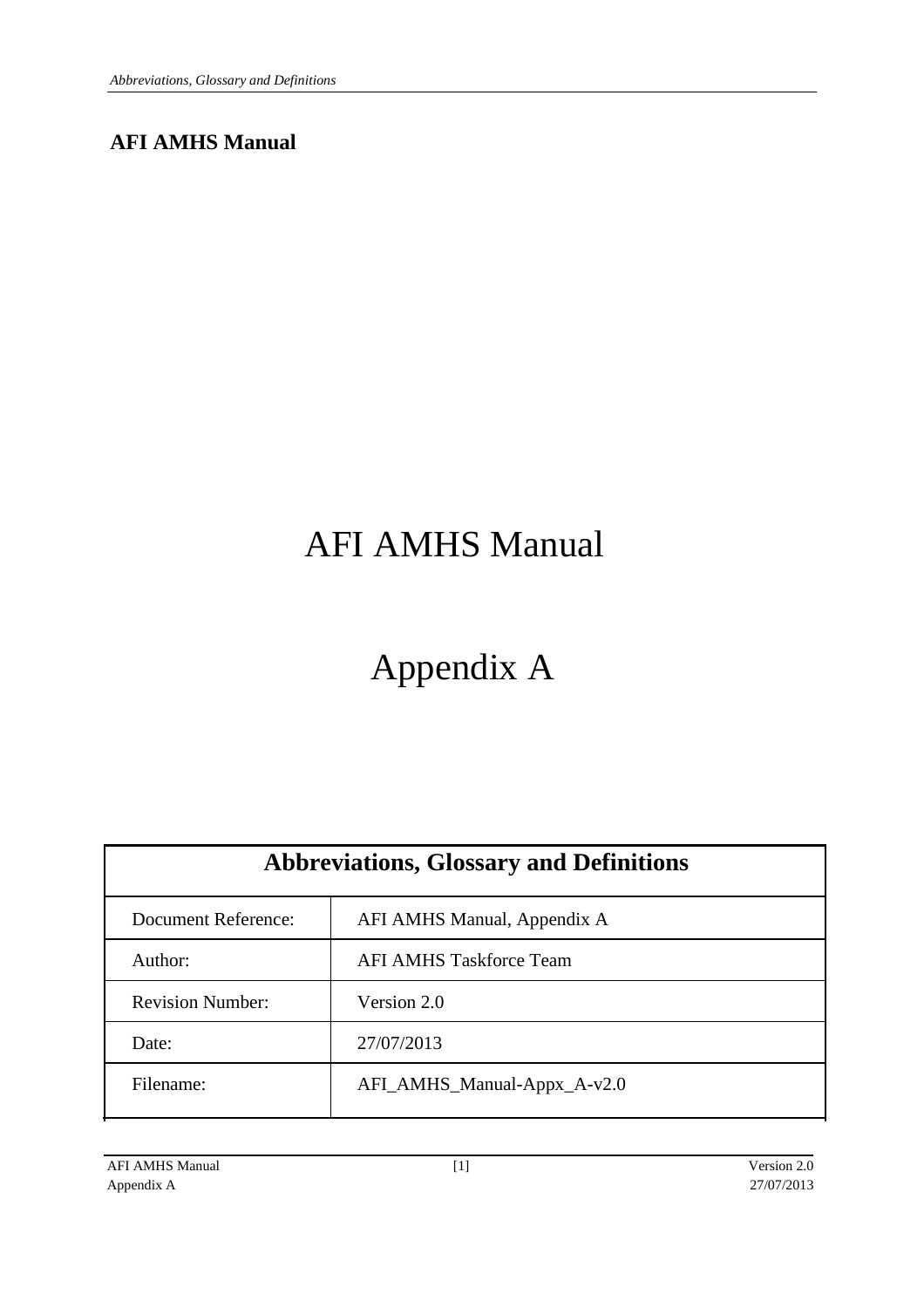# Document Control Log

| <b>Edition</b> | <b>Date</b> | <b>Comments</b>                                                    | section/pages<br>affected |
|----------------|-------------|--------------------------------------------------------------------|---------------------------|
| $1.0\,$        | 21/07/2011  | Created from EUR AMHS Manual, version<br>6.1, Appendix A, B and C. | all                       |
| $2.0\,$        | 27/07/2013  | Created from EUR AMHS Manual, version<br>8.0, Appendix A, B and C. | all                       |
|                |             |                                                                    |                           |
|                |             |                                                                    |                           |
|                |             |                                                                    |                           |
|                |             |                                                                    |                           |
|                |             |                                                                    |                           |
|                |             |                                                                    |                           |
|                |             |                                                                    |                           |
|                |             |                                                                    |                           |
|                |             |                                                                    |                           |
|                |             |                                                                    |                           |
|                |             |                                                                    |                           |
|                |             |                                                                    |                           |
|                |             |                                                                    |                           |
|                |             |                                                                    |                           |
|                |             |                                                                    |                           |
|                |             |                                                                    |                           |
|                |             |                                                                    |                           |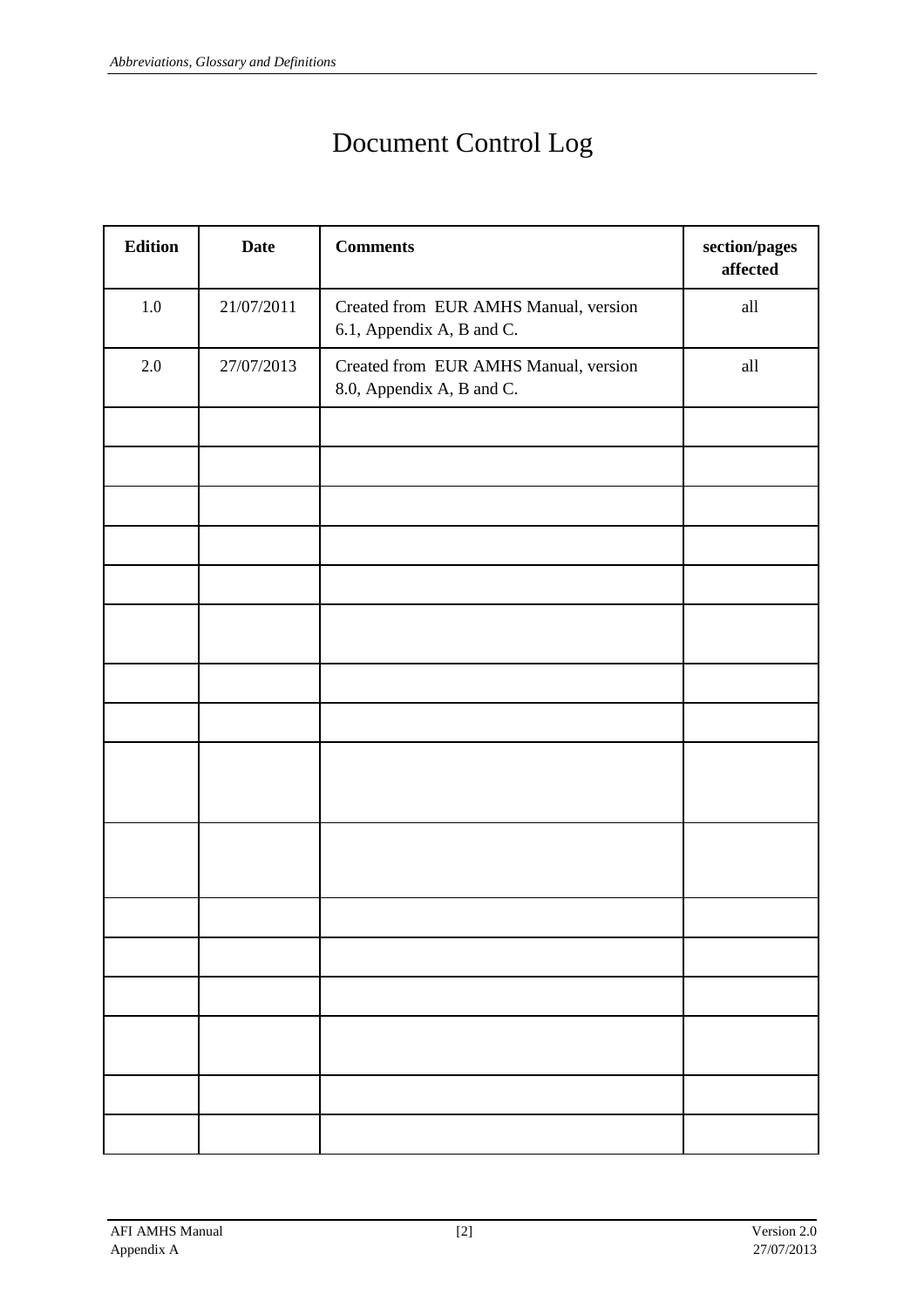# Table of contents

# References

### **ICAO Documentation**

- [1] Aeronautical Telecommunications, Annex 10, Volume III, Part I, Chapter 3
- [2] ICAO Doc 9880-AN/466: Manual on Detailed Technical Specifications for the Aeronautical Telecommunication Network (ATN) using ISO/OSI Standards and Protocols, Part II – Ground-Ground Applications - Air Traffic Services Message Handling Services (ATSMHS), First Edition – 2010
- [3] ICAO Doc 9739, Comprehensive ATN Manual (CAMAL), Part 1, Section 5.1 Abbreviations (not further maintained by ICAO)
- [4] ICAO Doc 9739, Comprehensive ATN Manual (CAMAL), Part 1, Section 5.2 Definitions (not further maintained by ICAO)
- [5] ICAO Doc 9739, Comprehensive ATN Manual (CAMAL), Part 1, Section 5.3 ATNP Lexicon (not further maintained by ICAO)

### **General technical literature**

- [6] ISO/IEC 10021-2: Information Technology Message Handling Systems (MHS): Overall architecture
- [7] ITU-T Recommendations X.400-X.499: Message Handling Systems
- [8] ITU-T Recommendations X.500-X.599: Directory
- [9] ITU-T Recommendations X.800-X.849: Security
- [10] ITU-T Recommendations X.850-X.899: OSI applications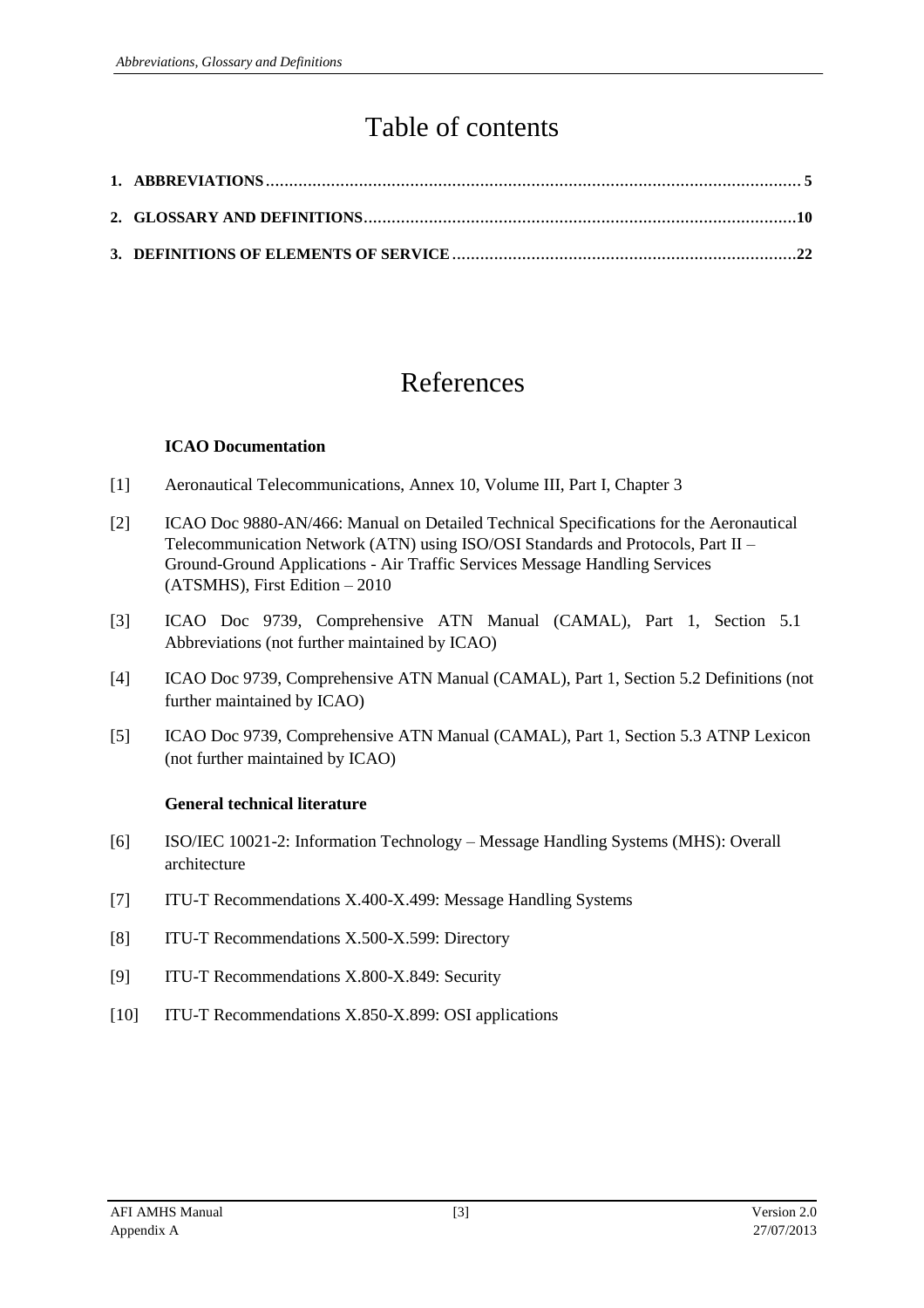# **1. Abbreviations**

(The list has been composed by the abbreviations included in the EUR AMHS Manual and its Appendices. It is noticed that the list also contains terms, not directly derived from the said manual, but taken from the ICAO Doc 9739, Comprehensive ATN Manual (CAMAL), Part 1, Section 5.1 Abbreviation, which was not further maintained by ICAO)

| A             |                                          |  |
|---------------|------------------------------------------|--|
| A             | Administration<br>domain                 |  |
|               | name $(X.400)$                           |  |
| <b>AAC</b>    | Aeronautical administrative              |  |
|               | communications                           |  |
| <b>ACARS</b>  | Aircraft communication addressing        |  |
|               | and reporting system                     |  |
| ACC           | Area control centre                      |  |
| <b>ACCESS</b> | <b>ATN Compliant Communications</b>      |  |
|               | <b>European Strategy Study</b>           |  |
| <b>ACI</b>    | <b>Access Control Information</b>        |  |
| <b>ACK</b>    | Acknowledgement                          |  |
| <b>ACP</b>    | <b>Aeronautical Communications</b>       |  |
|               | Panel (ICAO)                             |  |
| <b>ACSE</b>   | Application control service element      |  |
| Ad            | <b>Destination Address (CIDIN)</b>       |  |
| AD            | Administrative domain                    |  |
| ADEXP         | <b>Aeronautical Data Exchange</b>        |  |
|               | Protocol                                 |  |
| ADI           | Administrative domain identifier         |  |
| <b>ADM</b>    | Administrative identifier                |  |
| <b>ADMD</b>   | Administrative management<br>domain      |  |
| <b>ADS</b>    | Address (AFTN procedure signal)          |  |
| <b>ADS</b>    | Automatic dependent surveillance         |  |
| <b>ADSL</b>   | <b>Asymmetric Digital Subscriber</b>     |  |
|               | Line                                     |  |
| Ae            | Entry address (CIDIN)                    |  |
| AE            | <b>Application Entity</b>                |  |
| <b>AES</b>    | Aircraft earth station                   |  |
| AFI           | Authority and format identifier          |  |
| AFIR          | <b>ICAO Region AFI</b>                   |  |
| <b>AFS</b>    | Aeronautical fixed service               |  |
| <b>AFSG</b>   | <b>Aeronautical Fixed Services Group</b> |  |
|               | (ICAO EANPG)                             |  |
| <b>AFTN</b>   | Aeronautical fixed                       |  |
|               | telecommunication network                |  |
| AI            | Aircraft identifier                      |  |
| <b>AIDC</b>   | ATS inter-facility data                  |  |
|               | communication                            |  |
| <b>AINSC</b>  | Aeronautical industry services           |  |
|               | communication                            |  |

| <b>AIRAC</b> | Aeronautical information                  |
|--------------|-------------------------------------------|
|              | regulation and control                    |
| <b>AIS</b>   | Aeronautical information services         |
| AMC          | <b>ATS Messaging Management</b><br>Centre |
| <b>AMH</b>   | Application (profile) Message             |
|              | Handling                                  |
| <b>AMHS</b>  | ATS message handling system               |
| AMI          | <b>Address Mapping Data Import</b>        |
|              | Process                                   |
| AMP          | <b>Address Mapping Procedure</b>          |
| <b>AMS</b>   | Aeronautical mobile service               |
| <b>AMSS</b>  | Aeronautical mobile satellite             |
|              | service                                   |
|              | AMS(R)S Aeronautical Mobile Satellite     |
|              | (Route) Service                           |
| AMT          | <b>Address Mapping Table</b>              |
| <b>ANC</b>   | Air Navigation Commission                 |
| <b>ANM</b>   | <b>ATFM</b> notification messages         |
| <b>ANP</b>   | Air Navigation Plan                       |
| <b>ANSP</b>  | Air Navigation Service Provider           |
| <b>AOC</b>   | Aeronautical operational control          |
| <b>AOP</b>   | ATN OSI profile                           |
| AP           | <b>Amendment Proposal</b>                 |
| AP           | Application process                       |
| APC          | Aeronautical passenger                    |
|              | communications                            |
| <b>API</b>   | <b>Application Programming Interface</b>  |
| <b>APRL</b>  | ATN protocol requirements list            |
| APS          | <b>Address Publishing Service</b>         |
| <b>ARO</b>   | ATS/Aerodrome Reporting Office            |
| <b>ARS</b>   | Administrative region selector            |
| ASCII        | American Standard Code for                |
|              | <b>Information Interchange</b>            |
| ASN.1        | Abstract syntax notation one              |
| <b>ASO</b>   | Application service object                |
| <b>ATC</b>   | Air traffic control                       |
| <b>ATCC</b>  | Air traffic control centre                |
| <b>ATFM</b>  | Air traffic flow management               |
| <b>ATIS</b>  | Automatic terminal information            |
|              | service                                   |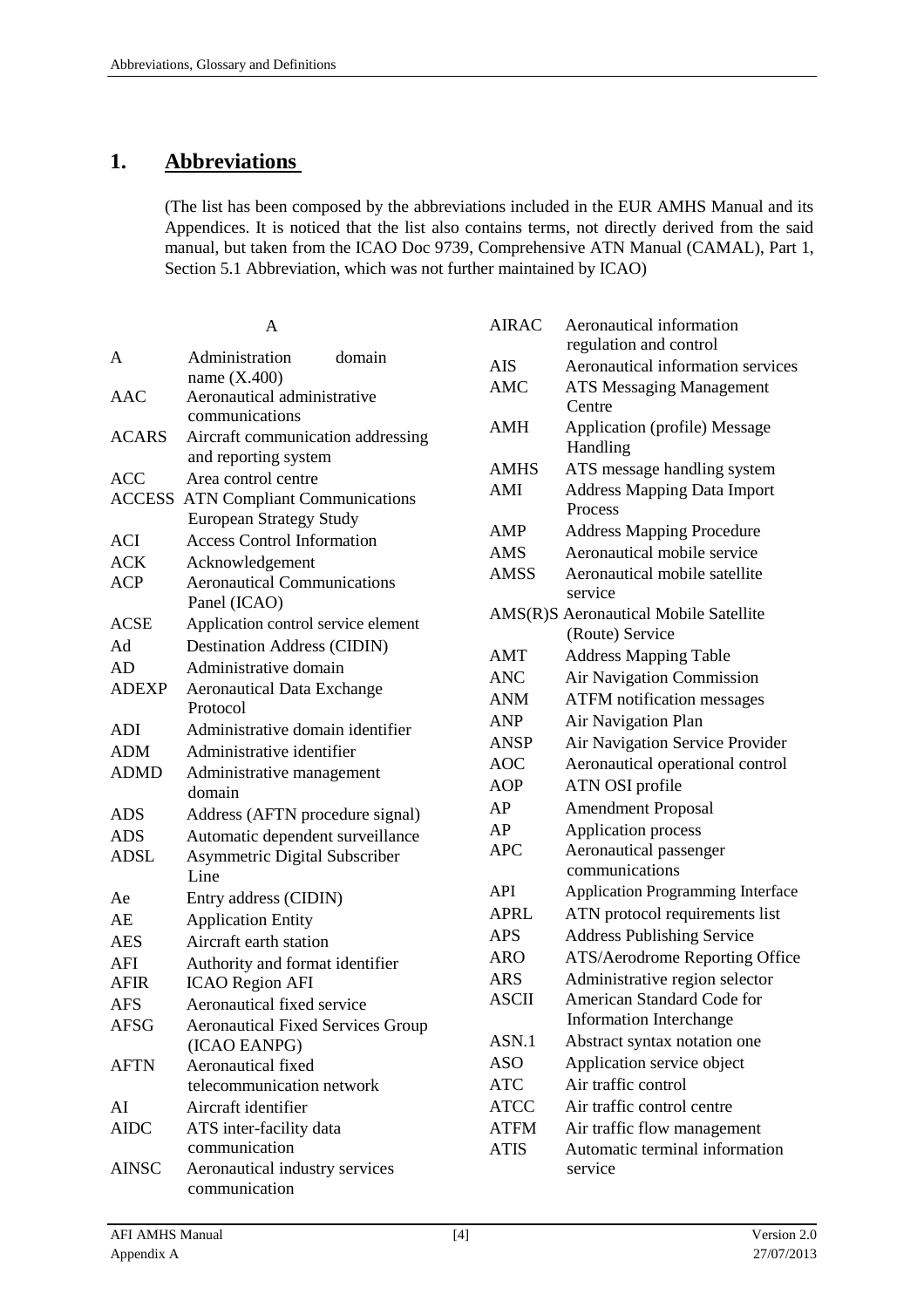| <b>ATM</b>  | Air traffic management               |
|-------------|--------------------------------------|
| <b>ATN</b>  | Aeronautical telecommunication       |
|             | network                              |
| <b>ATNP</b> | Aeronautical telecommunication       |
|             | network panel                        |
| <b>ATS</b>  | Air traffic services                 |
| <b>ATSC</b> | Air traffic services communication   |
|             | ATSMHS ATS message handling services |
| <b>ATSO</b> | Air Traffic Services Operator        |
| <b>ATSP</b> | Air Traffic Service Provider         |
| <b>ATSU</b> | Air traffic service unit             |
| AU          | Access unit                          |
| A x         | Exit Address (CIDIN)                 |
|             |                                      |

#### B

| <b>Basic ATS Message Handling</b><br>Service (as used in Appendix B) |
|----------------------------------------------------------------------|
| <b>Business class</b>                                                |
| Binary coded decimal                                                 |
| Boundary intermediate system                                         |
| Basic encoding rules                                                 |
| Binary Universal Form for the                                        |
| Representation of meteorological<br>data                             |
|                                                                      |

#### C

| C            | Country name (X.400)                              |
|--------------|---------------------------------------------------|
| CA           | Certification authority                           |
| CAA          | Civil aviation authority                          |
| CAAS         | Common AMHS addressing                            |
|              | scheme                                            |
| CAMAL        | Comprehensive ATN Manual                          |
| CCC          | Co-operating COM Centre                           |
| <b>CCITT</b> | International telegraph and                       |
|              | telephone consultative committee<br>$(now ITU-T)$ |
| CFMU         | <b>Central Flow Management Unit</b>               |
| <b>CIDIN</b> | Common ICAO data interchange                      |
|              | network                                           |
| CL           | Connectionless                                    |
| <b>CLNP</b>  | Connectionless-mode network                       |
|              | protocol                                          |
| <b>CM</b>    | Context management                                |
| <b>CMA</b>   | Context management application                    |
| <b>CMC</b>   | <b>CIDIN Management Centre</b>                    |
| <b>CN</b>    | Common name $(X.400)$                             |
| <b>CNS</b>   | Communications, navigation and                    |
|              | surveillance                                      |
| CO           | Connection oriented                               |
| COM          | Communication                                     |
|              |                                                   |

| <b>COMT</b>  | <b>Communications Team</b><br>(EUROCONTROL) |
|--------------|---------------------------------------------|
| <b>COP</b>   | Character oriented protocol                 |
| <b>COTS</b>  | Commercial Off The Shelf                    |
| CP           | <b>Change Proposal</b>                      |
| <b>CPDLC</b> | Controller-pilot data link                  |
|              | communications                              |
| <b>CPU</b>   | <b>Central Processing Unit</b>              |
| CS           | <b>Community Specification</b>              |
| <b>CSV</b>   | <b>Comma Separated Values</b>               |
|              | <b>CIDIN Test Driver</b>                    |

# D

| <b>DAP</b>  | Directory access protocol        |
|-------------|----------------------------------|
| <b>DCE</b>  | Data communications equipment    |
| DIB         | Directory information base       |
| <b>DISP</b> | Directory information shadowing  |
|             | protocol                         |
| <b>DIT</b>  | Directory information tree       |
| DL          | Distribution list                |
| <b>DLAC</b> | Data link application coding     |
| <b>DMD</b>  | Directory management domain      |
| <b>DNIC</b> | Data network identification code |
| Doc         | Document (ICAO)                  |
| DOP         | Directory operational binding    |
|             | protocol                         |
| DR          | Delivery Report                  |
| DR          | Defect Report                    |
| DR          | Disconnect request               |
| <b>DSA</b>  | Directory system agent           |
| DSP         | Directory system protocol        |
| <b>DSP</b>  | Domain specific part             |
| <b>DTE</b>  | Data terminal equipment          |
| <b>DUA</b>  | Directory user agent             |

### ${\bf E}$

| European AIS Database                         |
|-----------------------------------------------|
| European Air Navigation Planning              |
| Group (ICAO)                                  |
| <b>EATCHIP European ATC Harmonisation and</b> |
| <b>Integration Programme</b>                  |
| <b>European Civil Aviation</b>                |
| Conference                                    |
| Elliptic curves digital signature             |
| algorithm                                     |
| <b>EATMP</b> Communication Gateway            |
| <b>European Directory Service</b>             |
| <b>Encoded Information Type</b>               |
| <b>Electronic Messaging Association</b>       |
| End system                                    |
| <b>ICAO Region Europe</b>                     |
|                                               |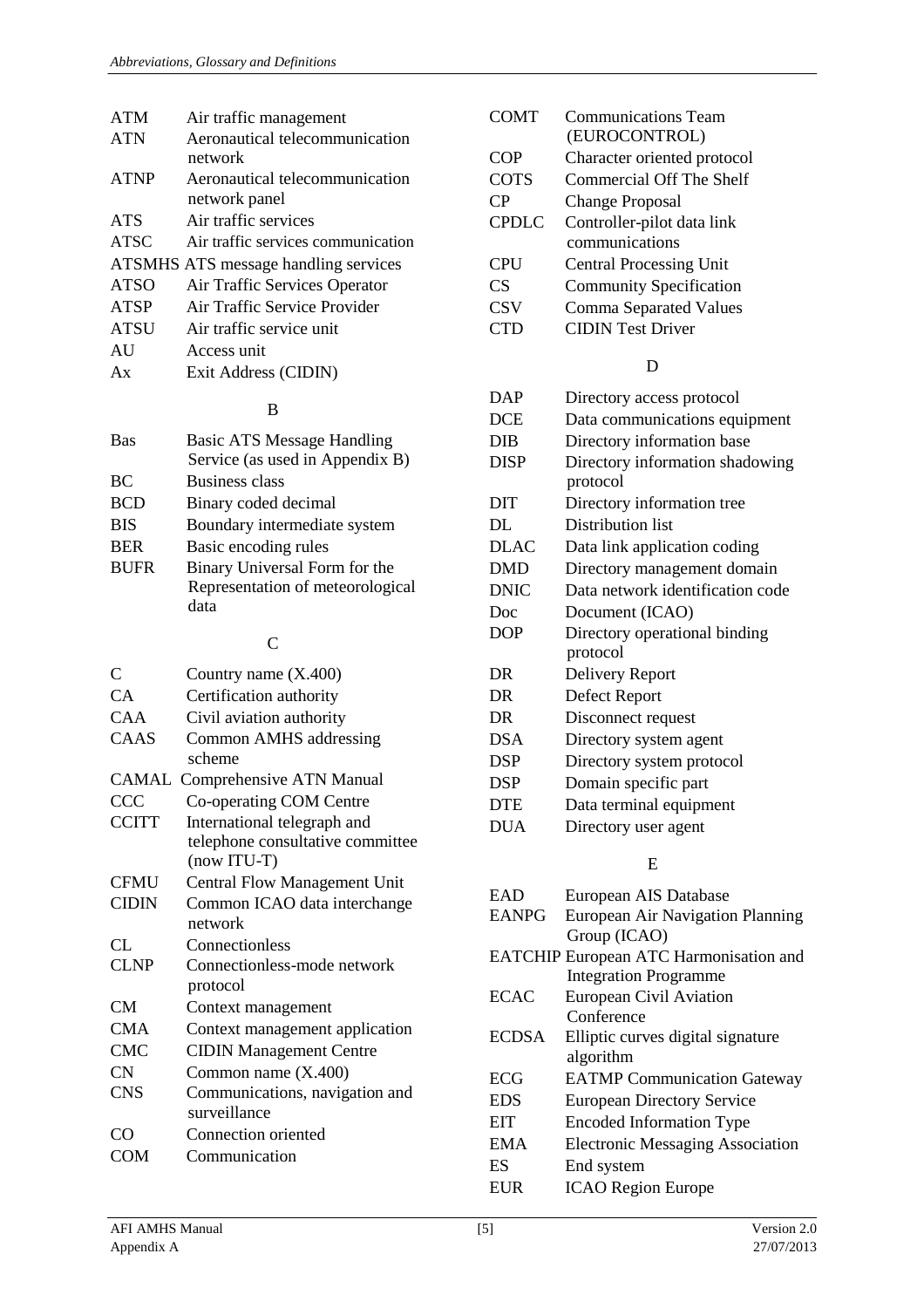| Ext                        | <b>Extended ATS Message Handling</b><br>Service (as used in Appendix B) |  |
|----------------------------|-------------------------------------------------------------------------|--|
|                            | F                                                                       |  |
| <b>FANS</b>                | Future air navigation system                                            |  |
| <b>FASID</b>               | <b>Facilities and Services</b>                                          |  |
|                            | Implementation Document (Part of<br>ANP)                                |  |
| <b>FCAPS</b>               | Fault, configuration, accounting,                                       |  |
|                            | performance, security (ISO                                              |  |
|                            | <b>Telecommunications Management</b>                                    |  |
|                            | Network model and framework for                                         |  |
| <b>FDDI</b>                | network management)<br>Fibre distributed data interface                 |  |
|                            |                                                                         |  |
| FG<br>FIB                  | Functional group                                                        |  |
|                            | Forwarding information base                                             |  |
| <b>FIR</b><br><b>FIRST</b> | Flight information region<br>First multipartite International           |  |
|                            | <b>Realisation of ICAO SARPs</b>                                        |  |
|                            | <b>AMHS Trials</b>                                                      |  |
| FIS                        | Flight information services                                             |  |
| <b>FMS</b>                 | Flight management system                                                |  |
| <b>FMTP</b>                | <b>Flight Message Transfer Protocol</b>                                 |  |
| FP                         | Flight plan                                                             |  |
| <b>FPG</b>                 | Future Planning Group (now PG -                                         |  |
|                            | Planning Group)                                                         |  |
| <b>FPL</b>                 | Flight plan                                                             |  |
| FT                         | Filling time                                                            |  |
| <b>FTBP</b>                | File transfer body part                                                 |  |
|                            | G                                                                       |  |
| GА                         | General aviation                                                        |  |
| GDI                        | Global Domain Identifier                                                |  |
| GES                        | Ground earth station                                                    |  |
|                            |                                                                         |  |
|                            | Η                                                                       |  |
| <b>HDLC</b>                | High-level data link control                                            |  |
| ΗF                         | High frequency                                                          |  |
| HMI                        | Human machine interface                                                 |  |
| I                          |                                                                         |  |
| IA5                        | International Alphabet No. 5                                            |  |
| <b>IACSP</b>               | International aeronautical                                              |  |
|                            | communication service provider                                          |  |
| <b>IATA</b>                | <b>International Air Transport</b>                                      |  |
|                            | Association                                                             |  |
| <b>ICAO</b>                | <b>International Civil Aviation</b>                                     |  |
|                            | Organisation                                                            |  |
| ICAORD                     | <b>ICAO Regional Director</b>                                           |  |
| ICC<br><b>ICD</b>          | Inter-centre co-ordination                                              |  |
|                            | International code designator                                           |  |

| <b>ICS</b><br>ID  | Internet communications service<br>Identification         |
|-------------------|-----------------------------------------------------------|
| IDI               | Initial domain identifier                                 |
| <b>IDP</b>        | Initial domain part                                       |
|                   |                                                           |
| <b>IDRP</b>       | Inter-domain routing protocol                             |
| <b>IEC</b>        | International electro technical<br>commission             |
| <b>IETF</b>       | <b>Internet Engineer Task Force</b>                       |
| <b>IFR</b>        | Instrument flight rules                                   |
| $_{\rm IP}$       | Internet protocol                                         |
| iPAX              | Internet protocol for ATS data<br>exchange                |
| <b>IPM</b>        | Interpersonal messaging                                   |
| <b>IPMS</b>       | <b>Interpersonal Messaging System</b>                     |
| <b>IPN</b>        | Interpersonal notification                                |
|                   |                                                           |
| <b>IPS</b>        | Internet protocol suite                                   |
| <b>IPsec</b>      | Security Architecture for the<br><b>Internet Protocol</b> |
| IPv4              | Internet protocol version 4                               |
| IP <sub>v</sub> 6 | Internet protocol version 6                               |
| IT                | Interoperability Test (as used in<br>appendix E)          |
| $ITA-2$           | <b>International Telegraph Alphabet</b><br>No.2           |
| <b>ITOT</b>       | ISO Transport Service on top of<br><b>TCP</b>             |
| IS                | Intermediate system                                       |
| <b>ISDN</b>       | Integrated services digital network                       |
| <b>ISO</b>        | International organisation for<br>standardisation         |
| <b>ISOPA</b>      | ISO protocol architecture                                 |
| <b>ISP</b>        | International standardised profile                        |
| <b>ITU-T</b>      | <b>International Telecommunication</b>                    |
|                   | Union — Telecommunication                                 |
|                   | <b>Standardisation Sector</b>                             |
| IUT               | <b>Implementation Under Test</b>                          |
|                   | L                                                         |
|                   |                                                           |
| LAN               | Local area network                                        |
| <b>LDAP</b>       | <b>Lightweight Directory Access</b><br>Protocol           |
| <b>LDIF</b>       | LDAP Data Interchange Format                              |
| <b>LLC</b>        | Logical Link Control                                      |
| LOC               | Location identifier                                       |
|                   | M                                                         |
| MAC               | <b>Medium Access Control</b>                              |
| MD                | Management domain                                         |
| MET               | Meteorological service                                    |
| MF                | MHS-form (address)                                        |
| MH                | <b>Message Handling</b>                                   |
|                   |                                                           |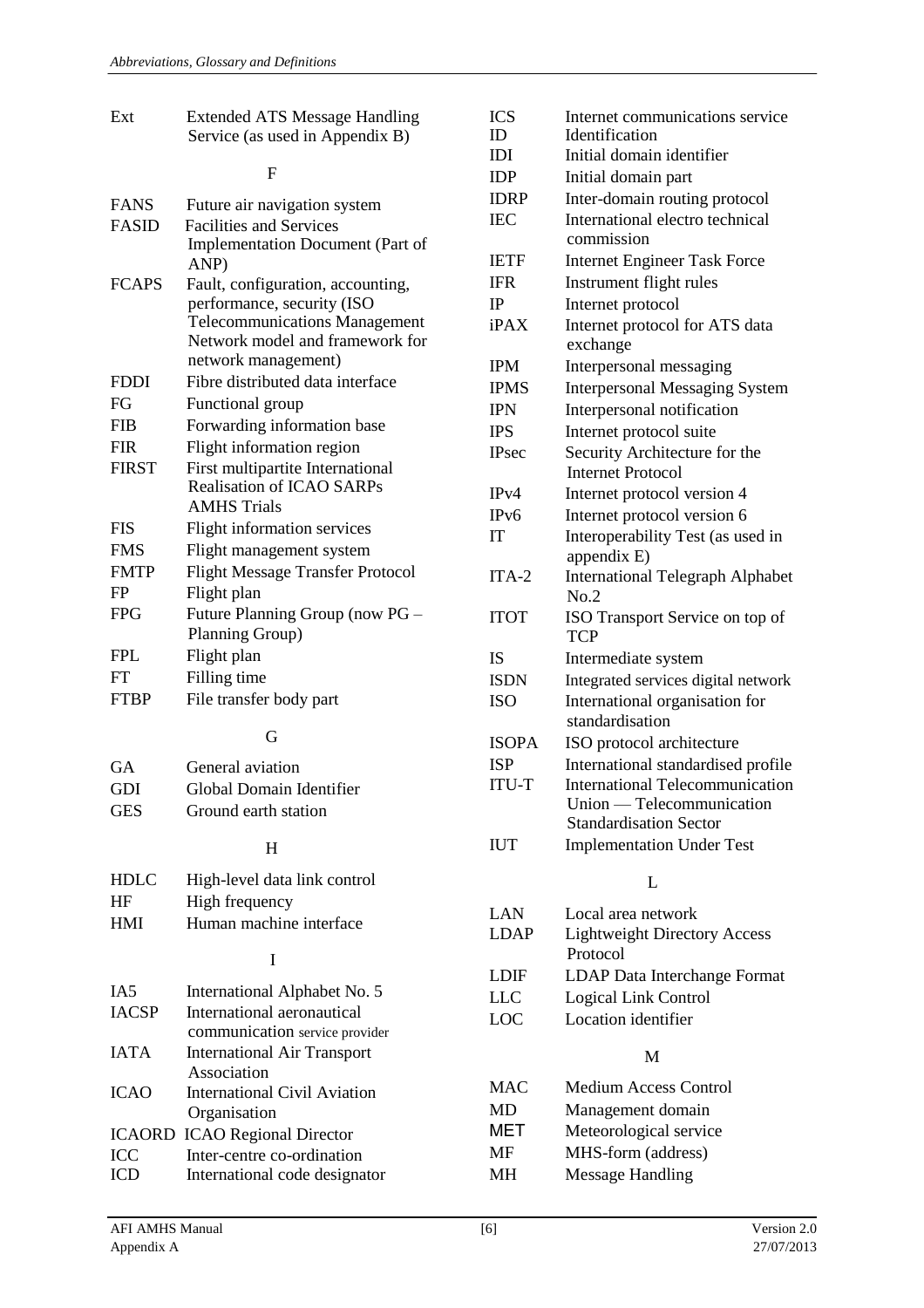| <b>MHE</b>   | <b>Message Handling Environment</b> |
|--------------|-------------------------------------|
| <b>MHS</b>   | Message handling services           |
| <b>MHS</b>   | Message handling system             |
| <b>MIB</b>   | <b>Management Information Base</b>  |
| MODE S       | Mode select                         |
| <b>MORTs</b> | Managed objects requirement         |
|              | templates                           |
| <b>MOTIS</b> | Message-oriented text interchange   |
|              | system                              |
| MS           | Message store                       |
| MS (94)      | Message Store '94                   |
| <b>MT</b>    | Message transfer                    |
| <b>MTBF</b>  | Mean Time between Failures          |
| <b>MTCU</b>  | Message transfer and control unit   |
| <b>MTA</b>   | Message transfer agent              |
| <b>MTD</b>   | <b>MTA Test Driver</b>              |
| <b>MTE</b>   | <b>Message Transfer Envelope</b>    |
| <b>MTP</b>   | Manual teletypewriter procedures    |
| <b>MTS</b>   | Message transfer system             |
|              |                                     |

### N

| <b>NAT</b>  | <b>ICAO Region North Atlantic</b>   |
|-------------|-------------------------------------|
|             | NAT-PT Network Address Translation- |
|             | Protocol Translation                |
| <b>NDR</b>  | Non-Delivery Report                 |
| <b>NET</b>  | Network entity title                |
|             | NOTAM Notice to airmen              |
| <b>NPDU</b> | Network protocol data unit          |
| <b>NRN</b>  | No-Receipt Notification             |
| <b>NSAP</b> | Network service access point        |
| <b>NTN</b>  | Network terminal number             |
| N-SEL       | Network selector                    |

### O

| 0            | Organisation name $(X.400)$        |
|--------------|------------------------------------|
| OG           | <b>Operations Group (AFSG)</b>     |
| <b>OHI</b>   | Optional heading information       |
| <b>OID</b>   | Object identifier                  |
| OLDI         | On-line Data Interchange           |
| <b>OPMET</b> | Operational meteorological traffic |
| O/R          | Originator/recipient               |
| <b>OSI</b>   | Open system interconnection        |
| <b>OSPF</b>  | <b>Open Shortest Path First</b>    |
| OU           | Organisational unit name $(X.400)$ |
|              |                                    |

#### P

| P              | Private domain name                     |
|----------------|-----------------------------------------|
| P <sub>1</sub> | <b>Message Transfer Protocol</b>        |
| <b>P2</b>      | <b>Inter-Personal Messaging Content</b> |
|                | Type                                    |

| P <sub>3</sub> | Message Submission and Delivery        |
|----------------|----------------------------------------|
|                | Protocol                               |
| P7             | <b>Message Retrieval Protocol</b>      |
|                | PANS-RAC Procedures for Air Navigation |
|                | Services — Rules of the Air and        |
|                | <b>Air Traffic Services</b>            |
| <b>PCI</b>     | Protocol control information           |
| <b>PDAI</b>    | Predetermined distribution             |
|                | addressee indicator                    |
| <b>PDR</b>     | <b>Potential Defect Report</b>         |
| PDU            | Protocol data unit                     |
| <b>PENS</b>    | Pan-European Network Services          |
| <b>PER</b>     | Packed encoding rules                  |
| PG             | Planning Group (AFSG)                  |
| <b>PIB</b>     | Policy information base                |
| <b>PICS</b>    | Protocol implementation                |
|                | conformance statement                  |
| <b>PIREP</b>   | Pilot reports                          |
| <b>PKI</b>     | Public Key Infrastructure              |
| PN             | Personal name (X.400)                  |
| <b>PRI</b>     | Priority                               |
| PRL            | Profile requirement list               |
| <b>PRMD</b>    | Private management domain              |
| <b>PSAP</b>    | Presentation service access point      |
| <b>PSDN</b>    | Packet switched data network           |
| <b>PSEL</b>    | Presentation selector                  |
| <b>PTT</b>     | Post, telephone and telegraph          |
| <b>PVC</b>     | Permanent virtual circuit              |
|                |                                        |

# Q

| QoS | Quality of service    |
|-----|-----------------------|
| QTA | AFTN procedure signal |

# R

|             | <b>RAPNET Regional ATS Packet Switched</b> |
|-------------|--------------------------------------------|
|             | Network                                    |
| <b>RD</b>   | Routing domain                             |
| <b>RDC</b>  | Routing domain confederation               |
| <b>RDF</b>  | Routing domain format                      |
| RDI         | Routing domain identifier                  |
| <b>RDN</b>  | Relative distinguished name                |
| <b>RFC</b>  | <b>Request For Comment</b>                 |
| <b>RIB</b>  | Routing information base                   |
| <b>RN</b>   | Receipt notification                       |
| <b>ROSE</b> | Remote operations service element          |
| <b>RPT</b>  | Repeat (AFTN procedure signal)             |
| <b>RTE</b>  | <b>Report Transfer Envelope</b>            |
| <b>RTSE</b> | Reliable transfer service element          |
|             |                                            |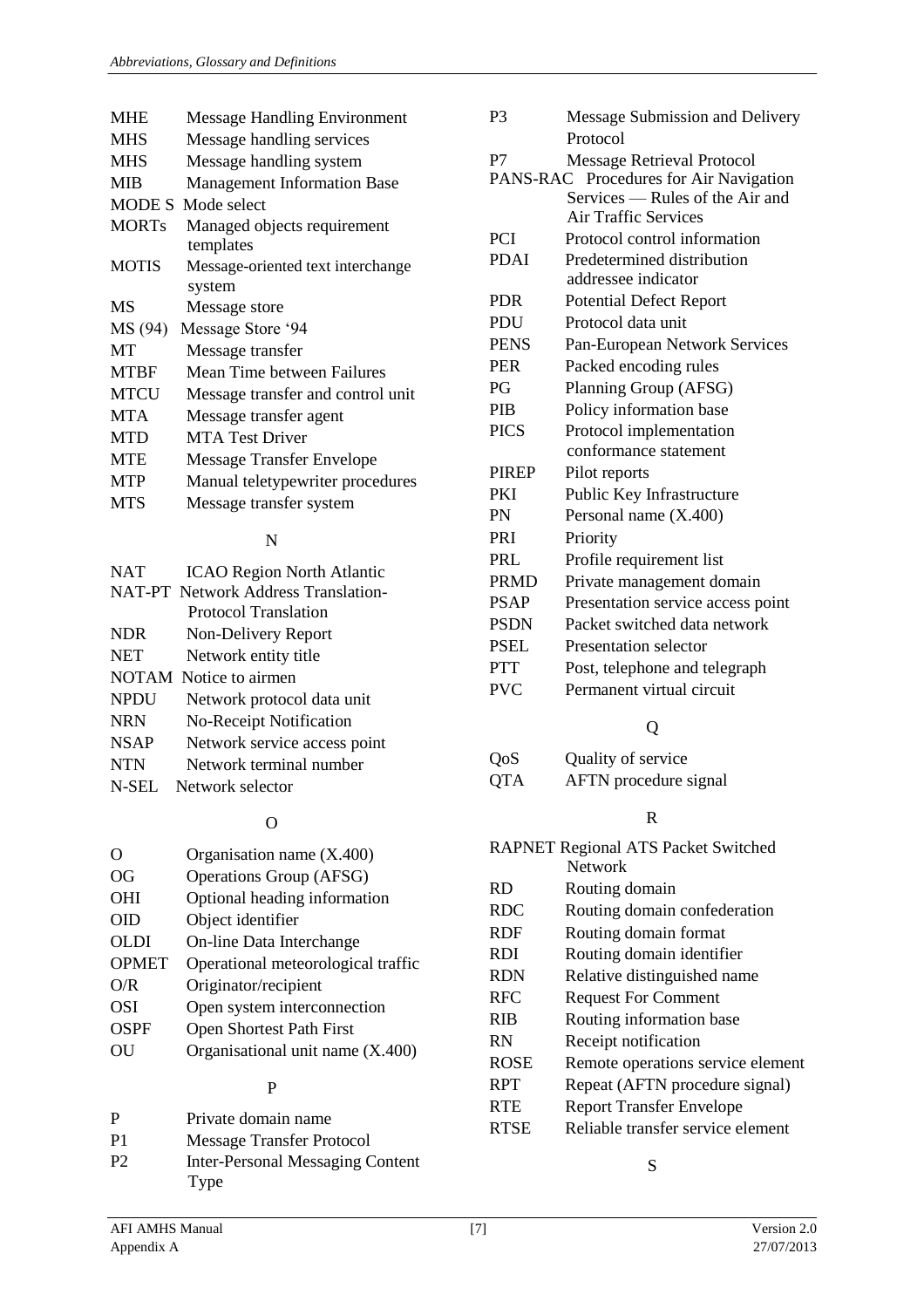| <b>SAR</b>    | Search and rescue                     |
|---------------|---------------------------------------|
| <b>SARPs</b>  | Standards and recommended             |
|               | practices                             |
| <b>SEC</b>    | <b>IPM</b> Security                   |
| <b>SEL</b>    | Selector                              |
| <b>SICASP</b> | <b>SSR Improvements and Collision</b> |
|               | <b>Avoidance Systems Panel</b>        |
| SIGMET        | Significant meteorological            |
|               | information                           |
| <b>SLA</b>    | Service level agreement               |
| <b>SN</b>     | Subnetwork                            |
| <b>SNDCF</b>  | <b>Subnetwork Dependent</b>           |
|               | Convergence Function                  |
| <b>SNMP</b>   | <b>Simple Network Management</b>      |
|               | Protocol                              |
| <b>SNPA</b>   | Subnetwork point of attachment        |
| <b>SPACE</b>  | <b>Study and Planning of AMHS</b>     |
|               | Communications in Europe              |
| <b>SPSO</b>   | <b>SPACE Participating States/</b>    |
|               | Organisations                         |
| S-SEL         | Session selector                      |
| <b>SSAP</b>   | Session service access protocol       |
| <b>SSR</b>    | Secondary surveillance radar          |
| <b>SUT</b>    | System under test                     |
| <b>SVC</b>    | <b>Switched Virtual Connection</b>    |
| <b>SWIM</b>   | <b>System Wide Information</b>        |
|               | Management                            |
| <b>SYS</b>    | System identifier                     |
|               | T                                     |

| TBD    | To be defined                     |
|--------|-----------------------------------|
| TС     | Test Case (as used in appendix E) |
| TCP/IP | Transmission control              |
|        | protocol/internet protocol        |

|             | TEN-T Trans-European Transport Network |
|-------------|----------------------------------------|
| TP          | <b>Transport Protocol</b>              |
| <b>TSAP</b> | Transport service access point         |
| <b>TSEL</b> | <b>Transport selector</b>              |
| <b>TSMS</b> | Test Suite and Monitoring System       |
|             |                                        |
|             | H                                      |
| UA          | User agent                             |
| UHF         | Ultra high frequency                   |
| ULCS        | <b>Upper layer communications</b>      |

# V

UTC Universal Time Coordinated

service

| VDL | Very high frequency digital link |
|-----|----------------------------------|
| VER | Version identifier               |
| VHF | Very high frequency              |
|     |                                  |

#### W

| WAN  | Wide area network                    |
|------|--------------------------------------|
| WG   | <b>Working Group</b>                 |
| WG M | <b>Working Group for Maintenance</b> |
| WMO  | World Meteorological Organisation    |
| WPR  | <b>Work Package Report</b>           |
|      |                                      |

## X

| XF          | Translated-form (address) |
|-------------|---------------------------|
| <b>XMIB</b> | Cross-domain management   |
|             | information base          |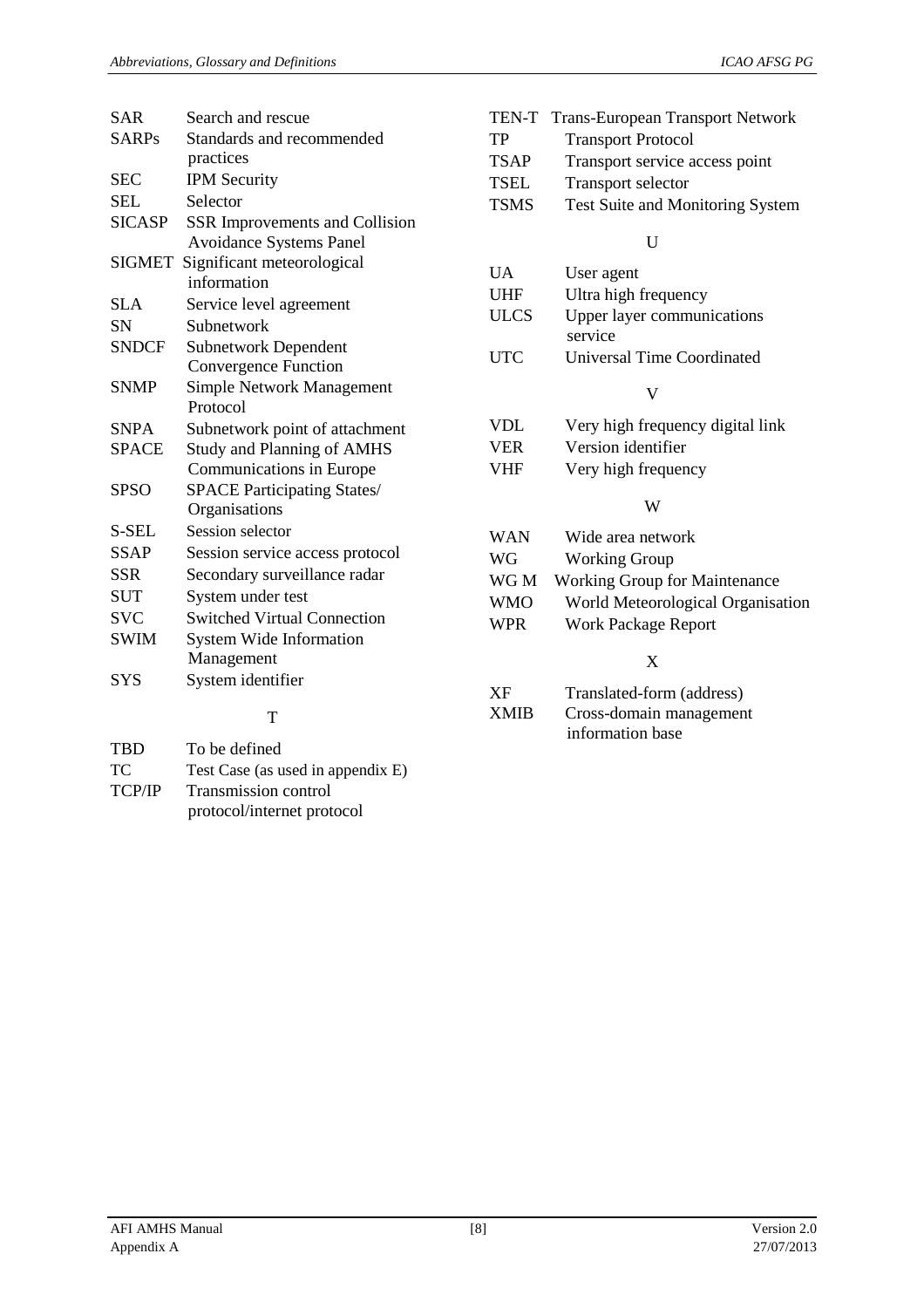# **2. Glossary and Definitions**

*Note. – This glossary of terms has been compiled using ITU-T X.400 [7], X.500 [8], X.800 [9], X.850 [10] series recommendations, ISO/IEC 10021-2 [6], ICAO AMHS technical specifications [2] and the Comprehensive ATN Manual (Definitions [4] and ATNP Lexicon [5]). In case of notable differences in definitions from various sources, all are presented, with the indication of the relevant source.*

*Access unit (AU)* In the context of a message handling system, the functional object, a component of MHS, that links another communication system (e.g. a physical delivery system or the telex network) to the MTS and via which its patrons engage in message handling as indirect users.

In the context of message handling services, the unit which enables users of one service to intercommunicate with message handling services, such as the IPM service. [7]

- *Actual recipient* In the context of message handling, a potential recipient for which delivery or affirmation takes place. [7]
- *Address domain* A set of address formats and values administered by a single address authority. Under the ISO plan, any address authority may define subdomains within its own domain and delegate authority within those subdomains. [4]
- *Addressing authority* Defines formats and/or values of NSAP addresses within its jurisdiction. [4]
- *Addressing (logical)* Logical addressing means that the address defined in the addressing plan and used to locate the addressed object is a virtual address which is a substitute of the actual (physical) address of an object. Address mapping functions have to fulfil this substitution, carefully maintaining unambiguity of identification of objects. [5]
- *Addressing (physical)* Physical addressing means that the address defined in the addressing plan and used to locate the addressed object is the physical, i.e. hardwired, hard-coded or configured address of the object. An example of a physical address is the ICAO 24-bit aircraft address used for the SSR Mode S transponder. [5]
- *Administration* In the context of ITU-T, an Administration (member of ITU) or a Recognised Operating Agency (ROA). [7]
- *Administrative domain* A collection of end systems, intermediate systems and subnetworks operated by a single organisation or administrative authority. An administrative domain may be internally divided into one or more routing domains. [4]
- *Administration domain name (A)* In the context of message handling, a standard attribute of a name form that identifies an ADMD relative to the country denoted by a country name. [7]

An administration-domain-name is a standard attribute that identifies an ADMD relative to the country denoted by a country-name. The value of an administration-domain-name is a Printable String chosen from a set of such strings that is administered for this purpose by the country alluded to above.

*Note.– In the context of ATSMHS, the administration-domain-name assigned to ICAO by ITU-T is A = "ICAO". [6]*

*Administration management domain (ADMD)* A management domain that comprises messaging systems managed (operated) by a service provider. [7]

A management domain that comprises systems managed (operated) by a service provider. [6]

#### *Aeronautical administrative communications (AAC)*

Communications used by aeronautical operating agencies related to the business aspects of operating their flights and transport services. These communications are used for a variety of purposes, such as flight and ground transportation bookings, deployment of crew and aircraft, or any other logistic purposes that maintains or enhances the efficiency of overall flight operation. [4]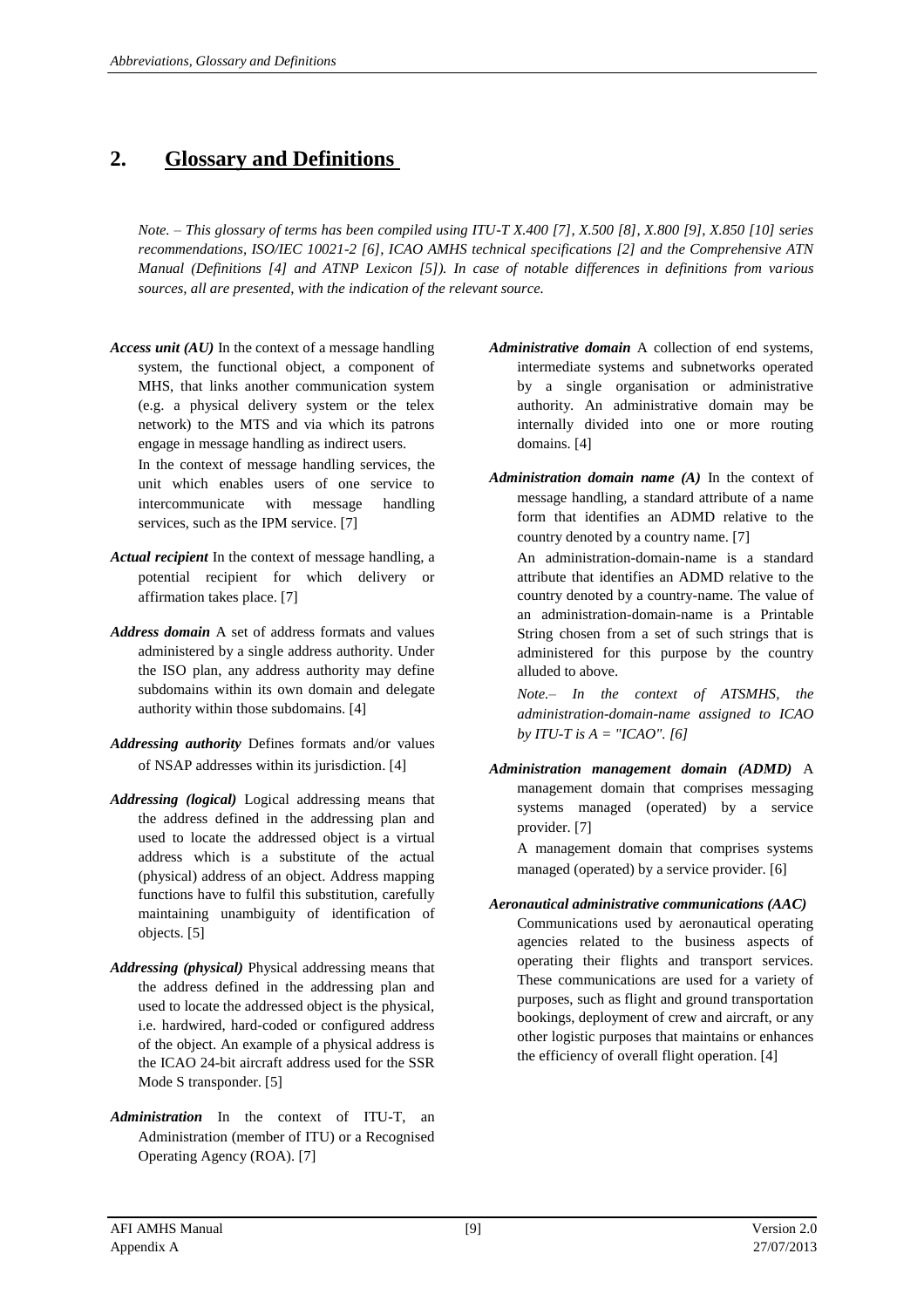- *Aeronautical mobile satellite service (AMSS)* Provides packet-mode data and circuit-mode data and voice service to aircraft and ground users provided by a satellite subnetwork which comprises satellites, Aircraft Earth Stations (AESs), Ground Earth Stations (GESs) and associated ground facilities such as a network coordination centre. [4]
- *Aeronautical operational control (AOC)* Communication required for the exercise of authority over the initiation, continuation, diversion or termination of flight for safety, regularity and efficiency reasons. [4]
- *Aeronautical passenger communications (APC)* Communications relating to the non-safety voice and data services to passengers and crew members for personal communications. [4]
- *Aeronautical telecommunication network (ATN)* An internetwork architecture which allows ground, air-to-ground and avionics data subnetworks to interoperate by adopting common interface services and protocols based on the International Organisation for Standardisation (ISO) Open Systems Interconnection (OSI) reference model.  $[4]$
- *AF-address* The AF- address (AFTN-form address) is either an AFTN addressee indicator as specified in Annex 10, Volume II, paragraph 4.4, which is used to locate AMHS users, either direct or indirect, in the AFTN address space or a predetermined distribution addressee indicator (PDAI) as specified in Annex 10, Volume II, paragraph 4.4.14. [1]
- Air traffic control (ATC) A service operated by an appropriate authority to promote the safe, orderly and expeditious flow of air traffic. [4]
- *Air traffic services communications (ATSC)* Communications related to air traffic services including air traffic control, aeronautical and meteorological information, position reporting and services related to safety and regularity of flight. This communication must involve one or more air traffic service administrations. This term is used for purposes of address administration. [4]
- *Alternate recipient* In the context of message handling, a user or a distribution list to which a message or probe may be conveyed if, and only if, it cannot be conveyed to a particular preferred recipient. The Alternate Recipient may be specified by the originator, by the recipient, or by the recipient MD. [7]
- *Application* Software providing services to its users as a consistent set of functionality; e.g. the ATC related functions implemented in the server(s) and/or controller work position host computers. [4]
- *Application entity (AE)* Part of an application process that is concerned with communications within the OSI environment. The aspects of an application process that need to be taken into account for the purposes of OSI are represented by one or more AEs. [4]
- *Application process (AP)* A set of resources, including processing resources, within a real open system which may be used to perform a particular information processing activity. [4]
- *Application service* The abstract interface between the (N)-service and the (N)-service user, where N refers to the application layer; thus it is the boundary between the ATN-App-AE and the application-user. [4]
- *ATN applications* Refers to applications that support ATM or aeronautical industry functions and that are designed to operate across an OSI communications system. ATN applications are always distributed applications, i.e. peer processes are hosted by different end systems which are interconnected. [4]
- *ATN communication services* The ATN communication services are provided to ATN users that require ground-ground or air-ground data communication. The ATN accommodates different grades of services which can be expressed by quality of service parameters and by communication priorities. [5]
- *ATN environment* The term relates to functional and operational aspects around the ATN as a complete end-to-end communication system. [4]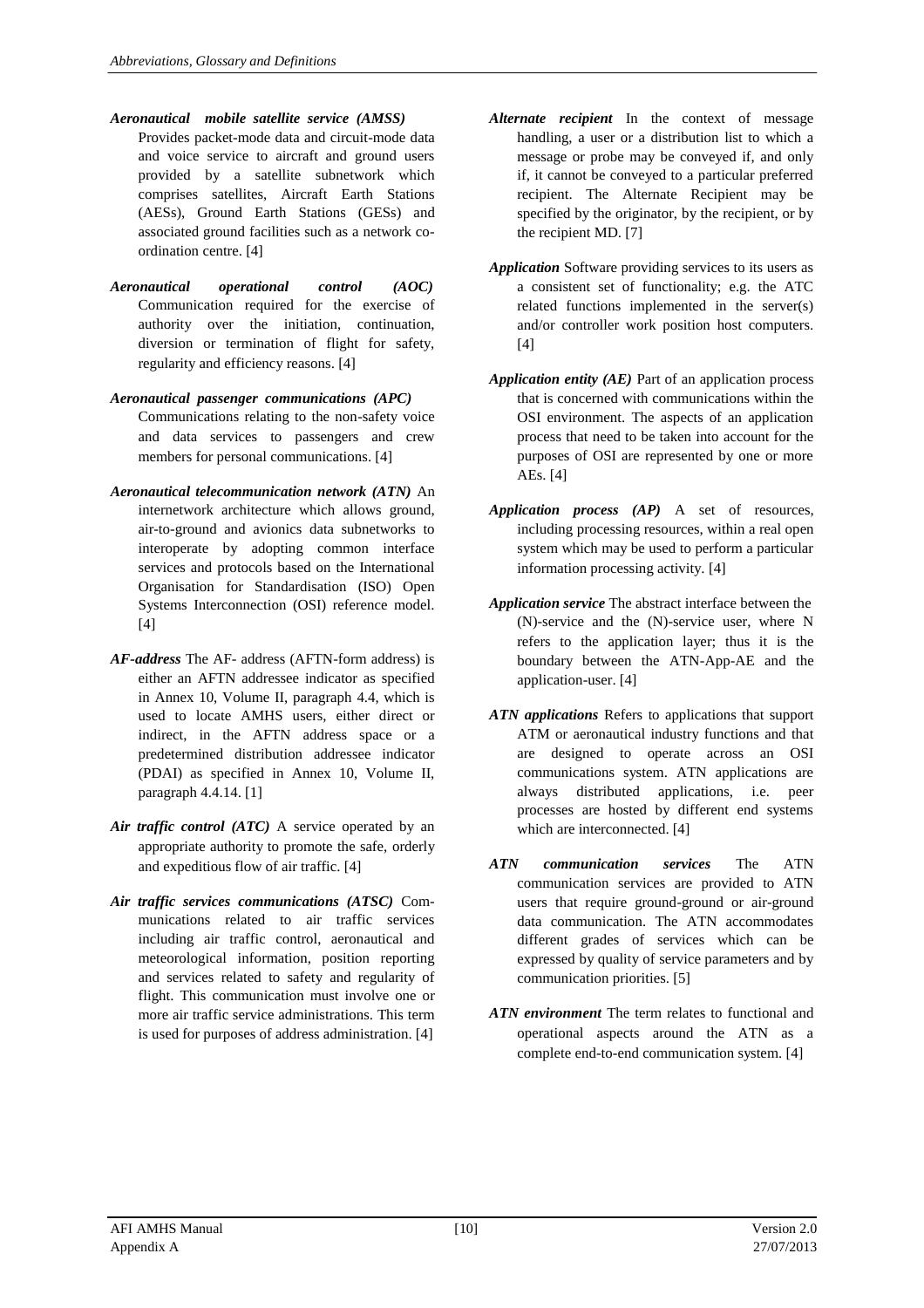- *ATN internet (ATNI)* An implementation of the ISO OSI network layer services and protocols for support of interprocess data communication between aeronautical host computers. It is defined to be the collection of the connected internetwork routers and subnetworks that conform to ATN internetwork requirements. [4]
- *ATN network operating concept* An ATN network operating concept will address the administrative, operational, institutional and policy issues and additional (non-SARPs) technical aspects to enable the efficient and correct operation of the ATN. [4]
- *ATN router* The communication element that manages the relaying and routing of data while in transit from an originating ATN host computer to a destination ATN host computer. In ISO terms, an ATN router comprises an OSI intermediate system and an end system supporting a systems management agent. [4]
- *ATN routing domain confederation (RDC)* The ATN RDC is the set of interconnected routing domains that together form the ATN internetwork. [4]
- *ATN services* The ATN services are provided to ATN users that require ground-ground or air-ground data communication. The ATN internet service is provided at the transport layer (service access point). The ATN accommodates different grades of services which can be expressed by Quality of Service parameters. [4]
- *ATN system applications* System applications support the operation of the ATN communication services and are either not directly or not at all used by ATN users but rather by the service providers, operators or other ATN applications. Typical examples of ATN system applications are the ATN directory service, ATN context management or ATN systems management. [5]
- *ATN systems management* The ATN Systems Management provides mechanisms for monitoring, control and co-ordination of resources necessary to provide ATN services. ATN systems management is based on OSI system management principles and may be distributed, centralised or local. [4]
- *ATS message handling services (ATSMHS)* Procedures used to exchange ATS messages over the ATN such that the conveyance of an ATS message is in general not correlated with the conveyance of another ATS message by the service provider. There are two ATS message handling services. They are the ATS message service and the ATN pass-through service. [4]
- *ATS Message Handling Services (ATSMHS) or ATS message service* Both terms apply to the application or functional service delivered to service users in compliance with the technical provisions for the ATN (i.e. ref. [1], sub-volume III).

Two levels of service are defined within the ATS Message Service:

- i) the Basic ATS Message Service; and
- ii) the Extended ATS Message Service.

Both levels of service are compatible with one another. The Extended ATS Message Service is functionally a superset of the Basic ATS Message Service, and it is backward compatible with the Basic ATS Message Service. [2]

- *ATS message-handling system (AMHS)* Term used to technically identify the set of systems providing the ATS message service. [1]
- Attribute In the context of message handling, an information item, a component of an attribute list that describes a user or distribution list and that can also locate it in relation to the physical or organisational structure of MHS (or the network underlying it). [7]

It describes a user or DL and may also locate it in relation to the physical or organisational structure of the MHS (or the network underlying it).

- An attribute has the following parts:
- a) attribute type (or type) that denotes a class of information;
- b) attribute value (or value) that is an instance of the class of information the attribute type denotes.

Attributes are of the following two kinds:

- a) standard attribute: an attribute whose type is bound to a class of information by the ISO/IEC 10021-2 specification;
- b) domain-defined attribute: an attribute whose type is bound to a class of information by a Management Domain (MD). [6]
- *Attribute list* In the context of message handling, a data structure, an ordered set of attributes, that constitutes an O/R address. [7]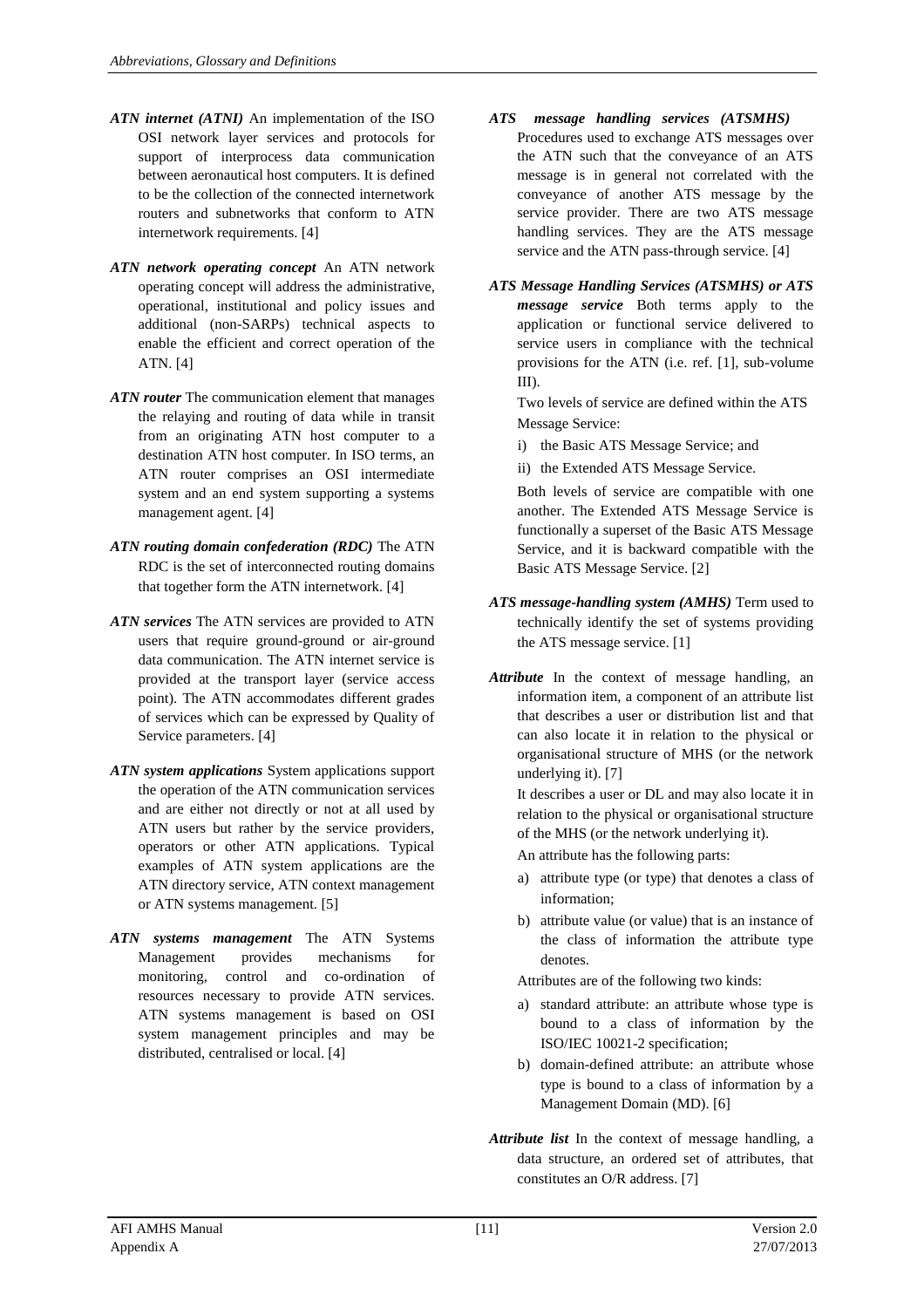- *Attribute type* An identifier that denotes a class of information (e.g. personal names). It is a part of an attribute. [7]
- *Attribute value* An instance of the class of information an attribute type denotes (e.g. a particular personal name). It is a part of an attribute. [7]
- *Automatic dependent surveillance (ADS)* A technique in which aircraft automatically provide, via a data link, data derived from on-board navigation and position-fixing systems, including aircraft identification, four-dimensional position and additional data as appropriate. ADS is a data link application. [4]
- *Basic service* In the context of message handling, the sum of features inherent in a service. [7]
- *Basic ATS message service* The Basic ATS Message Service is based on the first version of the ISO/IEC ISPs, published in 1994 and based on the ISO/IEC 10021:1990 set of standards. [2]
- *Bind operation* A Directory Bind operation is used at the beginning of a period of accessing the Directory. [8]
- *Body* Component of the content of a message. Another component is the heading. [7]
- *Body part* Component of the body of a message. [7]
- *Boundary intermediate system (BIS)* An intermediate system that is able to relay data between two separate routing or administrative domains. [4]
- *Character set* Standard attribute values and domaindefined attribute types and values are constructed from Printable Strings. [1]
- *Common name (CN)* In the context of message handling, a standard attribute of an O/R address form that identifies a user or distribution list relative to the entity denoted by another attribute (e.g. an organisational name). [7]

A common-name is a standard attribute that identifies a user or DL relative to the entity denoted by another attribute (e.g. an organisationname). The value of a common-name is a Printable String. The string is chosen from a set of such strings that is administered for this purpose (and perhaps others) by the entity alluded to above. [6]

- *Congestion* In the ATN internet sense, congestion describes the state where the network is overloaded. Typical effects of congestion are extended transit delays, drastically reduced throughput and the loss of data packets. [5]
- *Congestion avoidance* Techniques that regulate the data flow into the network in order to prevent the network from getting overloaded. These encompass both open-loop techniques, which ensure that a traffic contract specified by the source is respected, and closed-loop techniques, which monitor signals generated by the network and adapt the traffic generated by the sources accordingly. [5]
- *Congestion management* This term refers to a set of rules and techniques which prevent congestion, e.g. by monitoring actual network load. Cooperative interaction of *all* end systems is required in order to prevent individual endsystems taking up the throughput saved by well behaving systems. [5]
- *Congestion recovery/congestion control* This term refers to a mechanism which reacts to congestion after it has occurred in order to remove the overload condition. Congestion recovery can be initiated only after congestion has been experienced and is not able to safely prevent congestion in the network. [5]
- *Conformance test* A test of a protocol implementation with respect to its specifications.
- *Consistency* A property of a set of related operations such that the effects of the operations are performed accurately, correctly, and with validity, with respect to application semantics. [10]
- *Content* In the context of message handling, an information object, part of a message, that the MTS neither examines nor modifies, except for conversion, during its conveyance of the message. [7]
- *Content type* In the context of message handling, an identifier, on a message envelope, that identifies the type (i.e. syntax and semantics) of the message content. [7]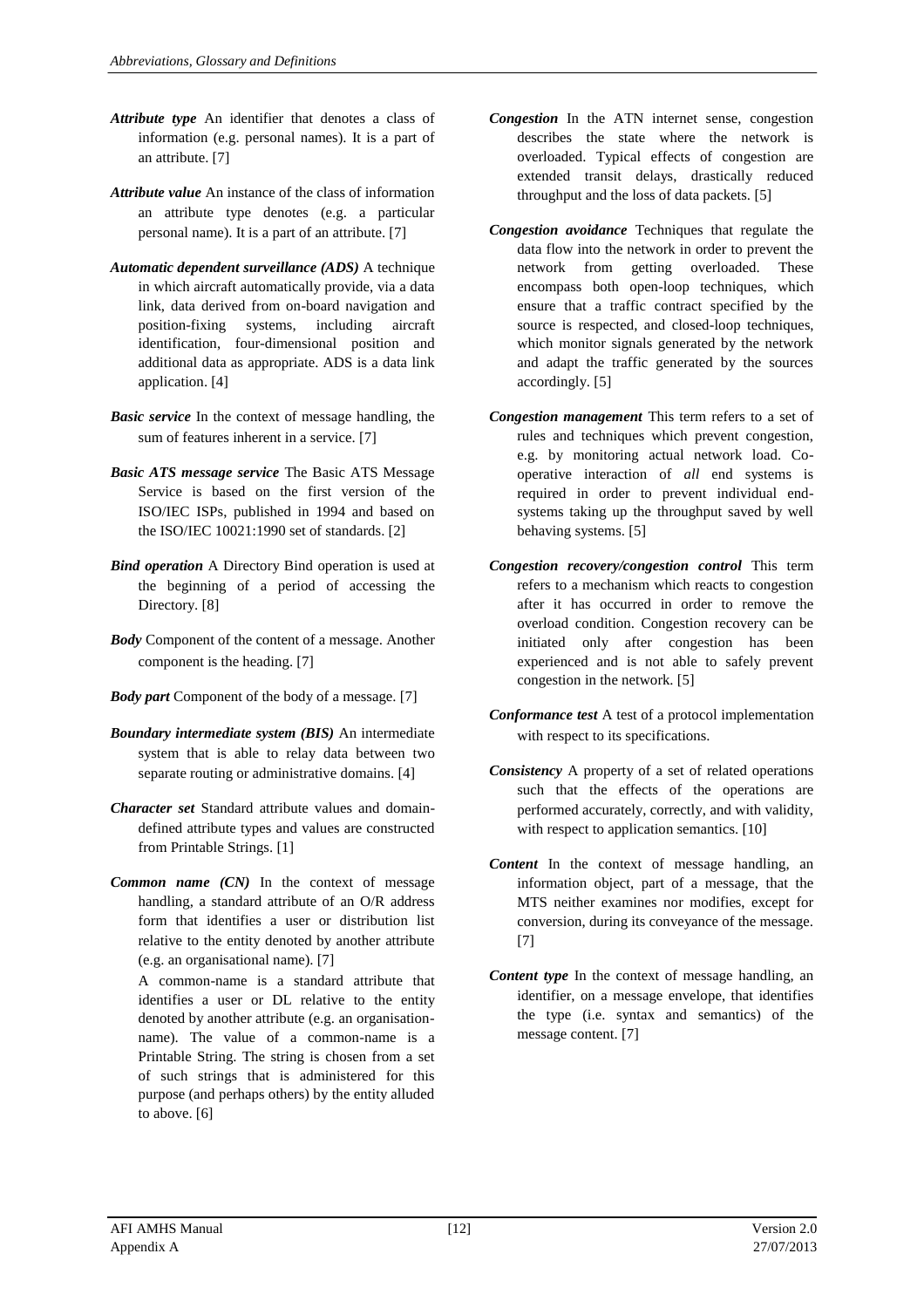*Context management (CM)* Refers to an ATN application. This application implements an ATN logon service allowing initial aircraft introduction into the ATN. The logon service also allows indication of all other data link applications on the aircraft. CM also includes functionality to forward addresses between ATC centres. Thus, CM is a logon and simple directory service. [4]

*Note. – "Context management" is a recognised OSI presentation layer term. The OSI use and the ATN use have nothing in common.*

- *Conversion* In the context of message handling, a transmittal event in which an MTA transforms parts of a message's content from one encoded information type to another, or alters a probe so it appears that the described messages were so modified. [7]
- *Country name (C)* In the context of message handling, a standard attribute of a name form that identifies a country. A country name is a unique designation of a country for the purpose of sending and receiving messages. [7]

A country -name is a standard attribute that identifies a country. The value of a country-name is a Printable String that gives the character pair assigned to the country by ISO 3166.

*Note. – In the context of ATSMHS, the countryname assigned to ICAO by ITU-T is C = "XX" [6]*

- *Data Integrity* The property that data has not been altered or destroyed in an unauthorized manner. [9]
- *Delivery* In the context of message handling, a transmittal step in which an MTA conveys a message or report to the MS, UA or AU of a potential recipient of the message or of the originator of the report's subject message or probe. [7]
- *Delivery report* In the context of message handling, a report that acknowledges delivery, non-delivery, export, or affirmation of the subject message or probe, or distribution list expansion. [7]
- *Direct AMHS user* An ATS Message Service user who engages in the ATS Message Service at an ATS Message User Agent. A direct AMHS user may belong to two subgroups as follows:
	- 1) human users who interact with the ATS Message Service by means of an ATS Message User Agent connected to an ATS Message Server; and
- 2) host users which are computer applications running on ATN end systems and interacting with the ATS Message Service by means of application programme interfaces. [2]
- *Direct submission* In the context of message handling, a transmittal step in which the originator's UA or MS conveys a message or probe to an MTA. [7]
- *Directory* A collection of open systems co-operating to provide directory services. [7]
- *Directory Access Protocol (DAP)* Before a DUA and a DSA from different open systems can interact, a Bind operation has to be invoked between them to establish an application-association supporting a Directory protocol called the Directory Access Protocol (DAP). [8]
- *Directory Information Base (DIB)* The information held by the Directory is collectively known as the Directory Information Base (DIB). The DIB is composed of Directory entries, each of which consists of a collection of information on one object. [8]
- *Directory Information Shadowing Protocol (DISP)* Before a pair of DSAs from different open systems can interact for the purpose of exchanging shadowing information, a Bind operation has to be invoked between them to establish an application-association supporting a Directory protocol called the Directory Information Shadowing Protocol (DISP). [8]
- *Directory Information Tree (DIT)* The entries of the Directory Information Base (DIB) are arranged in the form of a tree, the Directory Information Tree (DIT). Starting at the root, the DIT gives a hierarchical structure to the DIB whereas the vertices represent the entries. [8]
- *Directory Management Domain (DMD)* A DMD is a management domain in Directory services implementing a set of one or more DSAs and zero or more DUAs managed by a single organisation. [8]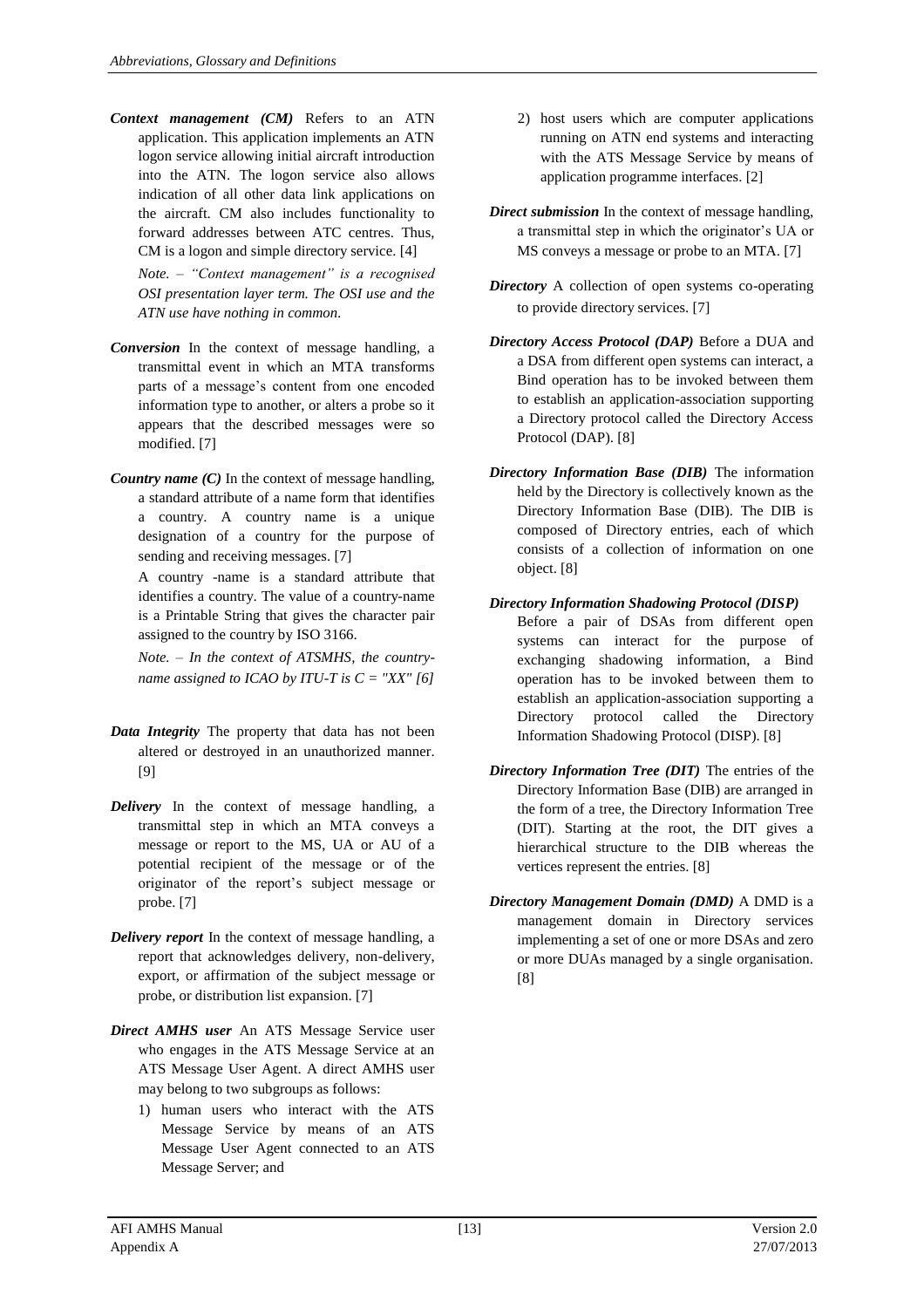*Directory name* Name of an entry in a directory.

*Note. – In the context of message handling, the entry in the directory will enable the O/R address to be retrieved for submission of a message. [7]*

When locally supported, a Directory name identifies an object to the Directory. By presenting such a name to the Directory, the MHS can access a user's or DL's Directory entry and from that entry the Message Transfer System (MTS) can obtain the user's or DL's OR-address. [6]

- *Directory Operational Bindings Management Protocol (DOP)* Before a pair of DSAs from different open systems can interact for the purpose of maintaining operational bindings, a Bind operation has to be invoked to establish an application-association supporting a Directory protocol called the Directory Operational Binding Management Protocol (DOP). [8]
- *Directory service* The ATN directory service provides the ATN user with the addressing information which is associated with the application process title or application entity title used as input to the directory. The addressing information provided by the directory service includes the network address as well as further technical addresses on the layers above, as required or applicable. Furthermore, the ATN directory service resolves generic application process titles or application entity titles, i.e. names which may be incomplete or contain "don't care" elements, into the corresponding (list of) non-generic application process titles or application entity titles. [5]
- *Directory system agent (DSA)* An OSI application process which is part of the directory, and whose role is to provide access to the directory information base to DUAs and/or other DSAs. [7]
- *Directory System Protocol (DSP)* Before a pair of DSAs from different open systems can interact, a Bind operation has to be invoked between them to establish an application-association supporting a Directory protocol called the Directory System Protocol (DSP). [8]
- *Directory user agent (DUA)* An OSI application process which represents a user in accessing the directory. Each DUA serves a single user so that the directory can control access to directory information on the basis of the DUA names. DUAs can also provide a range of local facilities to assist users to compose requests (queries) and interpret the responses. [7]
- *Direct user* In the context of message handling, a user that engages in message handling by direct use of the MTS. [7]
- *Distribution list (DL)* In the context of message handling, the functional object, a component of the message handling environment, that represents a pre-specified group of users and other distribution lists and that is a potential destination for the information objects an MHS conveys. Membership can contain O/R names identifying either users or other distribution lists. [7]
- *Distribution list expansion* In the context of message handling, a transmittal event in which an MTA resolves a distribution list, among a message's immediate recipients, to its members. [7]
- *Distribution list name* An O/R name allocated to represent a collection of O/R addresses and directory names. [7]

*Domain* See management domain. [7]

- *Domain* A set of end systems and intermediate systems that operate according to the same routing procedures and that is wholly contained within a single administrative domain. [4]
- *Domain-defined attributes* Optional attributes of an O/R address allocated to names in the responsibility of a management domain. [7]
- *Element of service* A functional unit for the purpose of segmenting and describing message handling features. [7]
- *Encoded information type (EIT)* In the context of message handling, an identifier, on a message envelope, that identifies one type of encoded information represented in the message content. It identifies the medium and format (e.g. T.51 text, group 3 facsimile) on an individual portion of the content. [7]
- *End system (ES)* A system that contains the seven OSI layers and contains one or more end user application processes. [4]
- *Engineering trials* In contrast to operational trials, engineering trials may be based on preoperational, prototype or experimental equipment. Aim is to demonstrate the technical feasibility and correctness of applied techniques, concepts and specifications. [5]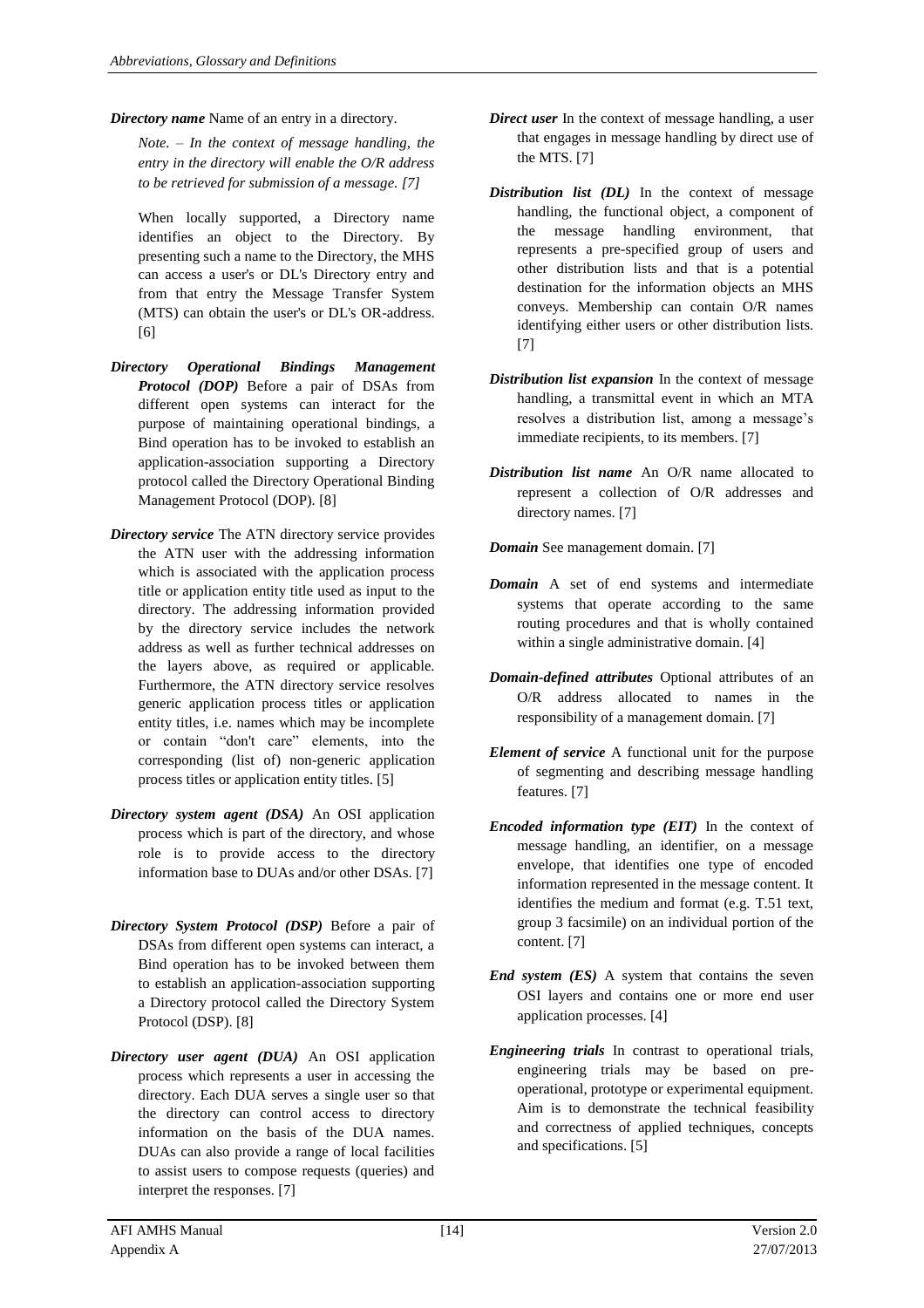- *Envelope* In the context of message handling, an information object, part of a message, whose composition varies from one transmittal step to another and that variously identifies the message originator and potential recipients, documents its past and directs its subsequent conveyance by the MTS, and characterises its content. [7]
- *European Directory Service (EDS)* The European Directory Service (EDS) is a centralised Directory service in the European area in support of ATN applications and implemented as a common facility.
- *Explicit conversion* In the context of message handling, a conversion in which the originator selects both the initial and final encoded information types. [7]
- *Extended ATS message service* The Extended ATS Message Service is based on the third version of the ISO/IEC ISPs, published in 1999 and based on the ISO/IEC 10021:1999 set of standards. [2]
- *File transfer body part* A body part for conveying the contents of a stored file, and other information associated with the file, from originator to recipient. The other information includes attributes, which are typically stored along with the file content, information on the environment from which the transfer originated, and references to existing stored files or previous messages. [7]
- *Functional requirements* Operational requirements that determine what function a system should perform. They can usually be expressed by a verb applying to a type of data, e.g. display aircraft position. [4]
- *Gateway* A system used to interconnect dissimilar networks. A gateway may contain all seven layers of the OSI reference model. [4]
- *General text body part* A body part that represents character text of a general nature, using 8-bitencoding. It has parameters and data components. The parameter component identifies the character sets that are present in the data component. The data component comprises a single general string. [7]
- *Heading* A component of an IP-message. Other components are the envelope and the body. [7]
- *Immediate recipient* In the context of message handling, one of the potential recipients assigned to a particular instance of a message or probe (e.g. an instance created by splitting). [7]
- *Implementation under test* Implementation of one or more protocols, which are to be studied by testing
- *Implicit conversion* In the context of message handling, a conversion in which the MTA selects both the initial and final encoded information types. [7]
- *Indirect AMHS user* An ATS Message Handling Service user at an AFTN station, using an AFTN/AMHS Gateway to communicate with other ATS Message Handling Service users. [2]
- *Indirect submission* In the context of message handling, a transmittal step in which an originator's UA conveys a message or probe to an MTA via an MS. [7]
- *Indirect user* In the context of message handling, a user that engages in message handling by indirect use of MHS, i.e. through another communication system (e.g. a physical delivery system or the telex network) to which MHS is linked. *Note. – Indirect users communicate via access*

*units with direct users of MHS. [7]*

- *Institutional issues* Issues related to ownership, control and responsibility for correct implementation and operation of systems which involve more than one state or organisation. [5]
- *Integrated services digital network (ISDN)* A public telecommunications network that supports the transmission of digitised voice and data traffic on the same transmission links. [4]
- *Intercommunication* In the context of message handling, a relationship between services, where one of the services is a message handling service, enabling the user of the message handling service to communicate with users of other services

*Note. Examples are the intercommunication between the IPM service and the telex service, and the intercommunication between message handling services and physical delivery services. [7]*

- *Intermediate system (IS)* A system comprising the lower three layers of the OSI reference model and performing relaying and routing functions. [4]
- *Internetwork* A set of interconnected, logically independent heterogeneous subnetworks. The constituent subnetworks are usually administrated separately and may employ different transmission media. [4]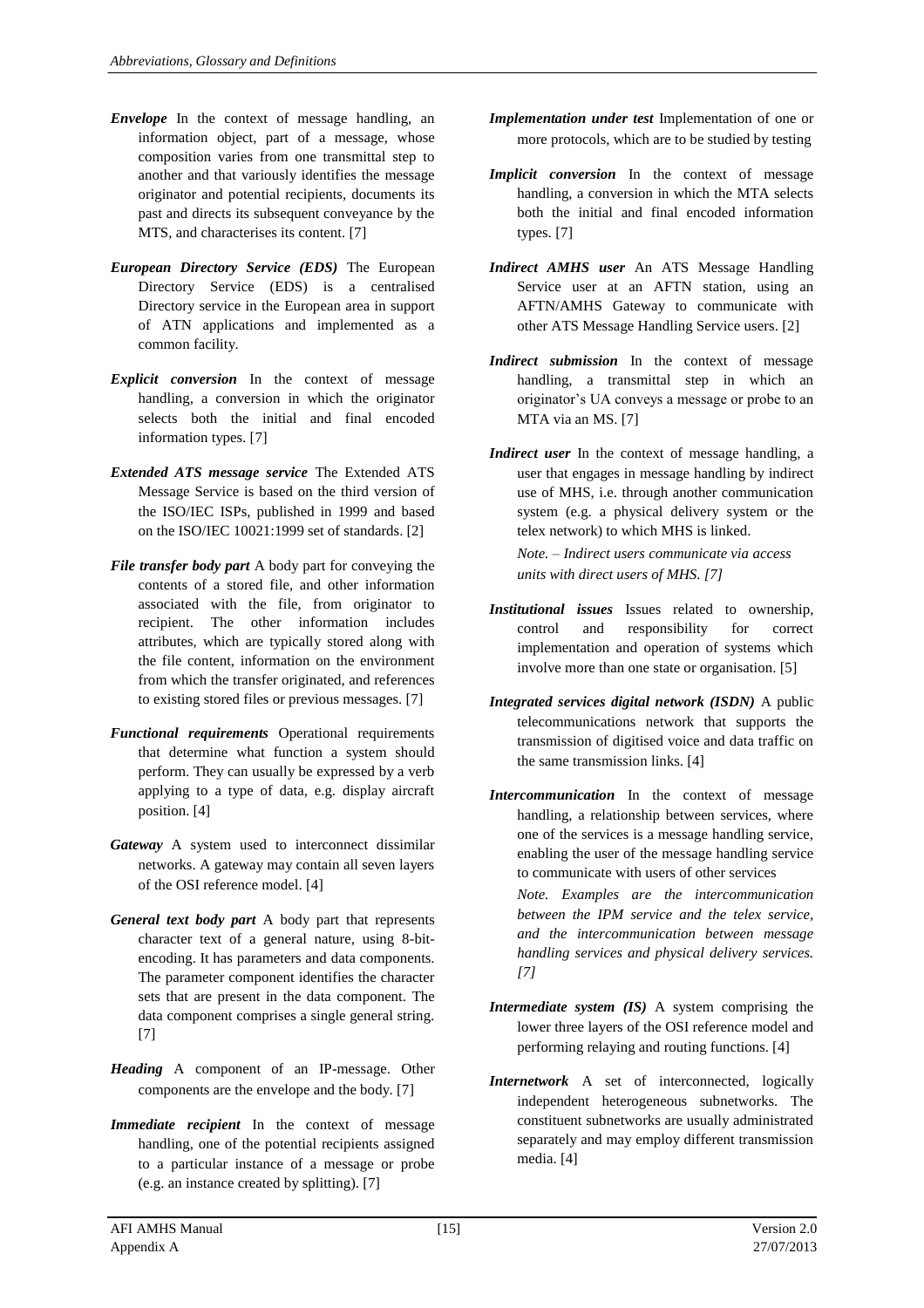- *Interoperability test A* test of a protocol implementation in a model of a communication network where fault-free interaction with peer implementations can be verified.
- *Interpersonal messaging service* Messaging service between users belonging to the same management domain or to different management domains by means of message handling, based on the message transfer service. [7]
- *Interrogation operations* These are operations which allow querying the directory: read, compare, list, search and abandon. [8]
- *IP-message* The content of a message in the IPM Service. [7]
- *Management domain* Resources that for systems management purposes are represented by managed objects. A management domain possesses at least the following quantities: a name that uniquely identifies that management domain, identification of a collection of managed objects that are members of the domain, and identification of any inter-domain relationships between this domain and other domains. [4]
- *Management domain (MD)* In the context of message handling, a set of messaging systems – at least one of which contains, or realises, an MTA – that is managed by a single organisation. It is a primary building block used in the organisational construction of MHS. It refers to an organisational area for the provision of services. *Note.– A management domain may or may not*

*necessarily be identical with a geographical area.* [7]

- *Management domain name* A unique designation of a management domain for the purpose of sending and receiving messages. [7]
- *Members* In the context of message handling, the set of users and distribution lists implied by a distribution list name. [7]
- *Message* An instance of the primary class of information object conveyed by means of message transfer, and comprising an envelope and content. [7]
- *Message handling (MH)* A distributed information processing task that integrates the intrinsically related subtasks of message transfer and message storage. [7]

*Message handling environment (MHE)* The environment in which message handling takes place, comprising MHS, users, and distribution lists.

The sum of all components of message handling systems.

- *Note. – Examples of components are:*
	- *message transfer agents;*
	- *user agents;*
	- *message stores;*
	- *users.*

[7]

*Message handling service* Service provided by the

means of message handling systems.

*Note 1: Service may be provided through administration management domains or private management domains.*

*Note 2: Examples of message handling services are:*

- *– Interpersonal Messaging service (IPM service);*
- *Message Transfer service (MT service).*
- [7]
- *Message handling system (MHS)* The functional object, a component of the message handling environment, that conveys information objects from one party to another. [7]
- *Message storage* The automatic storage for later retrieval of information objects conveyed by means of message transfer. It is one aspect of message handling. [7]
- *Message store (MS)* The functional object, a component of MHS, that provides a single direct user with capabilities for message storage. [7]
- *Message transfer (MT)* The non-real -time carriage of information objects between parties using computers as intermediaries. It is one aspect of message handling. [7]
- *Message transfer agent (MTA)* A functional object, a component of the MTS, that actually conveys information objects to users and distribution lists. [7]
- *Message transfer service* A service that deals with the submission, transfer and delivery of messages for other messaging services. [7]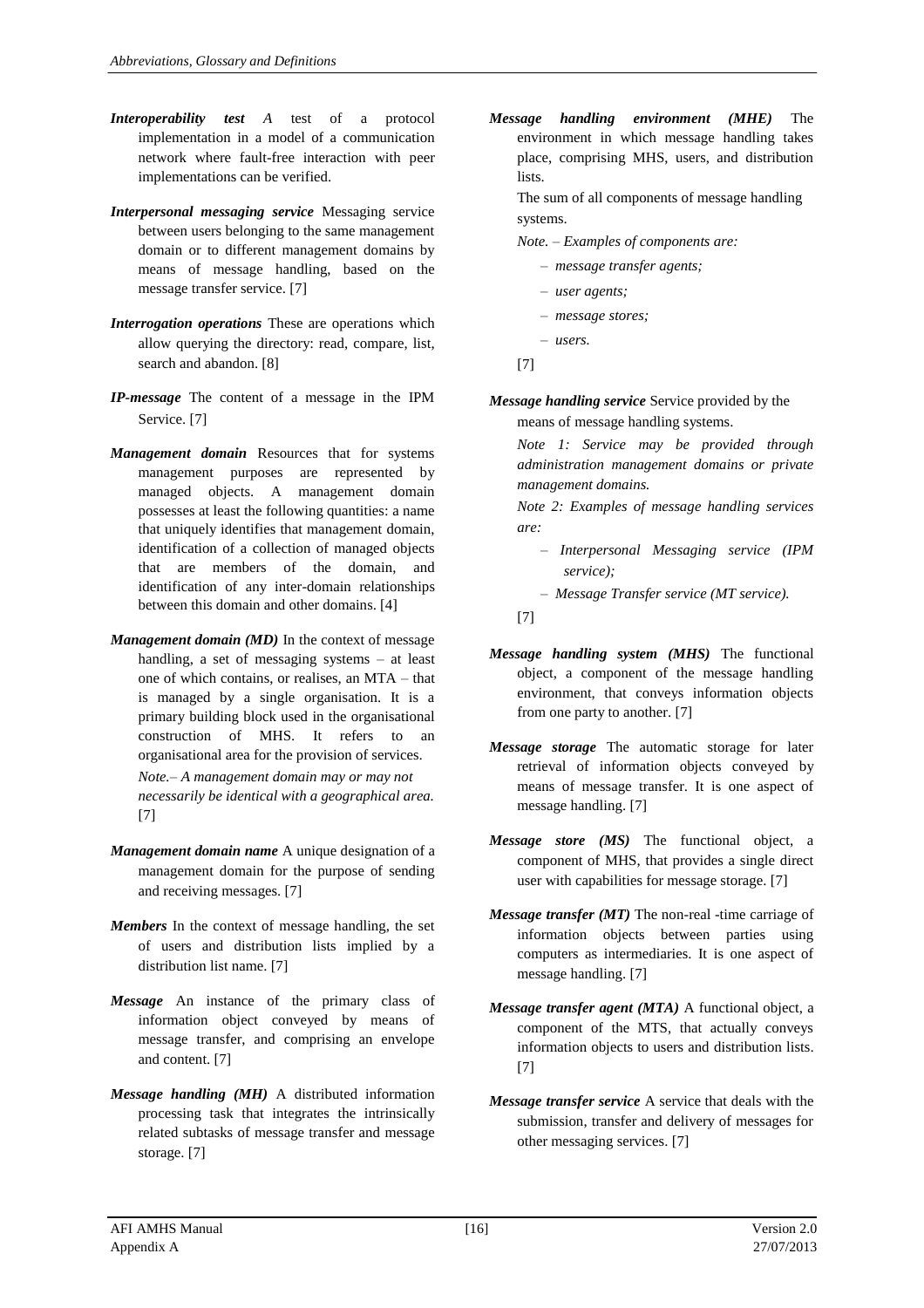- *Message transfer system (MTS)* The functional object consisting of one or more message transfer agents which provides store-and-forward message transfer between user agents, message stores and access units. [7]
- *MF-address* An MF- address is the OR-address of an AMHS user. [7]
- *Messaging system* A computer system (possibly but not necessarily an open system) that contains, or realises, one or more functional objects. It is a building block used in the physical construction of MHS. [7]
- *Mnemonic O/R address* An O/R address that mnemonically identifies a user or distribution list relative to the ADMD through which the user is accessed or the distribution list is expanded. It identifies an ADMD, and a user or distribution list relative to that ADMD. [7]

A mnemonic OR-address is one that provides a memorable identification for a user or DL. It identifies an ADMD and a user or DL relative to that ADMD. [6]

- *Mobile subnetwork* A subnetwork connecting a mobile system with another system not resident in the same mobile platform. These subnetworks tend to use free-radiating media (e.g. radio) rather than "contained" media (e.g. wire); thus they exhibit broadcast capabilities in the truest sense. [4]
- *Modification operations* These are operations to alter the contents of the directory: add entry, remove entry, modify entry and modify distinguished name. [8]
- *Naming authority* An authority responsible for the allocation of names.

*Note. – In the context of ATSMHS, ICAO is the naming authority, responsible for the allocation of private-domain-name and organisation-name. [7]*

- *Network address* In the context of message handling, a standard attribute of an O/R address form that gives the network address of a terminal. It comprises the numbering digits for network access points from an international numbering plan. [7]
- *Network management* The set of functions related to the management of various OSI resources and their status across the network layer of the OSI architecture. [4]
- *Non-delivery* In the context of message handling, a transmittal event in which an MTA determines that the MTS cannot deliver a message to one or more of its immediate recipients, or cannot deliver a report to the originator of its subject message or probe. [7]
- *Non-registered access* In the context of message handling services, access to the service through publicly available telecommunications means by users who have neither been explicitly registered by the service provider, nor been allocated an O/R address. [7]
- *Object class* An identified family of objects (or conceivable objects) which share certain characteristics. [8]
- *Operating concept* The technical functionality of a system and its inherent capabilities regarded from the system operator's point of view. This includes the interaction between user and system, the services provided by the system as well as the internal operation of the system. [4]
- *Operational concept* Describes, from the user's point of view, the operational requirements, constraints and prerequisites within which a technical system is supposed to work as well as the inherent capabilities of the system. It describes the interaction between the user and the system as well as the services the user may expect from the system. Broad outline of an operational structure able to meet a given set of high level user requirements. It comprises a consistent airspace organisation, general operational procedures and associated operational requirements for system support. [4]
- *Operational trials* Operational trials are based on operational environment. This includes operational systems and operational equipments, e.g. routinely scheduled flights in an operational ATS environment. Aim is to demonstrate the operational acceptance and correctness of applied mechanisms, applications and concepts. [5]
- *O/R address* In the context of message handling, an attribute list that distinguishes one user or DL from another and identifies the user's point of access to MHS or the distribution list's expansion point. [7]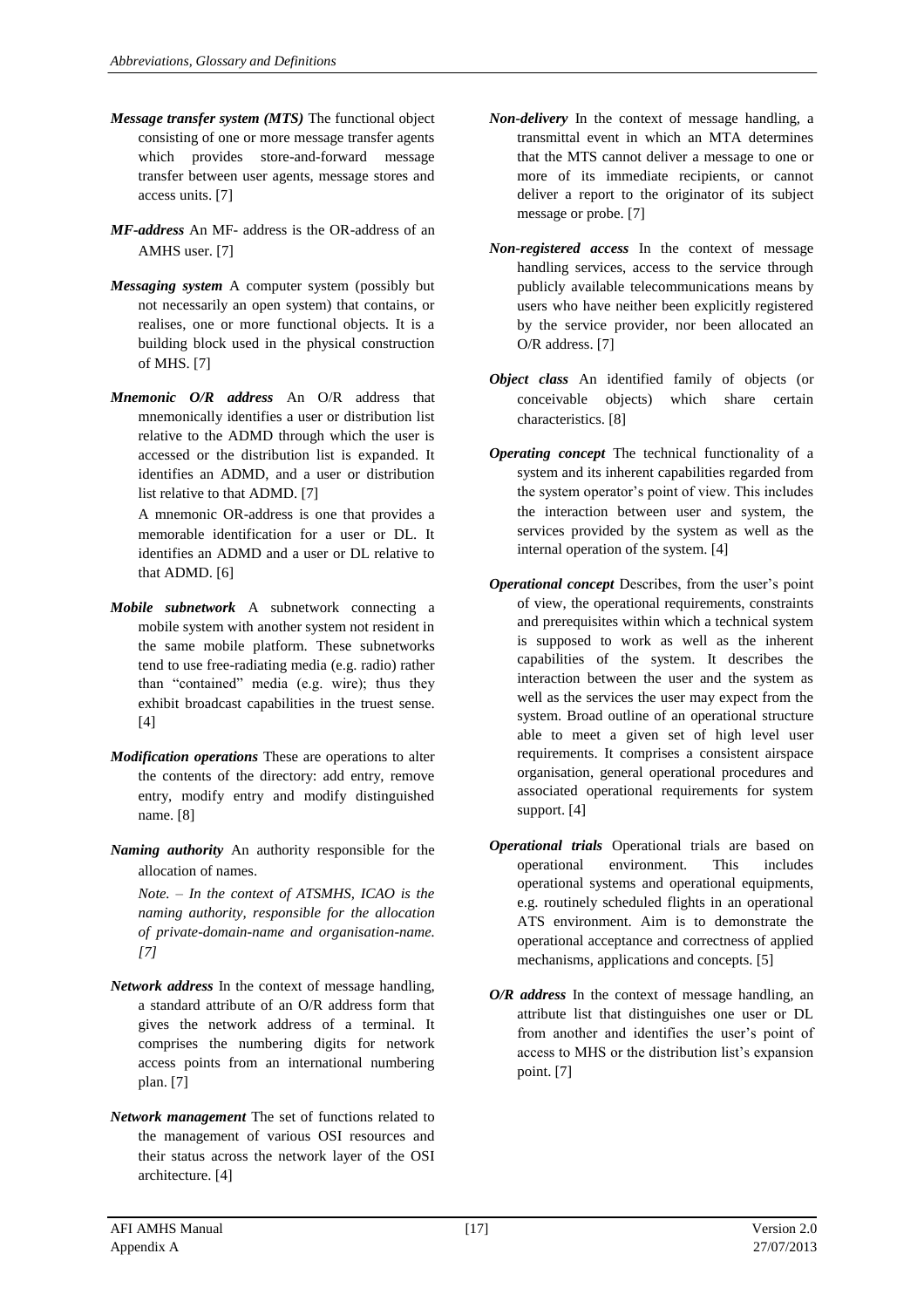To convey a message, probe or report to a user, or to expand a DL specified as a potential recipient of a message or probe, the MTS must locate the user or DL relative to its own physical and organisational structures. OR-addresses are the data structures by means of which all such location is accomplished. OR-addresses are constructed from attribute lists. [6]

- *O/R address form* An OR-address shall only take the mnemonic form. [7]
- *Organisational unit name (OU)* Standard attribute of an O/R address as a unique designation of an organisational unit of an organisation for the purpose of sending and receiving of messages. [7]
- *Organisation-name (O)* Standard attribute of an O/R address as a unique designation of an organisation for the purpose of sending and receiving of messages. [7]
- *O/R name* In the context of message handling, an information object by means of which a user can be designated as the originator, or a user or distribution list designated as a potential recipient of a message or probe. An O/R name distinguishes one user or distribution list from another and can also identify its point of access to MHS. [7]

An identifier by means of which a user can be designated as the originator, or a user or DL designated as a potential recipient of a message or probe. An OR-name comprises a Directory name, an OR-address, or both. [6]

- *Originator* In the context of message handling, the user (but not distribution list) that is the ultimate source of a message or probe. [7]
- *Performance requirements* Requirements with respect to the performance of a system (e.g. reliability, availability, response time, processing delay, etc.) and are derived from operational requirements. In general, they describe the minimum performance figures that a system must provide in order to fulfil the operationally required functions. [4]
- *Personal name (PN)* In the context of message handling, a standard attribute of an O/R address form that identifies a person relative to the entity denoted by another attribute (e.g. an organisation name).

*Note.– In the context of ATSMHS, the personalname attribute is not used at present. [7]*

*Private domain name (P)* In the context of message handling, a standard attribute of an O/R address form that identifies a PRMD relative to the ADMD denoted by an administration domain name. [7]

A private-domain-name is a standard attribute that identifies a PRMD. As a national matter, this identification may be either relative to the country denoted by a country-name (so that PRMD names are unique within the country), or relative to the ADMD identified by an administration-domainname. The value of a private- domain-name is a Printable String chosen from a set of such strings that is administered for this purpose by the country or ADMD alluded to above. [6]

*Private management domain (PRMD)* In the context of message handling, a management domain that comprises messaging system(s) managed (operated) by an organisation other than a service provider.

*Note. – This does not preclude a service provider from managing (operating) a PRMD. [7]*

- **Probe** In the context of message handling, an instance of a secondary class of information objects conveyed by means of message transfer that describes a class of messages and that is used to determine the deliverability of such messages. [7]
- *Pull mode* A content delivery mode which provides delivery of content at the request of the end-user.
- *Push mode* A content delivery mode which provides delivery of content at the request of the service provider.
- *Quality of service (QoS)* Information relating to data transfer characteristics (for example, requested throughput and priority) used by a router to perform relaying and routing operations across the subnetworks which make up a network. [4]
- *Receipt* In the context of message handling, a transmittal step in which either a UA conveys a message or report to its direct user, or the communication system that serves an indirect user conveys such an information object to that user. [7]

*Recipient* See actual recipient. [7]

*Recursion* In the context of message handling, the situation that a message gets back to the same distribution list of origin and potentially circulates infinitely. [7]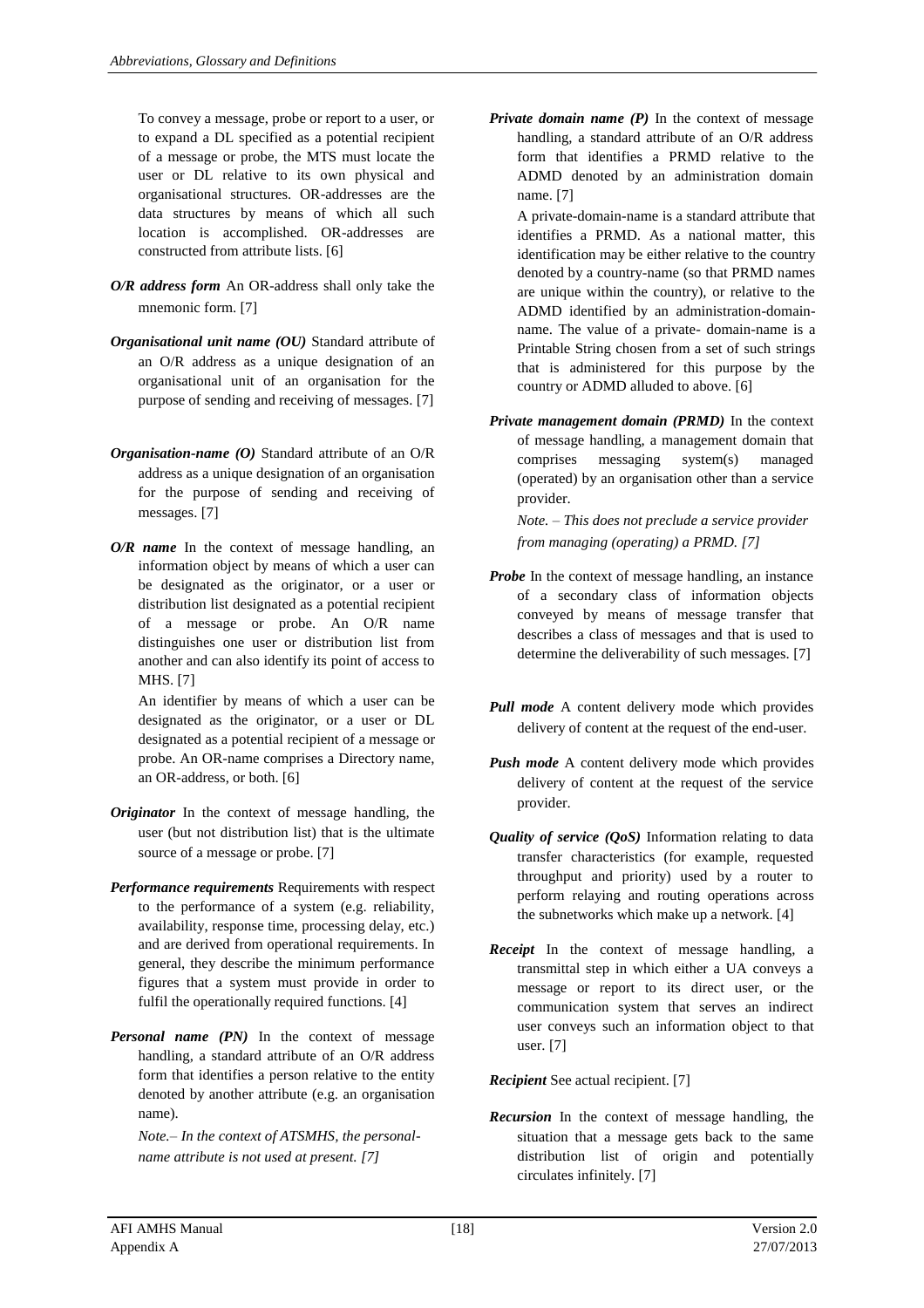- *Redirection* In the context of message handling, a transmittal event in which an MTA replaces a user among a message's immediate recipients with a user preselected for that message. [7]
- *Registered access* In the context of message handling services, access to the service performed by subscribers who have been registered by the service provider to use the service, and been allocated an O/R address. [7]
- *Replication* The process by which copies of entry and operational information are held by DSAs other than the master DSA. [8]
- *Report* In the context of message handling, an instance of a secondary class of information object conveyed by means of message transfer. It is generated by the MTS; it reports the outcome or progress of a message's or probe's transmittal to one or more potential recipients. [7]
- *Retrieval* In the context of message handling, a transmittal step in which a user's message store conveys a message or report to the user's UA. The user is an actual recipient of the message or the originator of the subject message or probe. [7]
- *Router* The communication element that manages the relaying and routing of data while in transit from an originating end system to a destination end system. An ATN router comprises an OSI intermediate system and end system supporting a systems management agent. [4]
- *Routing* A function within a layer that uses the address to which an entity is attached in order to define a path by which that entity can be reached. [4]
- *Routing domain* A set of end systems and intermediate systems that operate the same routing protocols and procedures and that are wholly contained within a single administrative domain. A routing domain may be divided into multiple routing subdomains. [4]
- *Routing policy* A set of rules that control the selection of routes and the distribution of routing information by ATN boundary intermediate systems (BISs). These rules are based on policy criteria rather than on performance metrics such as hop count, capacity, transit delay, cost, etc. which are usually applied for routing. There are two groups of routing policy in the ATN:
- (1) general routing policy specified in the ATN Internet SARPs in order to ensure necessary connectivity in the ATN at a reasonable routing information update rate; and
- (2) user-specified routing policy, i.e. individual policy rules which may be additionally implemented in ATN BISs by administrations and organisations to meet their specific operational and policy needs.

The set of rules in a BIS that determines the advertisement and use of routes is known as a routing policy. Each organisational user of the ATN must determine and apply their own routing policy. [4]

- *Safety case* An analysis presenting an overall justification for the declaration that a particular systems satisfies its safety requirements. [4]
- *Security capabilities* In the context of message handling, the mechanisms that protect against various security threats. [7]
- *Security management* To support the application of security policies by means of functions which include the creation, deletion and control of security services and mechanisms, the distribution of security-relevant information and the reporting of security-related events. [4]
- *Specialised access* In the context of message handling, the involvement of specialised access units providing intercommunication between message handling services and other telecommunication services. [7]
- *Standard attribute* An attribute whose type is bound to a certain class of information. [7]
- *Subject* In the context of message handling, the information, part of the header that summarises the content of the message as the originator has specified it. [7]
- *Subject message* The message that is the subject of a report. [7]
- *Subject probe* The probe that is the subject of a report. [7]
- *Submission* Direct submission or indirect submission. [7]
- *Subnetwork* An actual implementation of a data network that employs a homogeneous protocol and addressing plan, and is under control of a single authority. [4]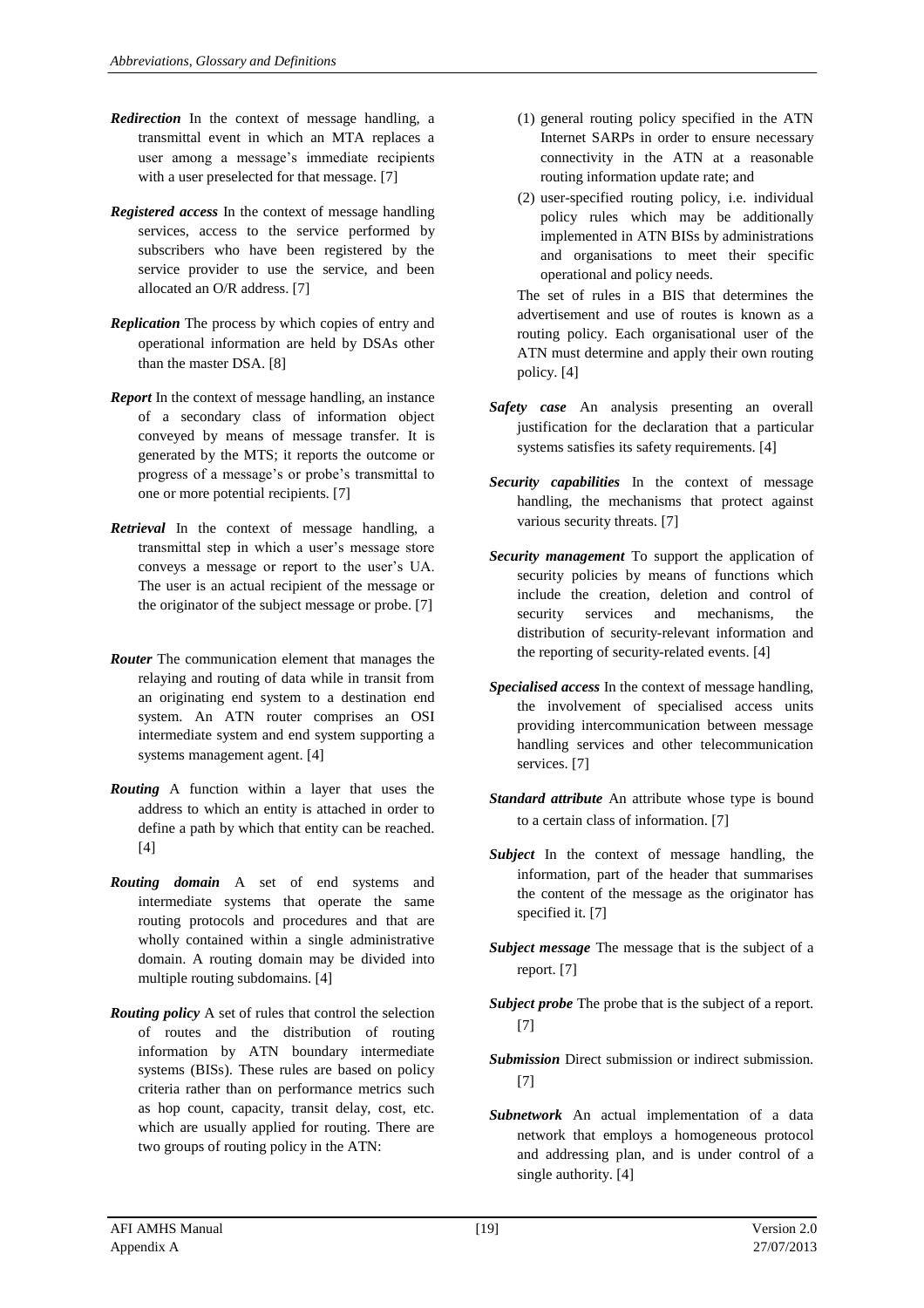- *Substitute recipient* In the context of message handling, the user or distribution list to which a preferred, alternate, or member (but not another substitute) recipient can have elected to redirect messages (but not probes). [7]
- *Systems management* The set of functions related to the management of various OSI resources and their status across all layers of the OSI architecture. [4]
- *Transfer* In the context of message handling, a transmittal step in which one MTA conveys a message, probe, or report to another. [7]
- *Transfer system* A messaging system that contains one MTA; optionally one or more access units, and neither a UA nor a message store. [7]
- *Transmittal* The conveyance or attempted conveyance of a message from its originator to its potential recipients, or of a probe from its originator to MTAs able to affirm any described message's deliverability to its potential recipients. It also encompasses the conveyance or attempted conveyance, to the originator of the message or probe, of any reports it provokes. It is a sequence of transmittal steps and events. [7]
- *Unbind operation* A Directory Unbind operation is used at the end of a particular period of accessing the Directory. [8]
- *User* In the context of message handling, a functional object (e.g. a person), a component of the message handling environment, that engages in (rather than provides) message handling and that is a potential source or destination for the information objects an MHS conveys. [7]
- *User agent (UA)* In the context of message handling, the functional object, a component of MHS, by means of which a single direct user engages in message handling. [7]
- *User requirements* A description of what users expect to obtain from the system (not how the system should do it). They are usually expressed on a high level and do not include technical details. The direct user of the ATN is an application within an end system supporting air traffic management or aeronautical industry functions. The air traffic controller, other ground staff or the pilot are the human beings using directly, or indirectly, the ATN. The user may also be seen more on the abstract level as an organisation, e.g. airline or air navigation service provider. [4]
- *Validation* In the ICAO context, a process that ensures that systems meet user requirements to an agreed level of confidence and can be produced from written SARPs and guidance material. One has to distinguish between performance based and functional validation. Single subsystems of the ATN, like routers, may be validated on a functional basis; validation of the ATN's suitability with respect to network performance etc. requires definition of performance requirements. [4]
- *XF-address* An XF-address (translated address) is a particular MF-address of which the user within an AMHS Management Domain may be converted by an algorithmic method to and from an AFaddress. [2]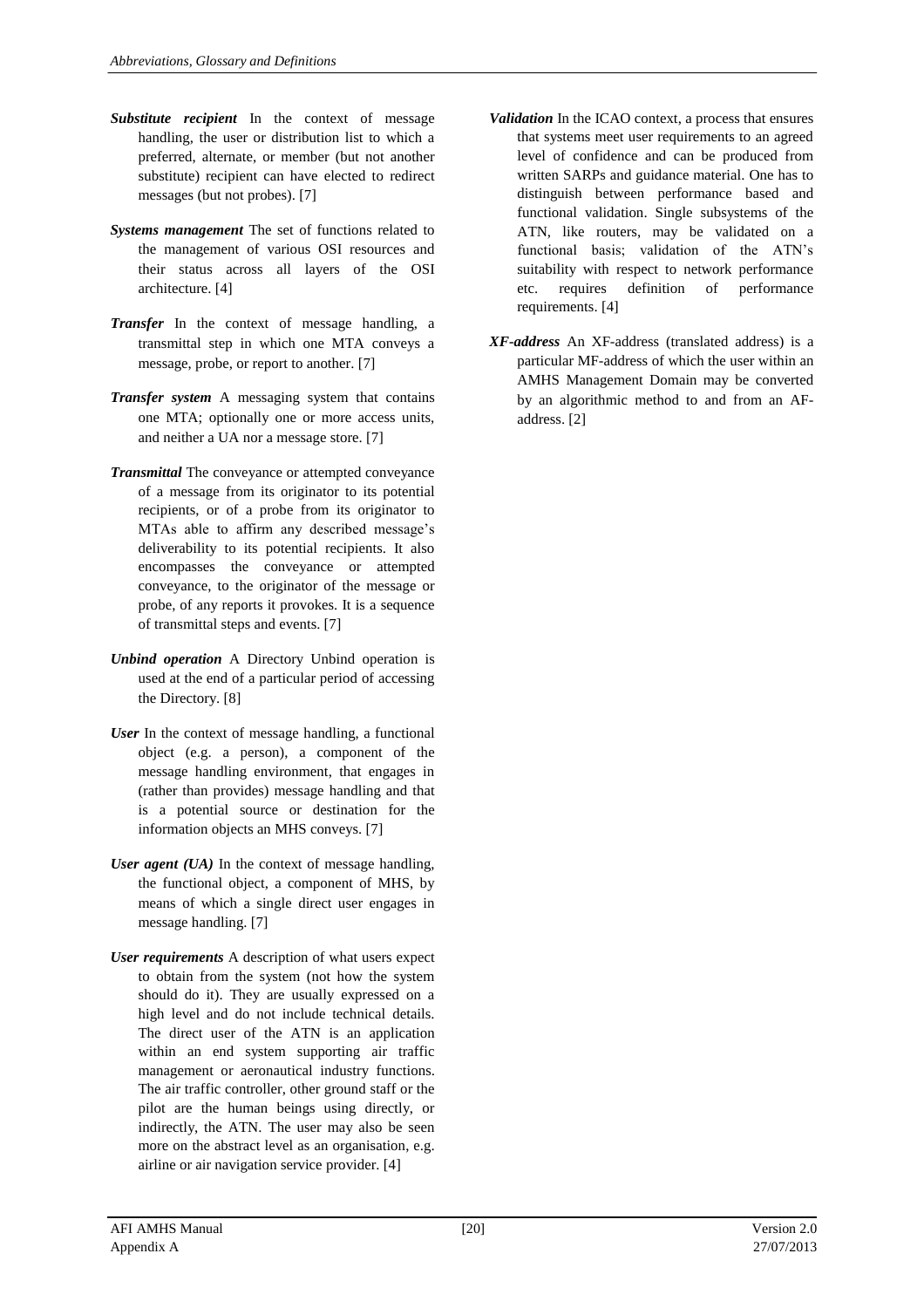## **3. Definitions of elements of service**

*Note. – The abbreviations used in the title line have the following meanings:*

- *MT Message Transfer*
- *IPM Interpersonal Messaging*
- *PD Physical Delivery*
- *MS Message Store*
- *PR Per recipient (available on a per-recipient basis)*
- *Access management* This element of service enables a UA and MTA to establish access to one another and to manage information associated with access establishment.

The element of service permits the UA and MTA to identify and validate the identity of the other. It provides a capability for the UA to specify its O/R address and to maintain access security. When access security is achieved through passwords, these passwords can be periodically updated.

*Note. – A more secure form of access management is provided by the element of service secure access management.*

- *Additional physical rendition* This element of service allows an originating user to request the PDAU to provide the additional rendition facilities (e.g. kind of paper, colour printing, etc.). Bilateral agreement is required to use this element of service.
- *Alternate recipient allowed* This element of service enables an originating UA to specify that the message being submitted can be delivered to an alternate recipient as described below.

A destination MD will interpret all of the user attributes in order to select a recipient UA. Three cases can be distinguished:

1) all the attributes match precisely those of a subscriber UA. Delivery is attempted to that UA;

2) either insufficient attributes are supplied or those supplied match those of more than one subscriber UA. The message cannot be delivered;

3) at least the minimum set of attributes required by the destination MD is supplied. Nevertheless, taking all of the other attributes into account, the attributes match those of no UA.

In case 3) an MD that supports the alternate recipient assignment element of service can deliver the message to a UA that has been assigned to receive such messages. This UA will be notified of the O/R address of the intended recipient as specified by the originator. Delivery to this UA will be reported in a delivery notification if requested by the originator.

*Alternate recipient assignment* This element of service enables a UA to be given the capability to have certain messages delivered to it for which there is not an exact match between the recipient attributes specified and the name of the user. Such a UA is specified in terms of one or more attributes for which an exact match is required, and one or more attributes for which any value is acceptable. For example, an organisation can establish a UA to receive all messages for which country name, administration management domain name and organisation name (for example, company name) are an exact match but the personal name of the recipient does not correspond to an individual known by an MHS in that organisation. This permits the organisation to manually handle the messages to these individuals.

In order for a message to be reassigned to an alternate recipient, the originator must have requested the alternate recipient allowed element of service.

*Authorising users indication* This element of service allows the originator to indicate to the recipient the names of the one or more persons who authorised the sending of the message. For example, an individual can authorise a particular action which is subsequently communicated to those concerned by another person such as a secretary. The former person is said to authorise its sending while the latter person is the one who sent the message (originator).This does not imply signature-level authorisation.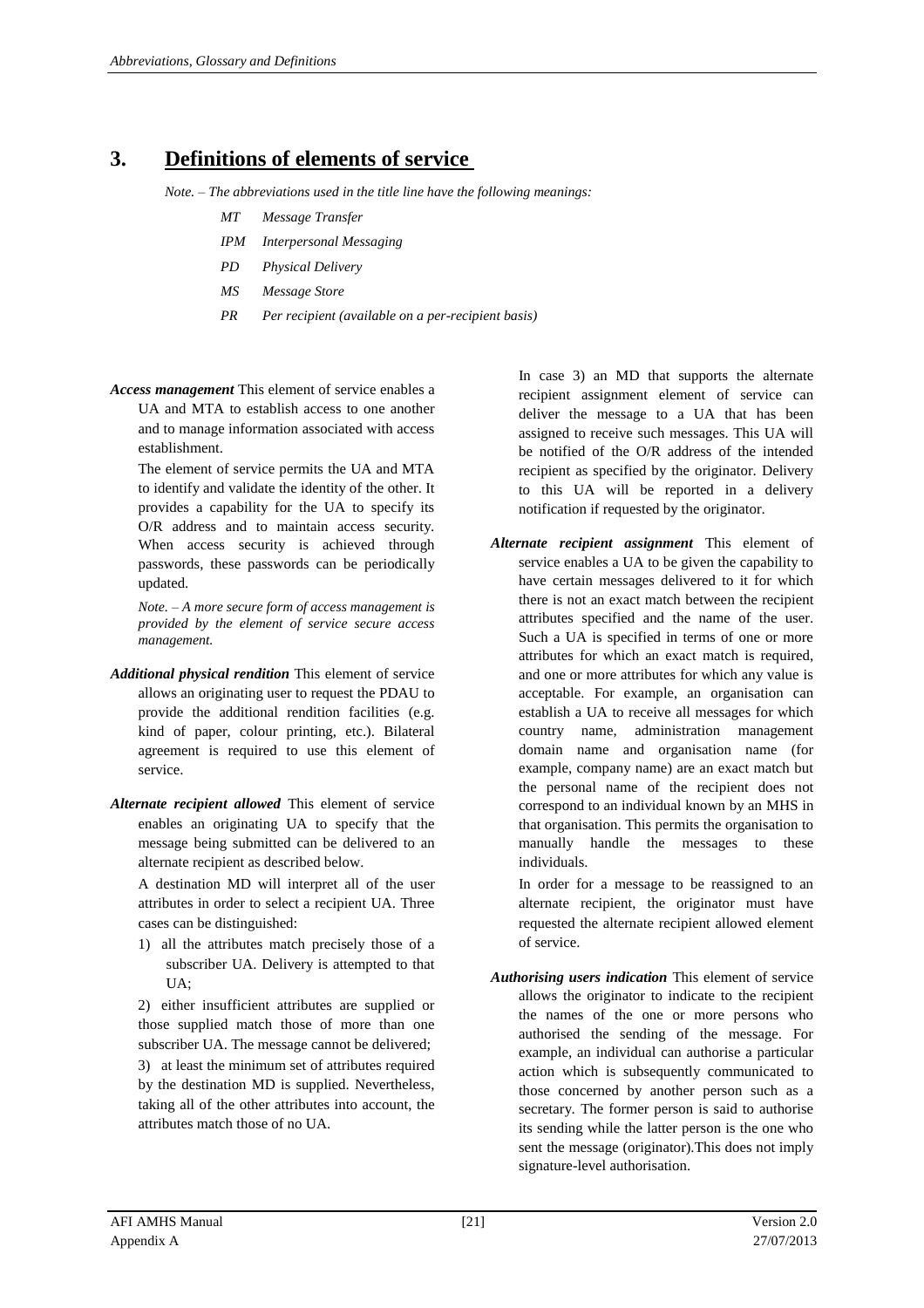- *Auto-acknowledgement of IP-messages* This element of service enables an MS-user to instruct the MS to generate a receipt notification automatically for each IP-message containing a receipt notification request which is delivered to the MS. The receipt notification is sent when the complete IP-message has been retrieved by the user or when the user indicates to the MS that he regards the message as having been retrieved.
- *Auto-action log* This element of service enables an MS-user to access a log that records details of selected auto-action executions performed by the MS. The MS-user is able to retrieve information from the Auto-action Log by means of the Stored Message Listing and Stored Message Fetching elements of service. The ability to delete Autoaction Log entries is subject to subscription. This log of information is available if and only if this element of service is subscribed to by the user of the MS. Support for an element of service which comprises an auto-action does not require support for the Auto-action Log element of service. For each type of auto-action that may generate log entries, it is a subscription option whether all auto-action executions are logged, or only those executions that result in an error, or no executions are logged for that auto-action.
- *Auto-assignment of annotations* This element of service enables an MS-user to instruct the MS to attach annotations to a selected message automatically, when the message is stored in the MS and satisfies specified criteria.

The MS-user may specify, through registration, several sets of selection criteria each of which may indicate the attachment of a different value of annotation. Subscription to this element of service requires subscription to the Stored Message Annotation element of service.

*Auto-assignment of group names* This element of service enables an MS-user to instruct the MS to assign group -names to a selected message automatically, when the message is stored in the MS and satisfies specified criteria. The MS-user may specify, through registration, several sets of selection criteria each of which may indicate the assignment of a different group-name. The MS will verify that only registered group-names are assigned to messages. Subscription to this element of service requires subscription to the Stored Message Grouping element of service.

- *Auto-assignment of storage period* This element of service enables an MS-user to instruct the MS to assign a storage period to a selected message automatically, when the message is stored in the MS and satisfies specified criteria. The MS-user may specify, through registration, several sets of selection criteria each of which may indicate the attachment of a different value of storage period. Subscription to this element of service requires subscription to the Storage Period Assignment element of service.
- *Auto-correlation of IP-messages* This element of service enables an MS-user to retrieve information, automatically generated by the MS, concerning the correlation between various related IP-messages. The following types of messages may be correlated:
	- 1) IP-messages received in reply to, or sent in reply to an IP-message;
	- 2) the IP-messages which forwarded (or autoforwarded) one or more messages;
	- 3) the received or submitted IP-messages that obsolete an IP-message;
	- 4) the received or submitted IP-messages that indicate that they are related to an IPmessage.

Besides identifying each IP-message related to a given message in the ways indicated, the MS provides a summary of all such responding IPmessages.

*Auto-correlation of IP-notifications* This element of service enables an MS-user to retrieve information, automatically generated by the MS, concerning the IP-notifications that have been received in response to a previously submitted IPmessage. Information may also be retrieved concerning IP-notifications sent by the MS-user or the MS in response to delivered IP-messages. The MS identifies each IP-notification related to a given submitted or delivered message, and for submitted messages it also provides a summary of received IP-notifications. This enables the MSuser to access this information directly rather than perform an exhaustive search of all entries that could hold the information. This element of service is effective only if the submitted or delivered message that an IP-notification refers to is stored in the MS, or is recorded in the Submission Log or Delivery Log. Provision for the storage of submitted messages, and maintenance of the Submission Log and the Delivery Log are supported by separate elements of service.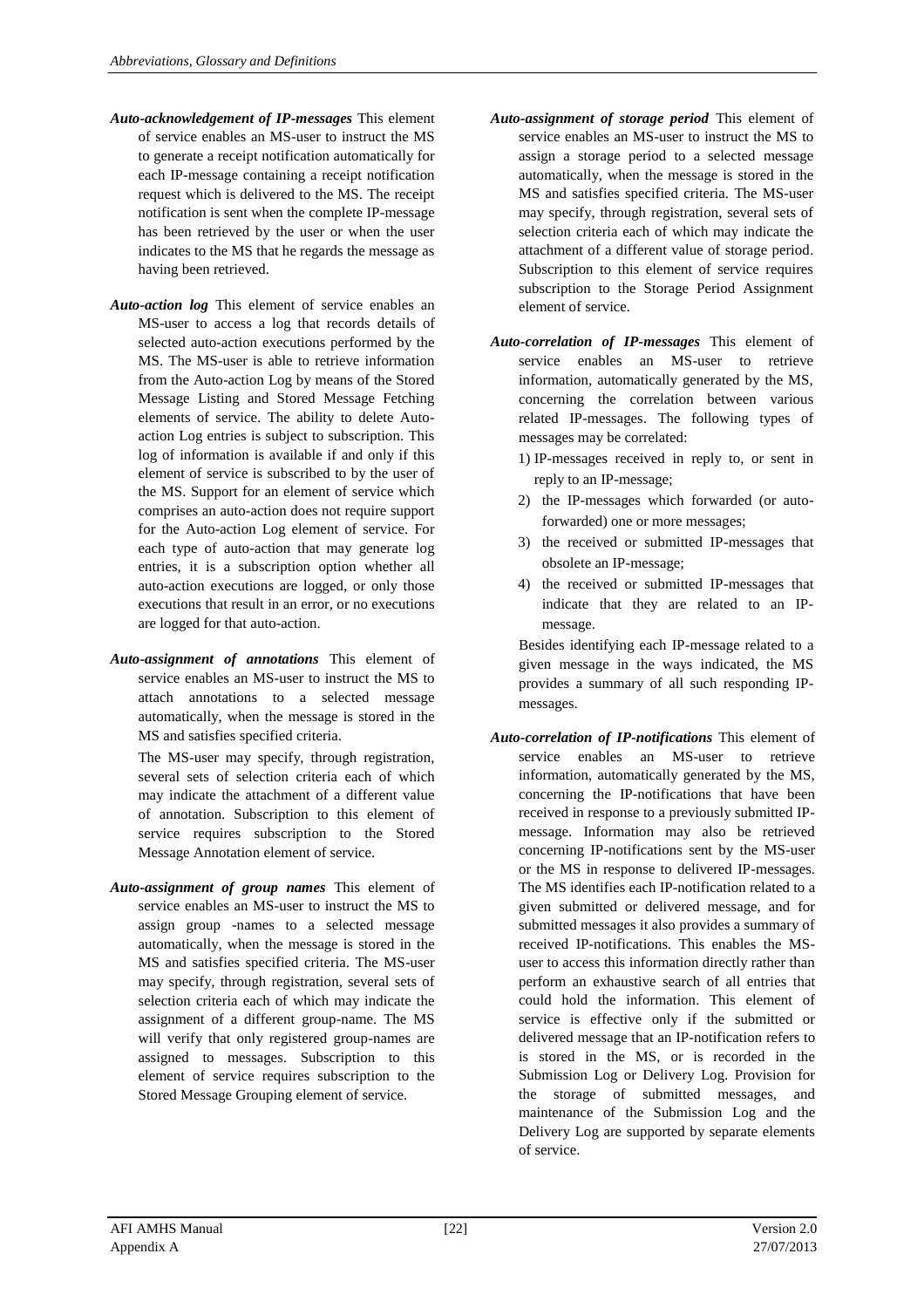- *Auto-correlation of reports* This element of service enables an MS-user to retrieve information, automatically generated by the MS, concerning the delivery and non-delivery reports that have been received in response to a previously submitted message. Successful cancellations of deferred delivery for submitted messages are also recorded. In addition to identifying each report related to a given submitted message, the MS provides a summary of these reports. This enables the MS-user to access this information directly rather than perform an exhaustive search of all entries that could hold the information. This element of service requires that at least one of the Submission Log or Storage on Submission elements of service has also been subscribed to.
- *Auto-deletion after storage period* This element of service enables an MS-user to instruct the MS to delete automatically any stored message whose storage period has elapsed. This registration remains in force until disabled by a subsequent registration. Messages that have not been listed or processed are not subject to auto-deletion.

Equally, entries of the Submission Log, Delivery Log, and Auto-action-log are not subject to autodeletion. Other content-specific message handling Specifications may lay down additional rules for the performance of this element of service. Subscription to this element of service requires subscription to the Storage Period Assignment element of service.

*Auto-discarding of IP-messages* This element of service enables an MS-user to instruct the MS to discard stored IP-messages automatically, if they satisfy criteria registered by the MS-user. An IPmessage becomes a candidate for auto-discarding if a subsequently delivered IP-message renders it obsolete, or if it contains an Expiry Time that has been reached. The MS-user may control whether auto-discarding occurs for such IP-messages by specifying additional conditions which the IPmessage must satisfy, e.g. that the message has been fetched by the MS-user, or that the obsoleting IP- message has the same originator as the obsoleted IP-message. Where the message has not been fetched by the MS-user before being auto-discarded, a non-receipt notification is generated if requested in the discarded IPmessage.

*Auto-forwarded indication* This element of service allows a recipient to determine that a body of an incoming IP-message contains an IP-message that has been auto-forwarded. Thus the recipient can distinguish from that where an incoming IPmessage contains a forwarded message (as described in B.31) in the body. As with a forwarded IP- message, an auto-forwarded IPmessage can be accompanied by information (for example, time stamps, indication of conversion) associated with its original delivery.

*Note. – The indication that auto-forwarding of an IP-message has occurred enables a recipient IPM-UA, should it so choose, to prevent further autoforwarding and thus the possibility of loops. In addition, a recipient IPM-UA can choose whether or not to auto-forward based on other criteria (for example, sensitivity classification).*

When an IPM- UA auto-forwards an IP-message, it designates it as auto-forwarded. If receipt/nonreceipt notification has been requested for the IPmessage being auto-forwarded, the IPM-UA generates a non-receipt notification informing the originator of the auto-forwarding of the IPmessage. The notification optionally includes a comment supplied by the originally intended recipient. No further notification applying to the auto-forwarded IP-message is generated by any IPM-UA.

Basic physical rendition This element of service enables the PDAU to provide the basic rendition facilities for converting the MHS message into a physical message. This is the default action to be taken by the PDAU.

*Auto-forwarding of IP-messages* This element of service enables an MS-user to instruct the MS to auto-forward selected IP- messages that are delivered to it. The MS-user may specify through registration several sets of criteria chosen from the attributes available in the MS, and IPmessages meeting each set of criteria will be auto-forwarded to one or more users or DLs. If requested by the message originator, a nonreceipt notification is generated indicating that the IP-message was auto-forwarded, even if the MS retains a copy of the forwarded message. For each set of selection criteria, a body part may be specified, to be included as a "cover-note" with each auto-forwarded IP-message.

*Note. – In versions of this part of ISO/IEC 10021 published prior to 1994, this element of service was named Stored Message Auto-forward, and classified as a general MS optional user facility; it has since been classified as IPM-specific.*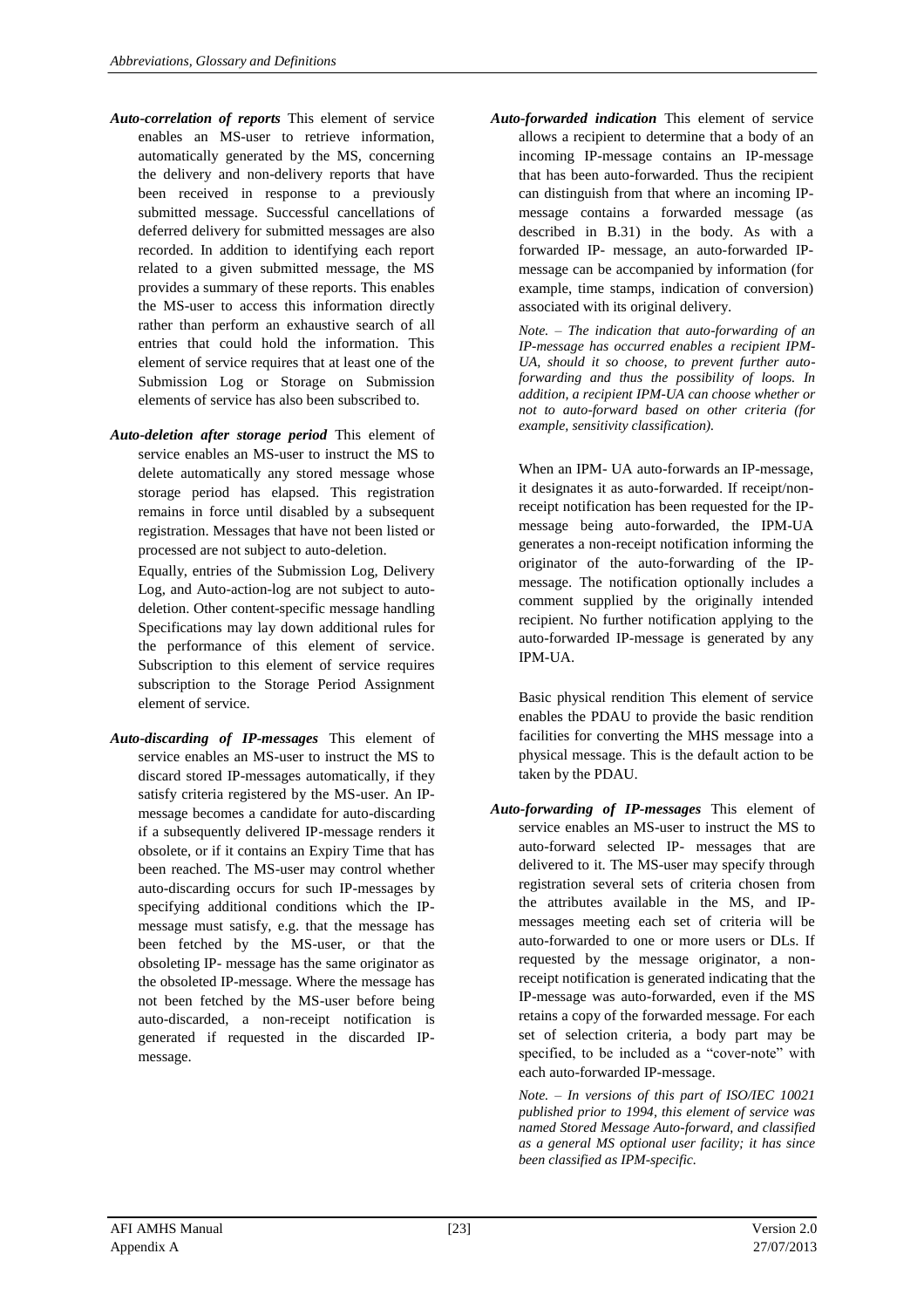- *Auto-submitted indication* This element of service allows the originator, or enables the UA/MS, to indicate to the recipient whether the message was or was not submitted automatically by a machine without either the direct or indirect control by a human of the submission, and to determine the nature of the submission, thus:
	- not auto-submitted;
	- auto-generated;
	- auto-replied;
	- auto-forwarded.

The absence of this indication yields no information as to whether the message submission involved human control or not.

- *Blind copy recipient indication* This element of service allows the originator to provide the O/R name of one or more additional users, or DLs, who are intended recipients of the IP-message being sent. These names are not disclosed to either the primary or copy recipients. Whether or not these additional recipients are disclosed to one another is a local matter.
- *Body part encryption indication* This element of service allows the originator to indicate to the recipient that a particular body part of the IPmessage being sent has been encrypted. Encryption can be used to prevent unauthorised inspection or modification of the body part. This element of service can be used by the recipient to determine that some body part(s) of the IPmessage must be decrypted. This element of service, however, does not itself encrypt or decrypt any body part.
- *B.61* This element of service enables an originating UA to instruct the MTS not to return a nondelivery notification to the originating UA in the event that the message being submitted is judged undeliverable. In the case of a multi-destination message, the originating UA can request this element of service on a per-recipient basis.
- *B.86 stored message listing* This element of service provides a recipient UA with a list of information about certain of its messages stored in the MS. The information comprises selected attributes from a message's envelope and content and others added by the MS. The UA can limit the number of messages that will be listed.
- *Content confidentiality* This element of service allows the originator of a message to protect the content of the message from disclosure to recipients other than the intended recipient(s). Content confidentiality is on a per-message basis, and can use either an asymmetric or a symmetric encryption technique.
- *Content integrity* This element of service allows the originator of the message to provide to the recipient of the message a means by which the recipient can verify that the content of the message has not been modified. Content integrity is on a per-recipient basis, and can use either an asymmetric or a symmetric encryption technique.
- *Content type indication* This element of service enables an originating UA to indicate the content type for each submitted message. A recipient UA can have one or more content types delivered to it. An example of a content type is the contents generated by the IPM class of co-operating UAs.
- *Conversion prohibition* This element of service enables an originating UA to instruct the MTS that implicit encoded information type conversion(s) shall not be performed for a particular submitted message.
- *Conversion prohibition in case of loss of information* This element of service enables an originating UA to instruct the MTS that encoded information type conversion(s) shall not be performed for a particular submitted message if such conversion(s) would result in loss of information. Loss of information is discussed in detail in Recommendation X.408.

Should this and the conversion prohibition element of service both be selected, the latter shall take precedence.

*Note. – This element of service will not protect against possible loss of information in certain cases where the recipient is using an I/O device whose capabilities are unknown to the MTA.*

- *Converted indication* This element of service enables the MTS to indicate to a recipient UA that the MTS performed encoded information type conversion on a delivered message. The recipient UA is informed of the resulting types.
- *Copy precedence* This element of service enables an originating UA to convey the precedence level (i.e. supplemental importance information) of a message as it applies to the copy recipients. Six levels of precedence are defined for this field (please see Table B.1 defined in B.131 below for specific values and their semantics).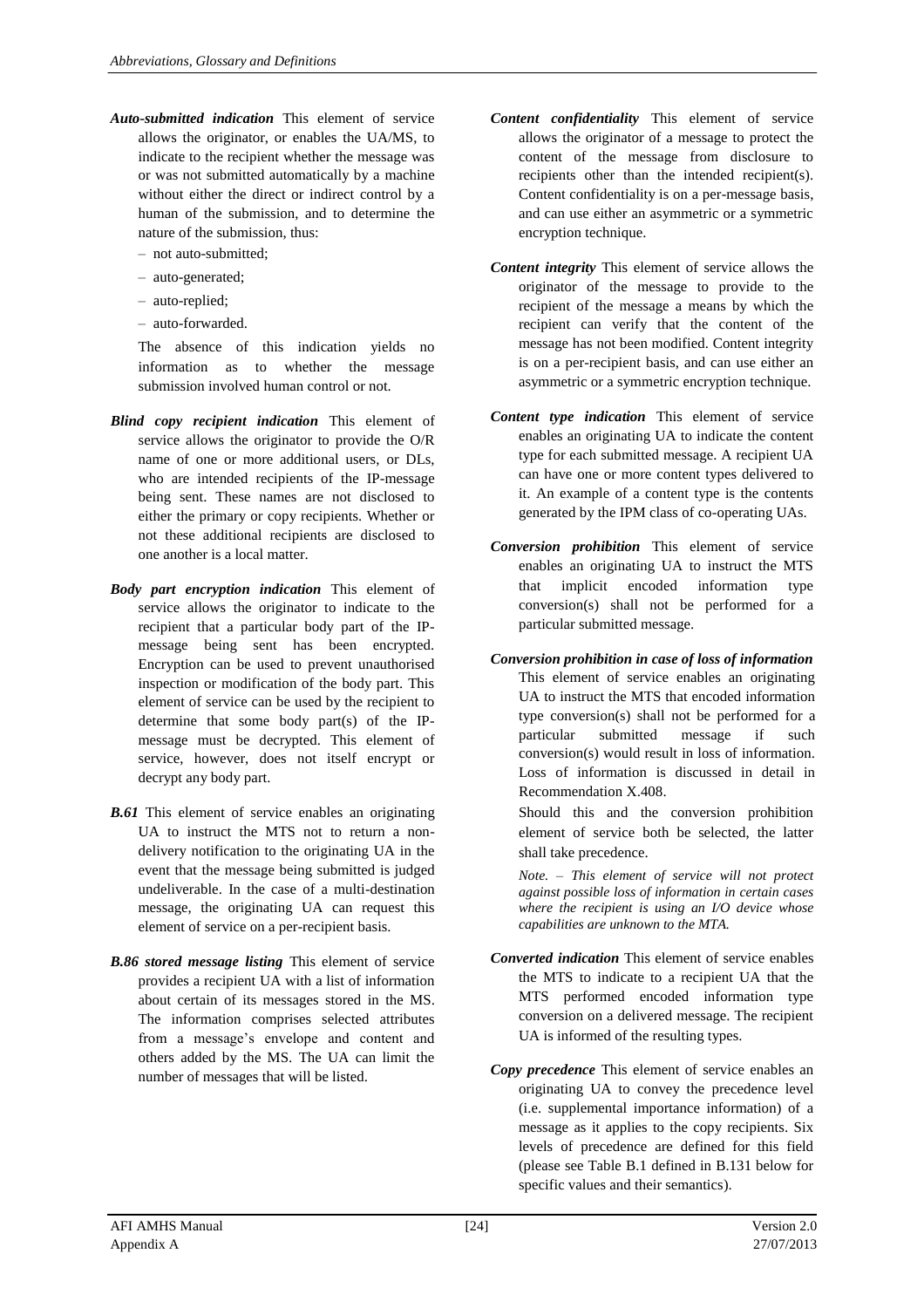The value of the copy precedence field must always be equal to, or of a lesser priority than the value of the primary precedence field.

Additional levels of precedence may be defined for national use. Upon receipt, the handling of unknown precedence levels will be dictated by the local "precedence handling policy".

- *Counter collection* This element of service allows an originating user to instruct the PDS to keep the physical message ready for counter collection at the post office specified by the originator, or at the post office which offers counter collection service closest to the given recipient's address.
- *Counter collection with advice* This element of service allows an originating user to instruct the PDS to keep the physical message ready for counter collection at the post office specified by the originator, or at the post office which offers counter collection service closest to the given recipient's address, and to inform the recipient via telephone, or telex, using the number provided by the originator.
- *Cross-referencing indication* This element of service allows the originator to associate with the IPmessage being sent, the globally unique identifiers of one or more other IP-messages. This enables the recipient's IPM-UA, for example, to retrieve from storage a copy of the referenced IPmessages.
- *Deferred delivery* This element of service enables an originating UA to instruct the MTS that a message being submitted shall be delivered no sooner than a specified data and time. Delivery will take place as close to the date and time specified as possible, but not before. The date and time specified for deferred delivery is subject to a limit which is defined by the originator's management domain.

*Note. – Storage of the message shall be handled in the originating country.*

*Deferred delivery cancellation* This element of service enables an originating UA to instruct the MTS to cancel a previously submitted deferred delivery message. The cancellation attempt may or may not always succeed. Possible reasons for failure are: deferred delivery time has passed, or the message has already been forwarded within the MTS.

- *Delivery log* This element of service enables an MSuser to access a log that records details of the messages and reports delivered to the MS; these records persist even after the messages and reports have been deleted. A Delivery Log entry contains a subset of the information that may be stored for a delivered message. The quantity of information stored in the Delivery Log for each message is specified at subscription time. The MS-user is able to determine whether the delivered message corresponding to a Delivery Log entry has been deleted. The MS-user is able to retrieve information from the Delivery Log by means of the Stored Message Listing, Stored Message Fetching and Stored Message Summary elements of service. The ability to delete Delivery Log entries is subject to subscription, and may be restricted to messages meeting certain criteria, e.g. messages stored longer than an agreed period of time.
- *Delivery notification* This element of service enables an originating UA to request that the originating UA be explicitly notified when a submitted message has been successfully delivered to a recipient UA or in use of access units, may indicate that the message has been successfully received by the destination terminal. The notification is related to the submitted message by means of the message identifier and includes the date and time of delivery. In the case of a multidestination message, the originating UA can request this element of service on a per-recipient basis.

When a message is delivered after distribution list expansion, then, depending on the policy of the distribution list, the notification can be sent to either the list owner, the message originator, or both.

Delivery notification carries no implication that any UA or user action, such as examination of the message content, has taken place.

- *Delivery time stamp indication* This element of service enables the MTS to indicate to a recipient UA the date and time at which the MTS delivered a message. In the case of physical delivery, this element of service indicates the date and time at which the PDAU has taken responsibility for printing and further delivery of the physical message.
- *Delivery via bureaufax service* This element of service allows an originating user to instruct the PDAU and associated PDS to use the bureaufax service for transport and delivery.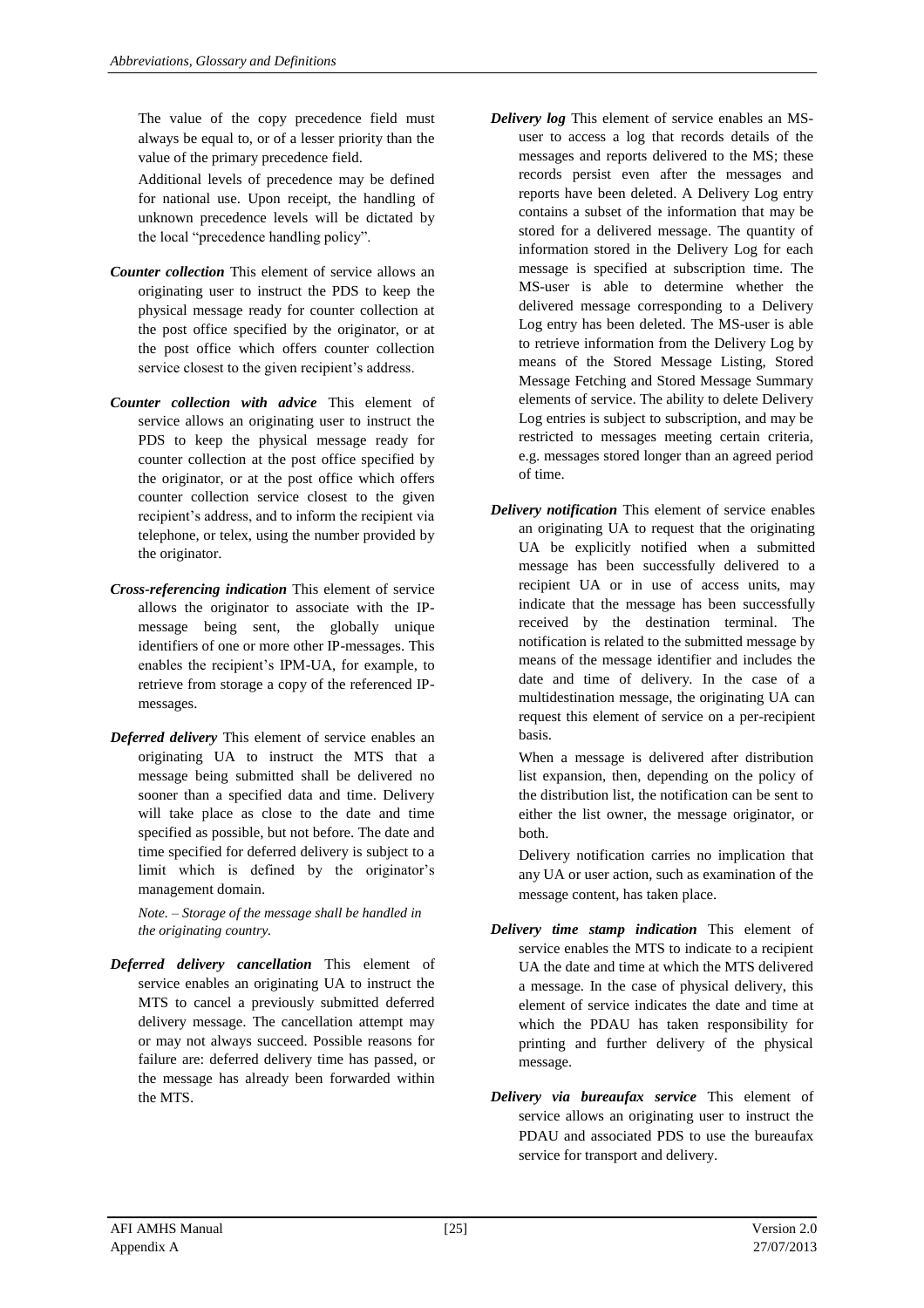- *Designation of recipient by directory name* This element of service enables an originating UA to use a directory name in place of an individual recipient's O/R address.
- *Disclosure of other recipients* This element of service enables the originating UA to instruct the MTS when submitting a multi-recipient message, to disclose the O/R names of all other recipients to each recipient UA, upon delivery of the message. The O/R names disclosed are as supplied by the originating UA. If distribution list expansion has been performed, then only the originator specified DL name will be disclosed, and not the names of its members.
- *Distribution code* This element of service enables the originating UA to give distribution information to a recipient UA. The recipient UA can use this information to perform local distribution of a message to one or more persons or staff cells. This service contains two components, the Subject Indicator Code (SIC) and a distribution code, each of which is optional.

The SICs are bilaterally agreed codes that define the subject matter of a message to support onward distribution after delivery to a recipient organisation. Each SIC can consist of between three and eight characters. It is possible to attach up to eight SICs to a message.

The distribution code service the same function, but allows future use of object identifiers as the local distribution criteria. Any number of distribution codes may be specified. The assignment of the distribution code can be privately defined or may be subject to future standardisation.

*Exempted address* This element of service is used to convey the names of members of a DL that the originator has specified are to be excluded from receiving the message. Exclusion is performed at the point of DL expansion.

The names or addresses of exempted list members are also conveyed to the remaining recipient UAs. There is no guarantee that the exempted addresses will not receive the message as the result of redirection.

- *Extended authorisation information* This element of service enables the originating UA to indicate to a recipient UA the date and time of some important event associated with the message, such as when the release of the message was formally approved. Depending upon local requirements, this date and time stamp may vary from the date and time when the message was submitted to the MTS. This element of service may be used in conjunction with B.5 to provide supplementary information.
- *Express mail service (EMS)* This element of service allows an originating user to instruct the PDS to transport and deliver the physical message produced from the MHS message through accelerated letter circulation and delivery service (such as EMS or the equivalent domestic service) in the destination country.
- *Expiry date indication* This element of service allows the originator to indicate to the recipient the date and time after which he considers the IP-message to be invalid. The intent of this element of service is to state the originator's assessment of the current applicability of an IP-message.

The particular action on behalf of a recipient by his IPM-UA, or by the recipient himself, is unspecified. Possible actions might be to file or delete the IP-message after the expiry date has passed.

*Explicit conversion* This element of service enables an originating UA to request the MTS to perform a specified conversion, such as required when interworking between different telematic services. When a message is delivered after conversion has been performed, the recipient UA is informed of the original encoded information types as well as the current encoded information types in the message.

*Note 1: This element of service is intended to support interworking with telematic terminals/services.*

*Note 2: When DL names are used in conjunction with this element of service, conversion will apply to all members of the DL.*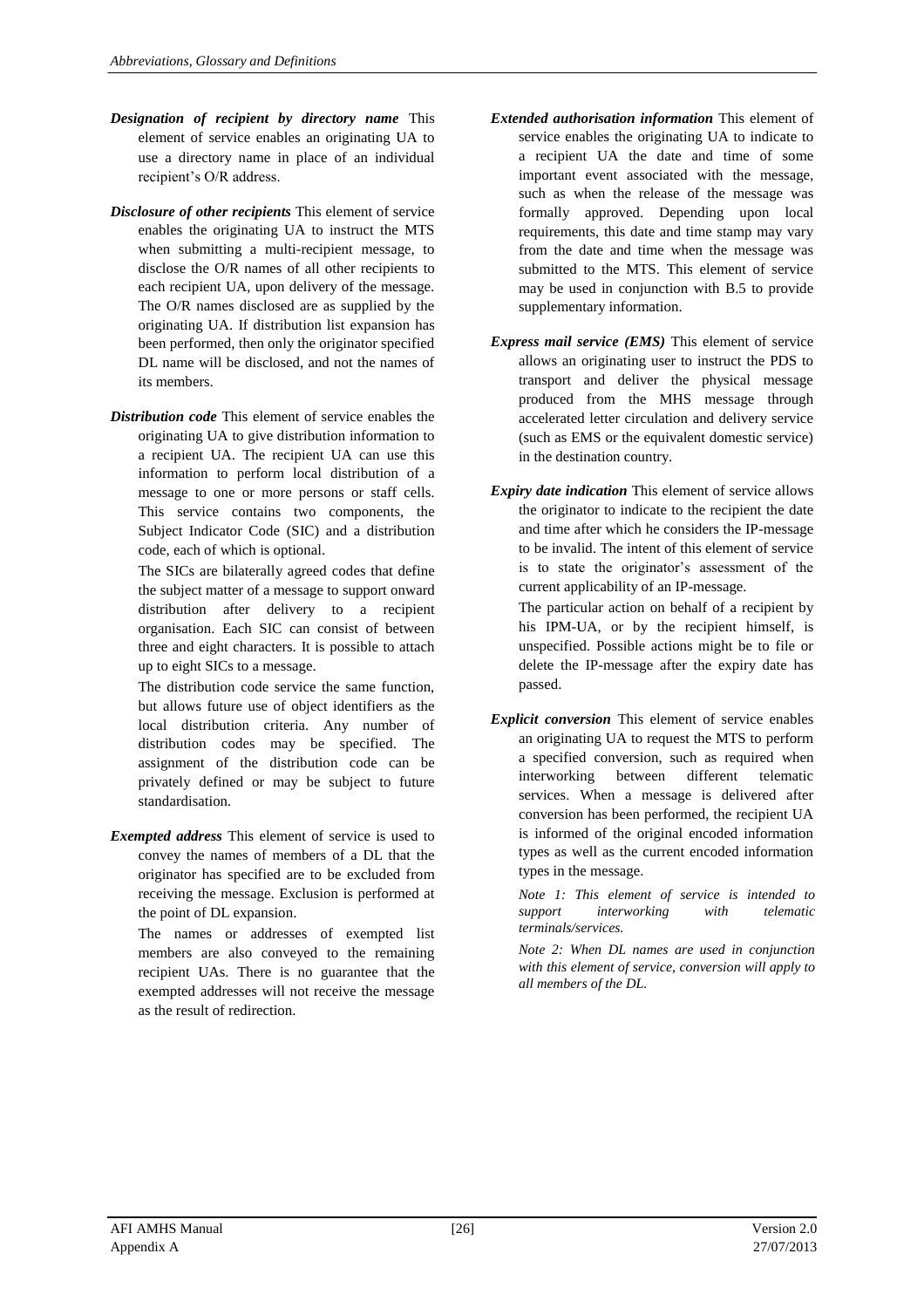*Forwarded IP-message indication* This element of service allows a forwarded IP-message, or a forwarded IP-message plus its "delivery information" to be sent as the body (or as one of the body parts) of an IP-message. An indication that the body part is forwarded is conveyed along with the body part. In a multipart body, forwarded body parts can be included along with body parts of other types. "Delivery information" is information which is conveyed from the MTS when an IP-message is delivered (for example, time stamps and indication of conversion). However, inclusion of this delivery information along with a forwarded IP-message in no way guarantees that this delivery information is validated by the MTS.

The receipt notification request indication and the non-receipt notification request elements of service are not affected by the forwarding of a IPmessage.

- *Grade of delivery selection* This element of service enables an originating UA to request that transfer through the MTS be urgent or non-urgent, rather than normal. The time periods defined for nonurgent and urgent transfer are longer and shorter, respectively, than that defined for normal transfer. This indication is also sent to the recipient with the message.
- *Hold for delivery* This element of service enables a recipient UA to request that the MTS hold its messages and returning notifications for delivery until a later time. The UA can indicate to the MTS when it is unavailable to take delivery of messages and notifications, and also, when it is again ready to accept delivery of messages and notifications from the MTS. The MTS can indicate to the UA that messages are waiting due to the criteria the UA established for holding messages. Responsibility for the management of this element of service lies with the recipient MTA.

Criteria for requesting a message to be held for delivery are: encoded information type, content type, maximum content length, and priority. The message will be held until the maximum delivery time for that message expires, unless the recipient releases the hold prior to its expiry.

*Note. – The hold for delivery element of service is distinct from the message store facility. The hold for delivery element of service provides temporary storage to facilitate delivery and, only after a message has been transferred to the recipient's UA is delivery notification returned. The message store facility augments the storage of a UA and can be used to store messages for an extended period of time. Unlike the hold for delivery element of service, delivery notifications are returned as soon as the message is placed in (that is, delivered to) the message store.*

*Implicit conversion* This element of service enables a recipient UA to have the MTS perform for a period of time any necessary conversion on messages prior to delivery. Neither the originating nor recipient UA explicitly requests this element of service on a per-message basis. If the encoded information type capabilities of the recipient UA are such that more than one type of conversion can be performed, the most appropriate conversion is performed.

When a message is delivered after conversion has been performed, the recipient UA is informed of the original encoded information types as well as the current encoded information types in the message.

*Importance indication* This element of service allows the originator to indicate to the recipients his assessment of the importance of the IP-message being sent. Three levels of importance are defined: low, normal and high.

This element of service is not related to the grade of delivery selection element of service provided by the MTS. The particular action taken by the recipient or his IPM-UA based on the importance categorisation is unspecified. It is the intent to allow the recipient IPM-UA, for example, to present IP-messages in order of their importance or to alert the recipient of the arrival of IPmessages of high importance.

*Incomplete copy indication* This element of service allows an originator to indicate that this IPmessage is an incomplete copy of an IP-message with the same IP-message identification in that one or more body parts, and/or heading fields of the original IP-message are absent.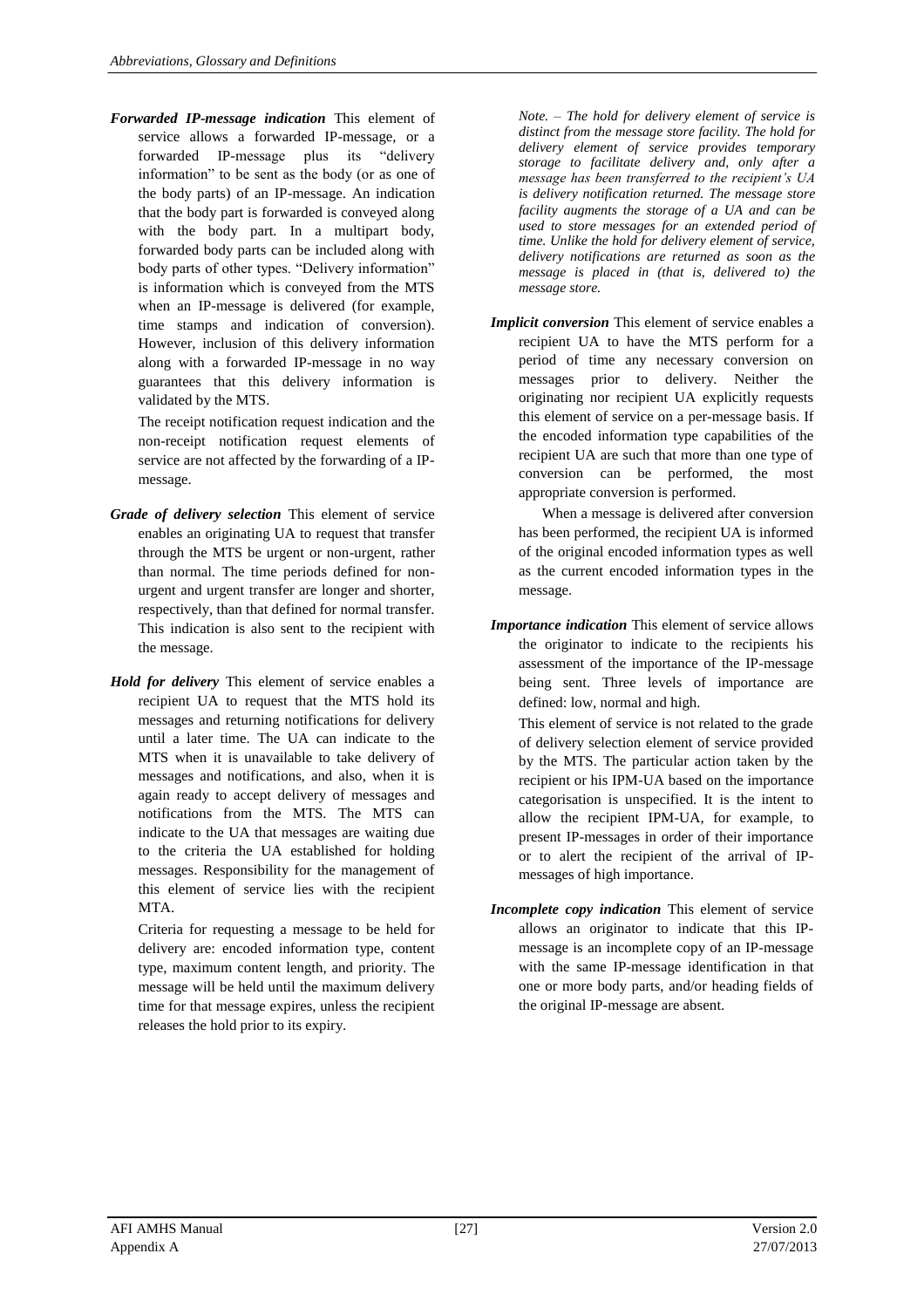- *IP-message action status* This element of service enables an MS-user to determine whether a reply or a receipt notification has been requested of the user in an IP-message which the user has received. It allows the user to record in the MS (and subsequently retrieve the information) that the reply (or IP-notification) has been sent. In addition, the user may set a reminder that a reply is intended even if no reply was explicitly requested.
- *IP-message identification* This element of service enables co-operating IMP-UAs to convey a globally unique identifier for each IP-message sent or received. The IP- message identifier is composed of an O/R name of the originator and an identifier that is unique with respect to that name. IPM-UAs and users use this identifier to refer to a previously sent or received IP-message (for example, in receipt notifications).
- *IPM-UA* This element of service provides to a recipient, at delivery, information about the distribution list(s) through which the message has arrived. It is a local matter as to how much of this information is presented to the recipient.
- *IPM-UA* This element of service allows an originating user to specify that if any of the recipients can directly or via reassignment refer to a distribution list, then no expansion shall occur. Instead, a nondelivery notification will be returned to the originating UA, unless prevention of non-delivery notification has been requested.
- *Language indication* This element of service enables an originating UA to indicate the language type(s) of a submitted IP-message.
- *Latest delivery designation* This element of service enables an originating UA to specify the latest time by which the message is to be delivered. If the MTS cannot deliver by the time specified, the message is not delivered and is cancelled. On multi-recipient messages, the latest delivery time can expire prior to delivery to all recipients, but this will not negate any deliveries which have already occurred.
- *Message flow confidentiality* This element of service allows the originator of the message to protect information which might be derived from observation of the message flow.

*Note. – Only a limited form of this is supported.*

- *Message identification* This element of service enables the MTS to provide a UA with a unique identifier for each message or probe submitted or delivered by the MTS. UAs and the MTS use this identifier to refer to a previously submitted message in connection with elements of service such as delivery and non-delivery notification.
- *Message instructions* This element of service enables the originating UA to indicate to the recipient UA that message instructions (e.g. remarks) accompany the message. Examples of message instructions include special recipient handling requests, special body descriptions and bilateral information.
- *Message origin authentication* This element of service allows the originator of a message to provide to the recipient(s) of the message, and any MTA through which the message is transferred, a means by which the origin of the message can be authenticated (i.e. a signature). Message origin authentication can be provided to the recipient(s) of the message, and any MTA through which the message is transferred, on a per-message basis using an asymmetric encryption technique, or can be provided only to the recipient(s) of the message, on a per-recipient basis using either an asymmetric or a symmetric encryption technique.
- *Message security labelling* This element of service allows the originator of a message (or probe) to associate with the message (and any reports on the message or probe) an indication of the sensitivity of the message (a security label). The message security label may be used by the MTS and the recipient(s) of the message to determine the handling of the message in line with the security policy in force.
- *Message sequence integrity* This element of service allows the originator of the message to provide to a recipient of the message a means by which the recipient can verify that the sequence of messages from the originator to the recipient has been preserved (without message loss, reordering, or replay). Message sequence integrity is on a per-recipient basis, and can use either an asymmetric or a symmetric encryption technique.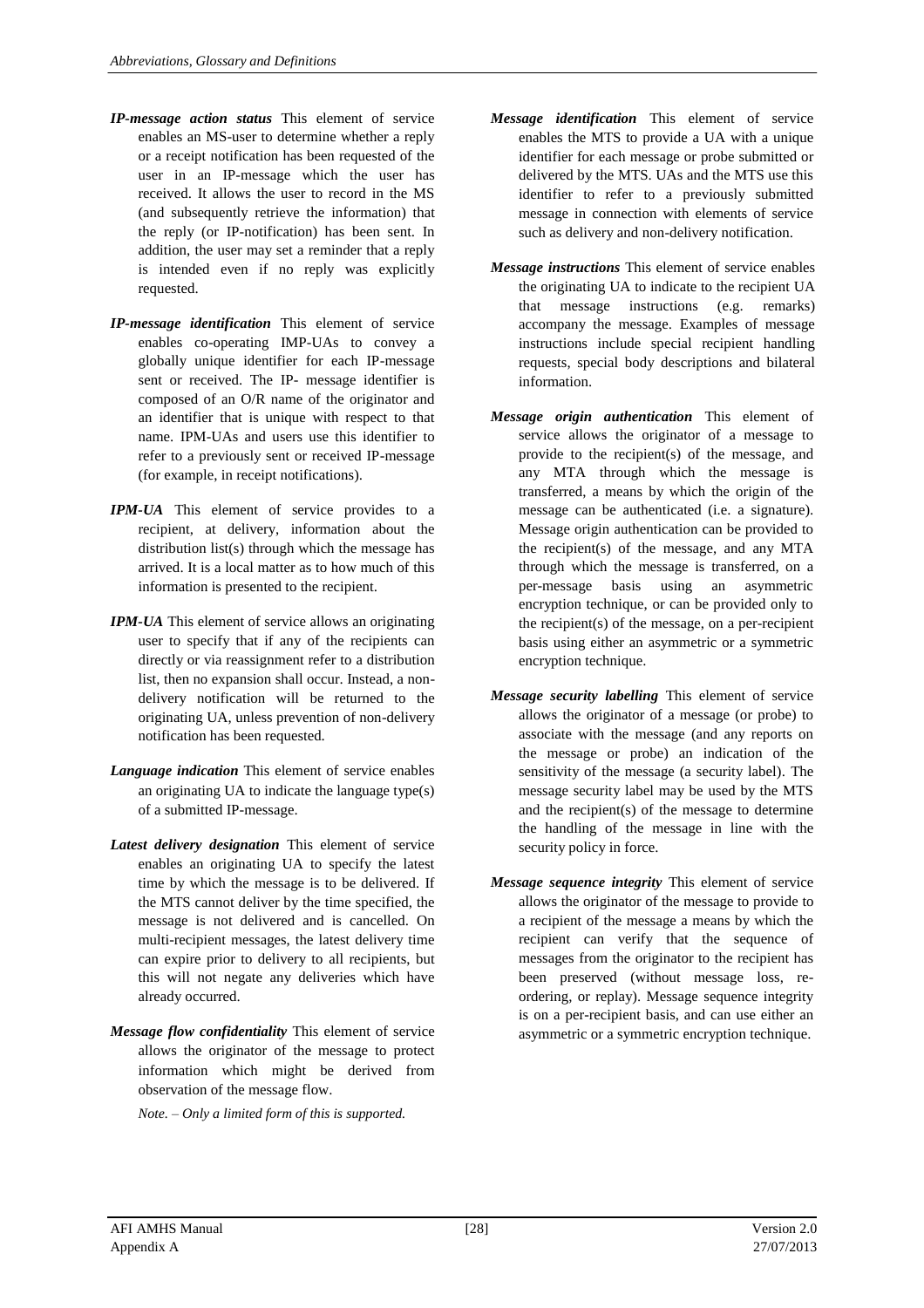- *Message type* This service element enables receiving UAs to distinguish messages that relate to a specific project, contract, company position, press release, operation, exercise or drill. The service can convey a discrete identifier for each particular type plus optional printable information capable of identifying a particular project, press release, contract, company position, exercise, operation or drill. The value is provided by the originator.
- *MS register* This element of service enables an MSuser to register various items of information with the MS in order to modify certain aspects of its behaviour, such as:
	- 1) the performance of automatic actions;
	- 2) the default set of information retrieved when using the Stored Message Fetching and Stored Message Listing elements of service. One set of information may be registered per UA employed by the user;
	- 3) the credentials used by the Message Store to authenticate the MS-user.

If a user employs more than one UA implementation, then as a subscription option the MS may store a separate set of registration information for each UA. The user may retrieve the registered information from the MS.

*Note. – The capability to store separate sets of registration information and to retrieve registered information was not defined in versions of this Recommendation published prior to 1996.*

- *Multi-destination delivery* This element of service enables an originating UA to specify that a message being submitted is to be delivered to more than one recipient UA. Simultaneous delivery to all specified UAs is not implied by this element of service.
- *Multi-part body* This element of service allows an originator to send to a recipient or recipients an IP-message with a body that is partitioned into several parts. The nature and attributes, or type, of each body part are conveyed along with the body part.
- *Non-delivery notification* This element of service enables the MTS to notify an originating UA if a submitted message was not delivered to the specified recipient UA(s) or in the case of access units, may indicate that the message was not received by the destination terminal. The reason the message was not delivered is included as part of the notification. For example, the recipient UA can be unknown to the MTS.

In the case of a multi-destination message, a nondelivery notification can refer to any or all of the recipient to which the message could not be delivered.

When a message is not delivered after distribution list expansion, then, depending on the policy of the distribution list, the notification can be sent to either the list owner, the message originator, or both.

*Note. – Non-delivery notifications are generated automatically, and do not depend on a request by an originator.*

*Non-receipt notification request indication* This element of service allows the originator to ask that he be notified, should the IP-message be deemed unreceivable. In the case of a multirecipient IP-message, the originator can request this element of service on a per-recipient basis.

The originator's UA conveys his request to the recipient's UA. The recipient's UA automatically issues a non-receipt notification, if either receipt notification or non-receipt notification was requested, when any of the following events occur:

- 1) the recipient's UA auto-forwards the IPmessage to another user;
- 2) the recipient's UA discards the IP-message prior to receipt;
- 3) the recipient's subscription is terminated before he receives the IP-message.

Since receipt can occur arbitrarily long after delivery, the recipient's failure to access the IPmessage, even for a long period of time (for example, while on an extended business trip), does not constitute non-receipt and thus no notification is issued.

*Note. – No legal significance can be adduced from this element of service.*

*Non-repudiation of content received* This Element of Service enables a recipient of an IP-message to provide an irrevocable proof that the original IPmessage content was received by the recipient.

This service provides irrevocable proof of the integrity of the content received and irrevocable proof of the authenticity of the recipient of the IP -message. This service fulfils the same function as the Proof of Content Received Element of Service, but in a manner which cannot be repudiated.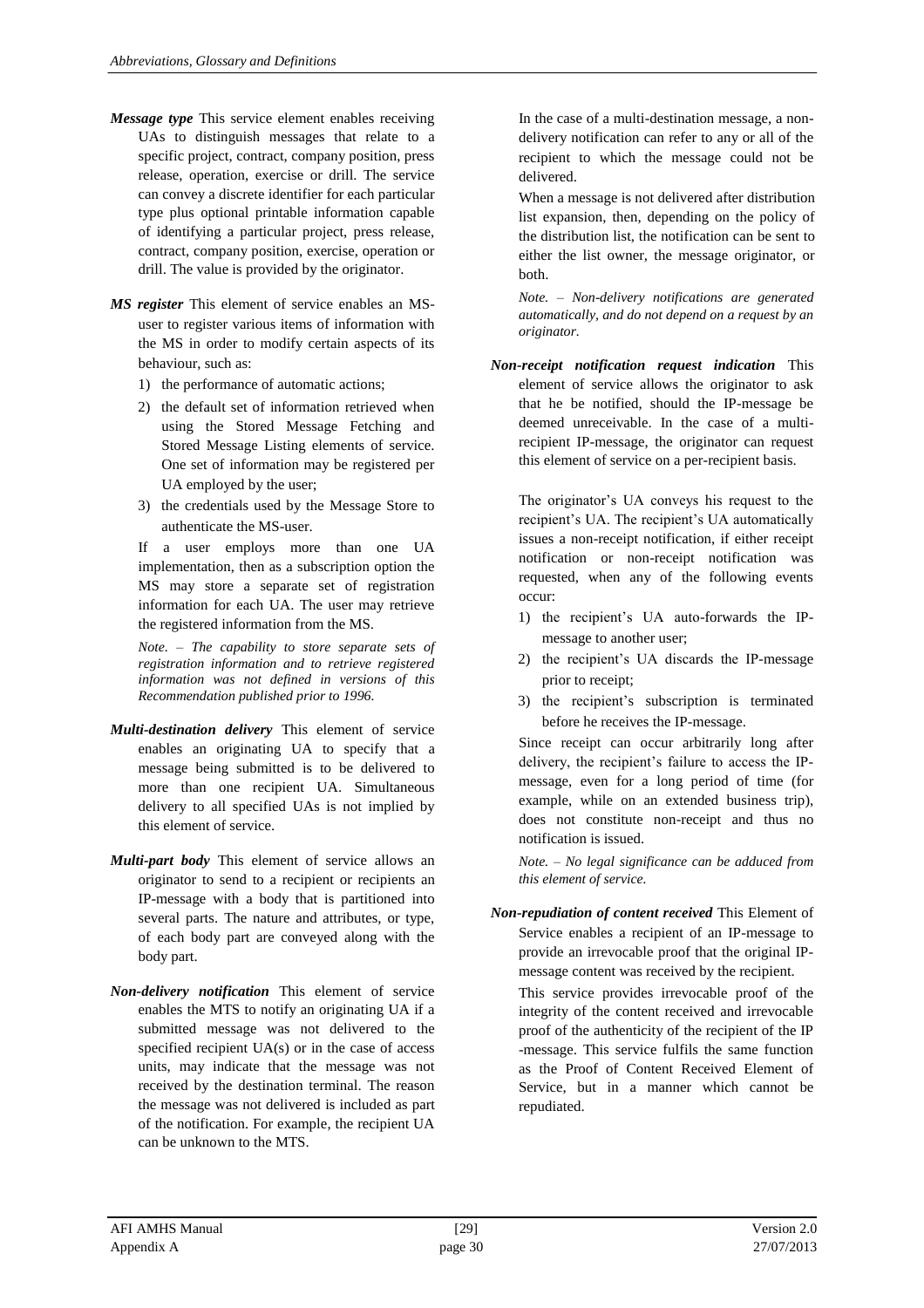The corresponding irrevocable proof can be supplied in various ways depending on the security policy in force. The originator of the IP notification always uses the "Non-repudiation of Origin" Element of Service when sending the IPnotification in response to the IP-message:

one way of providing the irrevocable proof is to incorporate the following in the IP-notification:

A verified copy of the IP-message originator's "Non-repudiation of Origin" arguments (when present in the IP-message and verified by the recipient of the IPmessage).

A verified copy of the complete IP-message content, if the IP-message originator's "Nonrepudiation of Origin" arguments are not present in the IP-message.

*Note. – As an alternative to invoking this Element of Service, equivalent security may be achieved by the use of a notarisation mechanism, which requires bilateral agreement outside the scope of this Recommendation.*

*The recipient is required to fulfil the request for this Element of Service only when the UA is subject to a security policy which mandates the support of this element of service.*

- *Non-repudiation of delivery* This element of service allows the originator of a message to obtain from the recipient(s) of the message irrevocable proof that the message was delivered to the recipient(s). This will protect against any attempt by the recipient(s) to subsequently deny receiving the message or its content. Non-repudiation of delivery is provided to the originator of a message on a per-recipient basis using asymmetric encryption techniques.
- *Non-repudiation of IP-notification* This Element of Service provides the recipient of a IP-notification with irrevocable proof of the identity of the originator of the IP-notification and with proof that the corresponding IP-message was received by the recipient.

This protects against any attempt by the recipient to deny subsequently that the IP- message was received or that the IP-notification was returned to the originator of the IP-message. This Element of Service fulfils the same service as Proof of IPnotification but in a manner which cannot be repudiated.

This Element of Service is used only in conjunction with Non-repudiation of Origin Element of Service applied to the IP-notification.

The corresponding irrevocable proof can be supplied in various ways depending on the security policy in force. One way of providing the irrevocable proof is by means of the MTSuser to MTS-user Data Origin Authentication Security Services defined in 10.2.1.1.1/X.402 and in ISO/IEC 10021-2 applied to the IPnotification, when the security service has nonrepudiation properties.

The recipient is required to fulfil the request for this Element of Service only when the UA is subject to a security policy which mandates the support of this element of service.

- *Non-repudiation of origin* This element of service allows the originator of a message to provide the recipient(s) of the message irrevocable proof of the origin of the message. This will protect against any attempt by the originator to subsequently revoke the message or its content. Non-repudiation of origin is provided to the recipient(s) of a message on a per-message basis using asymmetric encryption techniques.
- *Non-repudiation of submission* This element of service allows the originator of a message to obtain irrevocable proof that a message was submitted to the MTS for delivery to the originally specified recipient(s). This will protect against any attempt by the MTS to subsequently deny that the message was submitted for delivery to the originally specified recipient(s). Nonrepudiation of submission is provided to the originator of a message on a per-message basis, and uses an asymmetric encryption technique.
- *Obsoleting indication* This element of service allows the originator to indicate to the recipient that one or more IP-messages he sent previously are obsolete. The IP-message that carries this indication supersedes the obsolete IP-message. The action to be taken by the recipient or his IPM-UA is a local matter. The intent, however, is to allow the IPM-UA or the recipient to, for example, remove or file obsolete messages.
- *Ordinary mail* This element of service enables the PDS to transport and deliver the letter produced from the MHS message in the mode available through the ordinary letter mail service in the country of destination. This is the default action for the transport and delivery of a physical message.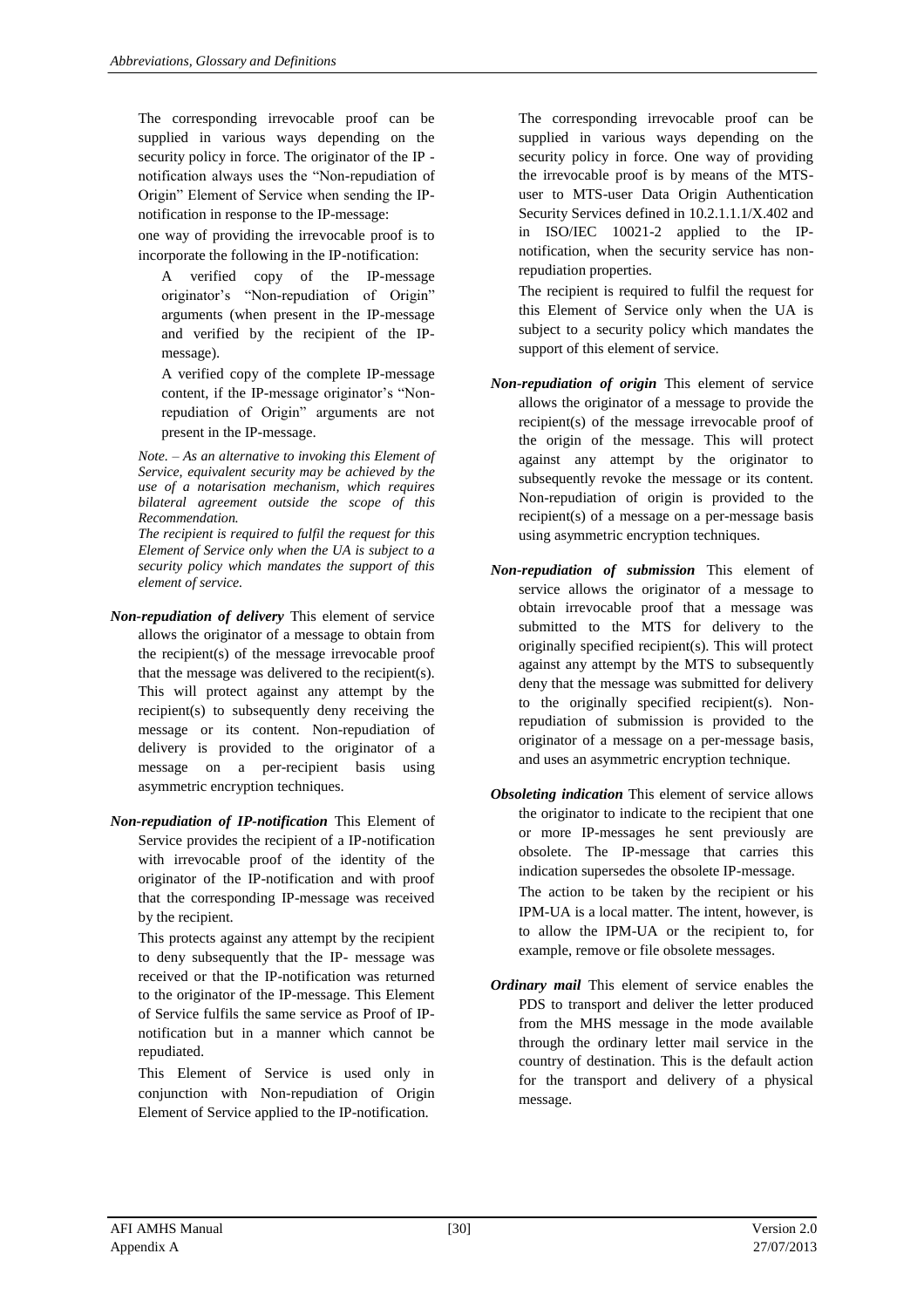- *Original encoded information types indication* This element of service enables an originating UA to specify to the MTS the encoded information types of a message being submitted. When the message is delivered, it also indicates to the recipient UA the encoded information types of the message specified by the originating UA.
- *Originator indication* This element of service allows the identity of the originator to be conveyed to the recipient. The intent of this IPM element of service is to identify the originator in a userfriendly way. In contrast, the MTS provides to the recipient the actual O/R address and directory name, if present, of the originator. DL names should not be used in originator indication.
- *originator requested alternate recipient* This element of service enables an originating UA to specify, for each intended recipient, one alternate recipient to which the MTS can deliver the message, if delivery to the intended recipient is not possible. The alternate recipient can be a distribution list. For the purposes of determining success or failure (and hence delivery and non-delivery notifications), delivery to the originator requested alternate recipient is equivalent to delivery to the intended recipient. If the intended recipient has requested redirection of incoming messages, and if the originating UA has requested redirection allowed by the originator, the system first tries to redirect the message. If this fails, the system then attempts to deliver the message to the designated alternate recipient.
- *Originator reference* This element of service enables the originating UA to indicate to a recipient UA a reference called the "originator's number". The originator's number may be used by the originating organisational unit as an internal reference. This service element is different from the identifier in that this reference is assigned by the originator, while the identifier is supplied by the UA.
- *Other recipients indicator* The intent of this service element is to enable a recipient to determine which recipients are intended to receive the message without the use of MHS, as well as the category in which they are placed. While the primary and copy recipients indication service provides the names of recipients that can be reached through MHS, other recipients can be determined with this service element.

*Note. – This service element does not allow the originator to convey the reason why the other recipient(s) will not receive the message via the MHS.*

*Physical delivery notification by MHS* This element of service allows an originating user to request that an explicit notification, informing the originator of either successful or unsuccessful delivery of the physical message, be generated and returned by MHS. The notification provides information on delivery but no physical record is provided by the PDS.

*Note 1: The notification includes the date and time of delivery based on the delivery confirmation given by the delivery person, the addressee or another authorised person. This is subject to national regulations in the destination country and is also dependent on the type of delivery requested (e.g. in the case of registered mail to addressee in person, the addressee would be the confirming person).*

*Note 2: This notification carries no implication that any action on the part of the recipient (such as examination of the message content) has taken place.*

*Note 3: When this element of service is requested, and the physical message is undeliverable, it is either returned or destroyed depending on national regulations in the destination country, which means that the default action of the element of service B.91 is overridden.*

*Physical delivery notification by PDS* This element of service allows an originating user to request that an explicit notification, informing the originator of either successful or unsuccessful delivery of the physical message, be generated and returned by the PDS. The notification serves as a record of delivery for the originating user to retain for reference.

*Note 1: The notification includes the date and time, and, in the case of successful delivery, the signature of the person confirming the delivery. The confirming person can be the delivery person, the addressee or another authorised person. This is subject to national regulations in the destination country and is also dependent on the type of delivery requested (e.g. in the case of registered mail to addressee in person, the addressee would be the confirming person).*

*Note 2: This notification carries no implication that any action on the part of the recipient (such as examination of the message content) has taken place.*

*Note 3: When this element of service is requested, and the physical message is undeliverable, it is either returned or destroyed depending on national regulations in the destination country, which means that the default action of the element of service B.91 is overridden.*

*Physical forwarding allowed* This element of service enables the PDS to forward the physical message to a forwarding address if the recipient has changed his address and indicated this to the PDS. This is the default action taken by the PDS.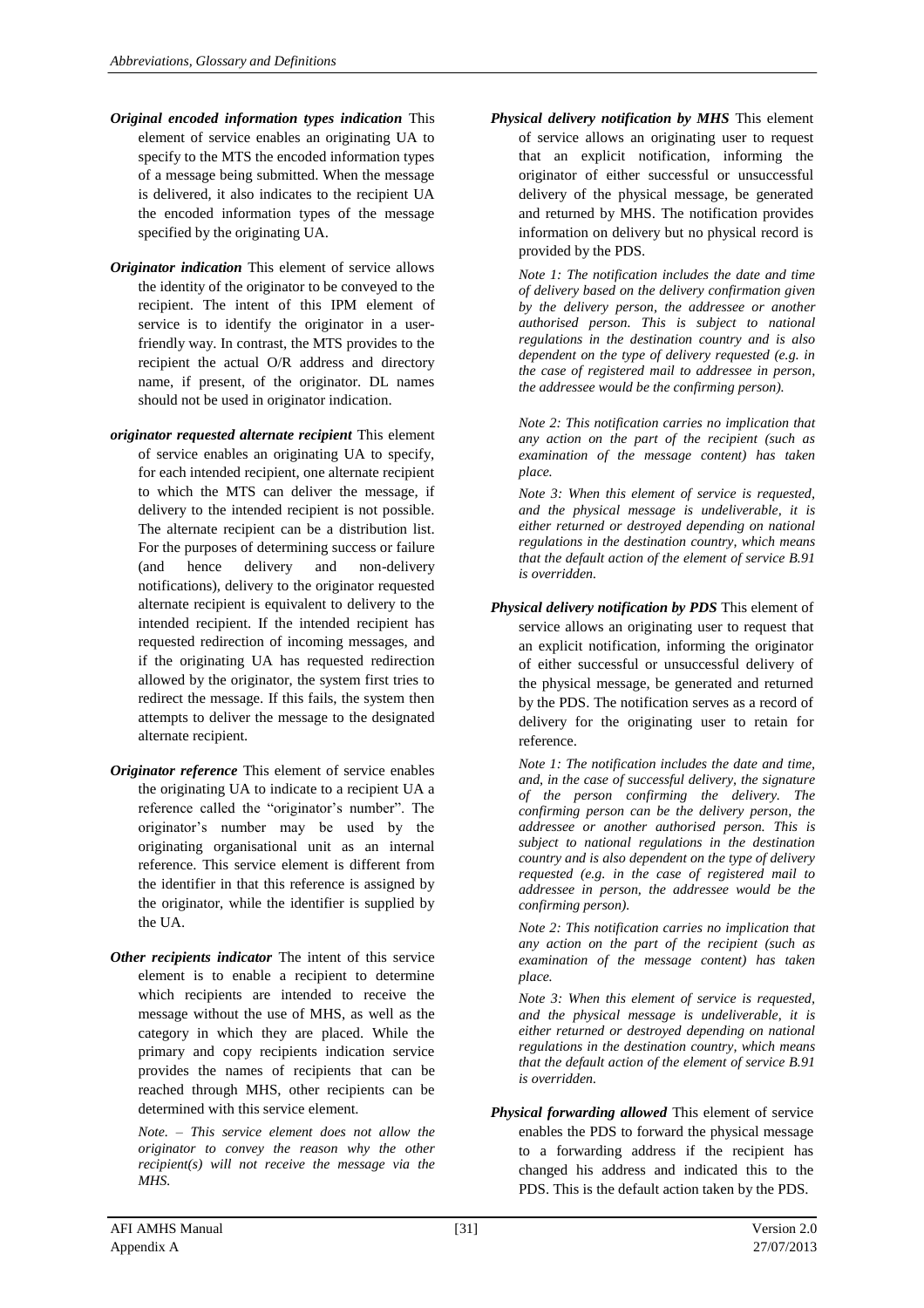- *Physical forwarding prohibited* This element of service allows an originating user to instruct the PDS not to forward the physical message to a forwarding address.
- *Primary and copy recipients indication* This element of service allows the originator to provide the names of zero or more users, or DLs, who are the intended primary recipients of the IP-message, and the names of zero or more users, or DLs, who are the intended copy recipients of the IPmessage. It is intended to enable a recipient to determine the category in which each of the specified recipients (including the recipient himself) was placed. The exact distinction between these two categories of recipients is unspecified. However, the primary recipients, for example, might be expected to act upon the IPmessage, while the copy recipients might be sent the IP-message for information only.

*Note. – As an example of this element of service in a typical memorandum, the primary recipients are normally designated by the directive "to:" while "cc:" identifies the copy recipients.*

*Primary precedence* This element of service enables an originating UA to convey the precedence level (i.e. supplemental importance) information of a message as it applies to the primary recipients. Six levels of precedence are defined for this element of service (see below for specific values and their semantics).

Additional levels of precedence may be defined for national use. Upon receipt, the handling of unknown precedence levels will be dictated by the local "precedence handling policy".

This service is provided not only as information from originator to recipient, but also is used to automatically select the MTS grade of delivery. The six levels of precedence are mapped to only three levels of grade of delivery which is conveyed in the MTS envelope. Table B.1 maps primary precedence values onto the MTS priority protocol element. Behaviour upon receipt is determined by local policy.

#### TABLE B.1/F.400

#### **Primary precedence value mapping onto the MTS Priority EOS**

| Primary Precedence | <b>MTS EOS Priority</b> |
|--------------------|-------------------------|
| Override $(5)$     | Urgent $(2)$            |
| Flash(4)           | Urgent $(2)$            |
| Immediate (3)      | Normal $(0)$            |
| Priority (2)       | Normal $(0)$            |
| Routine (1)        | Non-urgent $(1)$        |
| Deferred $(0)$     | Non-urgent $(1)$        |

*Note. – Elements of service specific to EDI messaging and voice messaging are defined in Recommendations F.435 and F.440.*

*Probe* This element of service enables a UA to establish before submission whether a particular message could be delivered. The MTS provides the submission information and generates delivery and/or non-delivery notifications indicating whether a message with the same submission information could be delivered to the specified recipient UAs.

The probe element of service includes the capability of checking whether the content size, content type, and/or encoded information types would render it undeliverable. The significance of the result of a probe depends upon the recipient UA(s) having registered with the MTS the encoded information types, content type and maximum message size that it can accept.

This element of service is subject to the same delivery time targets as for the urgent class. In the case of DLs, a probe indicates nothing about the likelihood of successful delivery to the DL members, but only whether the originator has the right to submit to the DL.

- *Probe origin authentication* This element of service allows the originator of a probe to provide to any MTA through which the probe is transferred a means to authenticate the origin of the probe (i.e. a signature). Probe origin authentication is on a per-probe basis, and uses an asymmetric encryption technique.
- *Proof of content received* This Element of Service enables a recipient of an IP-message to provide proof that the original IP-message content was received by the recipient. This service provides proof of the integrity of the content received and proof of the authenticity of the recipient of the IP-message.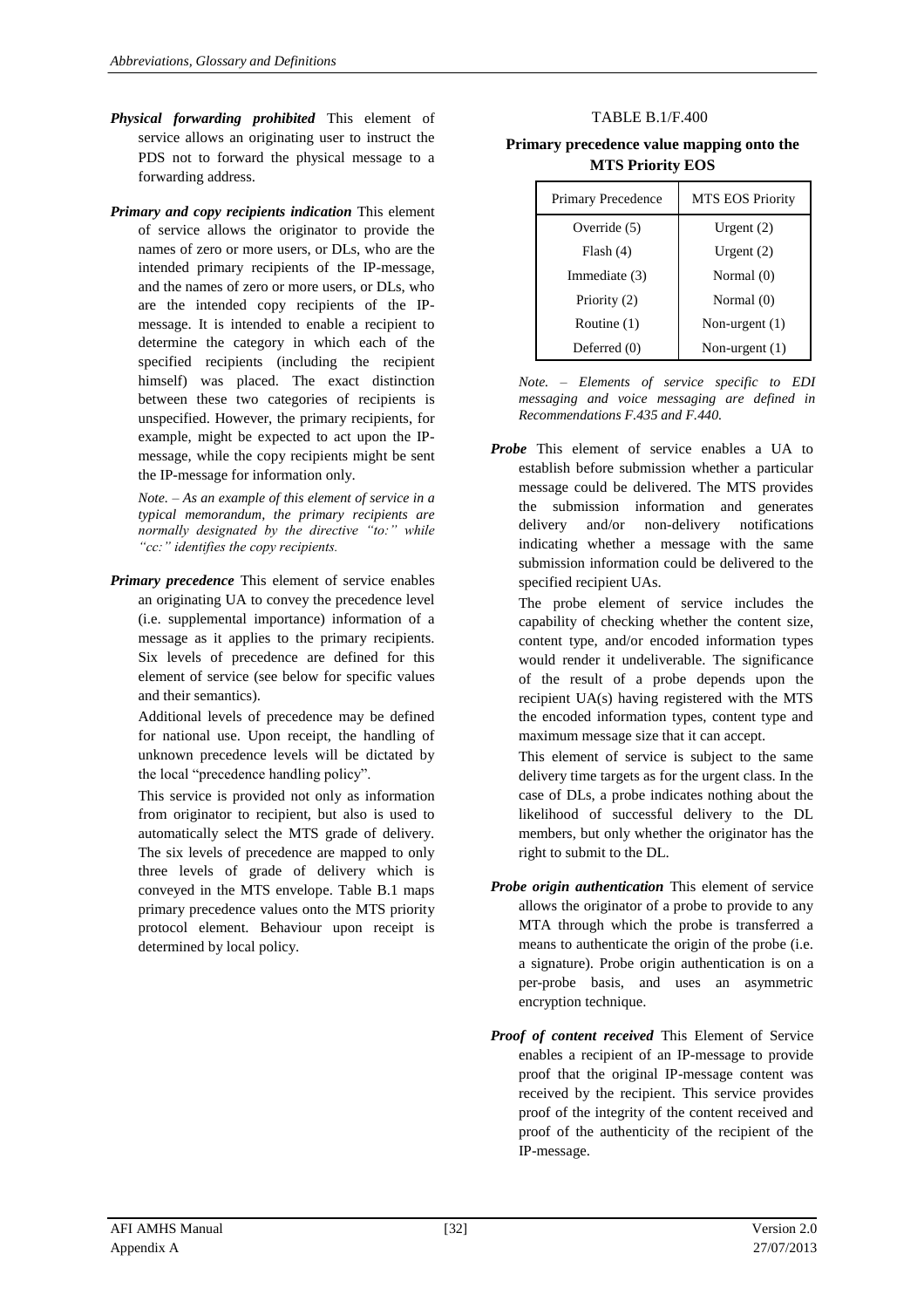This Element of Service is used only in conjunction with "Content Integrity" and/or "Message Origin Authentication" Elements of Service applied to the subject IP-notification.

The corresponding proof can be supplied in various ways depending on the security policy in force. The originator of the IP- notification always uses the "Content Integrity" and/or "Message Origin Authentication" Element of Service when sending the receipt IP-notification in response to the IP-message.

One way of providing the proof is to incorporate the following in the IP-notification:

- A verified copy of the IP-message originator's "Content Integrity" and/or "Message Origin Authentication" arguments (when present in the IP-message and verified by the recipient of the IP-message).
- A verified copy of the complete original IPmessage content, if the IP-message originator's "Content Integrity" and/or "Message Origin Authentication" arguments are not present in the IP-message.

The recipient is required to fulfil the request for this Element of Service only when the UA is subject to a security policy which mandates the support of this element of service.

*Note 1: The "Message Origin Authentication" Element of Service may be provided on a per message basis using the Message-originauthentication-check and/or on a per recipient basis using the Message-token as defined in Recommendation X.411 | ISO/IEC 10021-4.*

*Note 2: The "Content Integrity" Element of Service may be conveyed in several places on the message envelope. The Content-integrity-check can be standalone security argument in the message envelope and/or attributes of the Message-token as defined in Recommendation X.411 and ISO/IEC 10021-4.*

- *Proof of delivery* This element of service allows the originator of a message to obtain from the recipient(s) of the message the means to authenticate the identity of the recipient(s) and the delivered message and content. Message recipient authentication is provided to the originator of a message on a per-recipient basis using either symmetric or asymmetric encryption techniques.
- *Proof of IP-notification* This Element of Service provides the originator of an IP-message with proof that the IP-message was received by its recipient, and that the recipient was the originator of the received IP-notification.

This protects against any attempt by the recipient IPM-UA to deny subsequently that the IPmessage was received and that the IP-notification was returned to the originator.

This Element of Service is used only in conjunction with "Content Integrity" and /or the "Message Origin Authentication" Element of Service applied to the IP-notification.

The corresponding proof can be supplied in various ways depending on the security policy in force. One way of providing the proof is by means of the MTS-user to MTS-user Data Origin Authentication Security Services, defined in 10.2.1.1.1/X.402 and in ISO/IEC 10021-2, applied to the IP-notification.

The recipient is required to fulfil the request for this Element of Service only when the UA is subject to a security policy which mandates the support of this element of service.

- *Proof of submission* This element of service allows the originator of a message to obtain from the MTS the means to authenticate that the message was submitted for delivery to the originally intended recipient. Message submission authentication is provided on a per-message basis, and can use symmetric or asymmetric encryption techniques.
- *Receipt notification request indication* This element of service allows the originator to ask that he be notified when the IP-message being sent is received by the recipient's UA. In the case of a multi-recipient message, the originator can request this element of service on a per-recipient basis. This element of service also implicitly requests non-receipt notification request indication.

The originator's UA conveys his request to the recipient's UA. The recipient can instruct his UA to honour such requests, either automatically (for example, when it first renders the IP-message on the recipient's terminal) or upon his explicit command. The recipient can also instruct his UA, either in blanket fashion or case by case, to ignore such requests.

*Redirection disallowed by originator* This element of service enables an originating UA to instruct the MTS, if the recipient has requested the redirection of incoming messages element of service, that redirection should not be applied to a particular submitted message.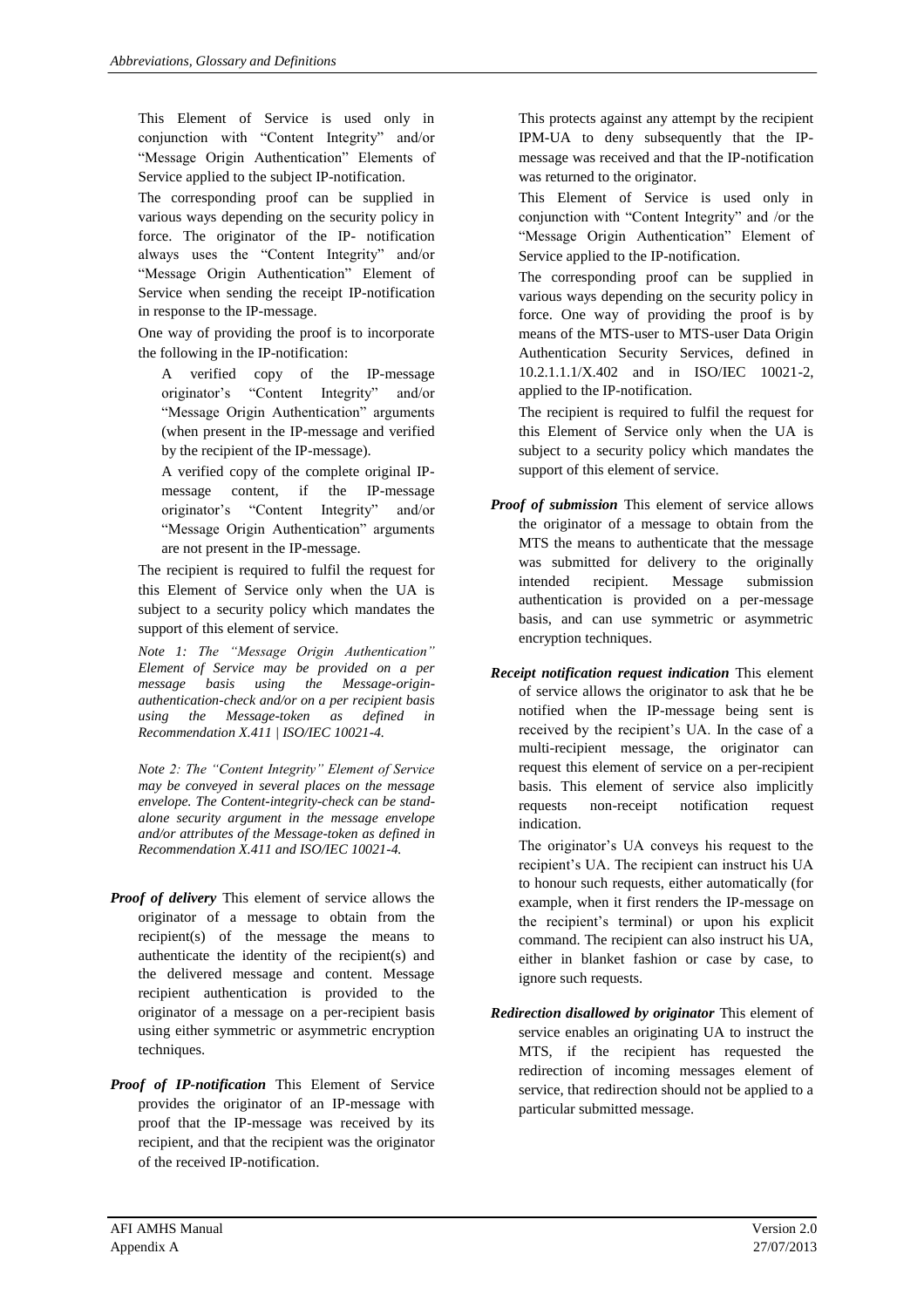*Redirection of incoming message* This element of service enables a UA, through registration, to instruct the MTS to redirect incoming messages addressed to it, to another UA or to a DL, for a specified period of time, or until revoked.

*Note 1: This is an MT element of service that does not require delivery to the intended recipient before redirection can take place. It is therefore distinct from the Auto-forwarding of IP-messages element of service.*

*Note 2: Different incoming messages, on the basis of their content-types, security labels, and other criteria, may be redirected to separate alternate recipients or not redirected at all.*

- *Registered mail* This element of service allows an originating user to instruct the PDS to handle the physical message as registered mail.
- *Registered mail to addressee in person* This element of service allows an originating user to instruct the PDS to handle the physical message as registered mail and to deliver it to the addressee only.
- *Reply request indication* This element of service allows the originator to request that a recipient send an IP-message in reply to the IP-message that carries the request. The originator can also specify the date by which any reply should be sent, and the one or more users and DLs to whom the originator requests (but does not demand) be among the preferred recipients of any reply. The recipient is informed of the date and names but it is up to the recipient to decide whether or not, and if so, to whom to reply.

*Note. – A blind copy recipient should consider carefully to whom he sends a reply, in order that the meaning of the blind copy recipient indication element of service is preserved.*

- *Replying IP-message indication* This element of service allows the originator of an IP-message to indicate to the recipient(s) that this IP-message is being sent in reply to another IP -message. A reply can, depending on the wishes of the originator of the replied-to message, and the final decision of the originator of the reply, be sent to:
	- 1) the recipients specified in the reply request indication of the replied-to message;
	- 2) the originator of the replied-to message;
	- 3) the originator and other recipients;
	- 4) a distribution list, in which the originator of the replied-to message can be a receiving member;
	- 5) other recipients as chosen by the originator of the reply.

The recipients of the reply receive it as a regular IP-message, together with an indication of which IP-message it is a reply to.

- *Report origin authentication* This element of service allows the originator of a message (or probe) to authenticate the origin of a report on the delivery or non-delivery of the subject message (or probe), (a signature). Report origin authentication is on a per-report basis, and uses an asymmetric encryption technique.
- *Request for forwarding address* This element of service allows an originating user to instruct the PDS to provide the forwarding address if the recipient has changed his address and indicated this to the PDS.

This element of service can be used with either physical forwarding allowed or prohibited. The provision of the forwarding address by the PDS to an originating user is subject to national regulations in the destination country. The default action is no provision of the forwarding address.

*Requested preferred delivery method* This element of service allows a user to request, on a perrecipient basis, the preference of method or methods of message delivery (such as through an access unit).

*Note. – This assumes availability of a directory and specification of a directory name by the originator together with this element of service. It may not be possible to match the request with the O/R address available in the directory. Non-delivery may occur if no feasible match can be found.*

*Request for non-repudiation of content received* This Element of Service enables the originator of an IP-message to request the recipient of the IPmessage to provide an irrevocable proof of the received IP-message content by means of an IPnotification.

This Element of Service may be subscribed to only if the Receipt Notification Request Indication Element of Service is subscribed to.

If this Element of Service is requested, the Request for Proof of Content Received Element of Service shall not be requested.

This Element of Service provides only an indication of the originator's request. Fulfilment of the request requires support of the Nonrepudiation of Content Received Element of Service.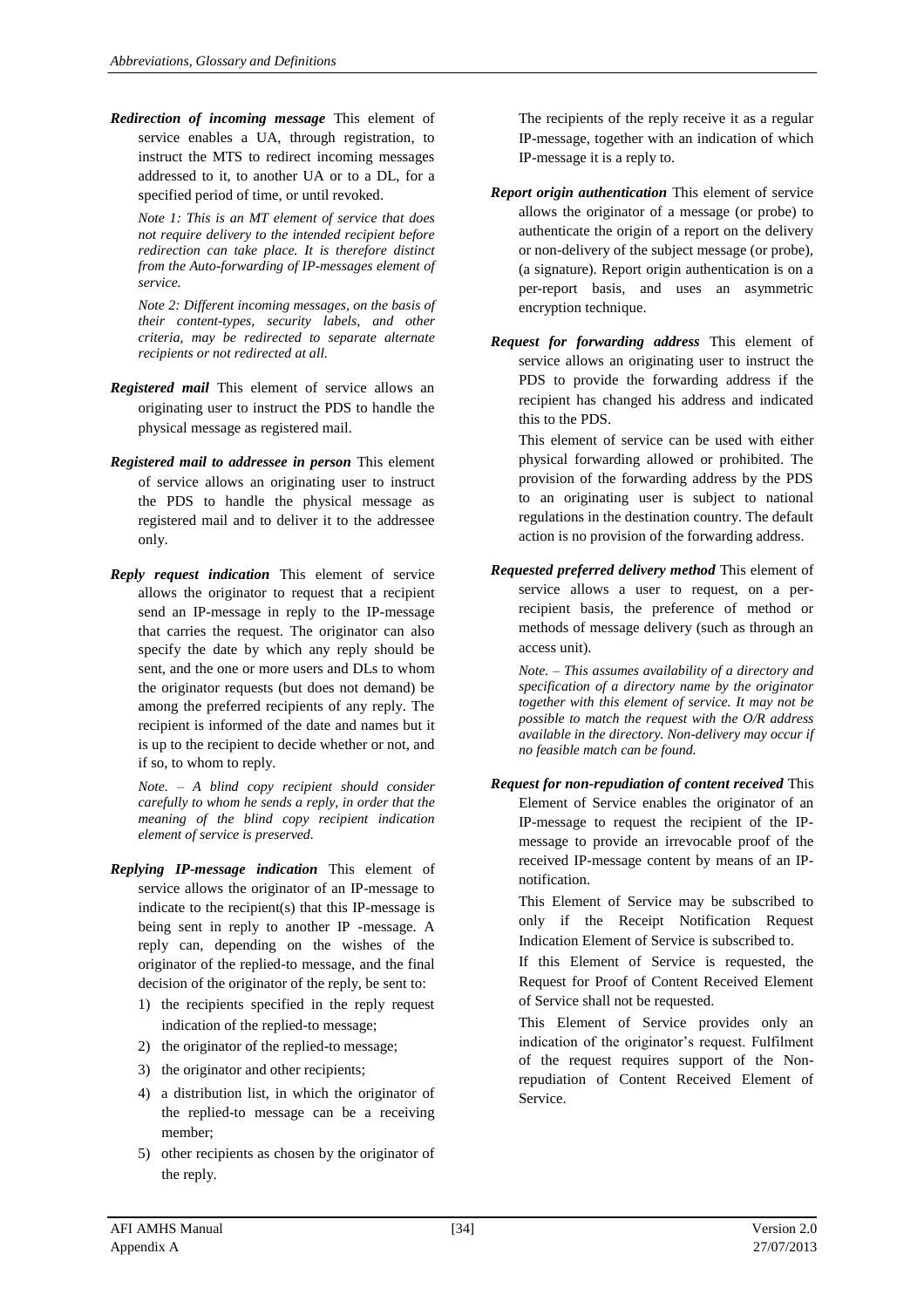*Request for non-repudiation of IP-notification* This Element of Service enables the originator of an IP-message to request the recipient of the IPmessage to provide irrevocable proof of the origin of an IP-notification generated in response to the IP-message.

This Element of Service may be subscribed to only if the Receipt Notification Request Indication Element of Service is subscribed to.

If this Element of Service is requested, the Request for Proof of IP-notification Element of Service shall not be requested.

This Element of Service provides only an indication of the originator's request. Fulfilment of the request requires support of the Nonrepudiation of IP-notification Element of Service.

*Request for proof of content received* This Element of Service enables the originator of the IP-message to request the recipient of the IP-message to provide proof of the received IP-message content by means of an IP-notification.

This Element of Service may be subscribed to only if the Receipt Notification Request Indication Element of Service is subscribed to.

This Element of Service provides only an indication of the originator's request. Fulfilment of the request requires support of the Proof of Content Received Element of Service.

*Request for proof of IP-notification* This Element of Service enables the originator of the IP-message to request the recipient of the IP-message to provide proof of the origin of an IP-notification generated in response to the IP-message.

This Element of Service may be subscribed to only if the Receipt Notification Request Indication Element of Service is subscribed to.

This Element of Service provides only an indication of the originator's request. Fulfilment of the request requires support of the Proof of IPnotification Element of Service.

*Restricted delivery* This element of service enables a recipient UA to indicate to the MTS, through registration, that it is not prepared to accept delivery of messages which originate from, or are redirected by, or are DL-expanded by certain MTS-users.

*Note 1: This element of service can be requested in either of two ways:*

*a) specification by the recipient UA of unauthorised originators, all other originators are considered as authorised;*

*b) specification by the recipient UA of authorised originators, all other originators are considered to be unauthorised.*

*Note 2: The MTS abstract service specified in Recommendation X.411 and ISO/IEC 10021-4 does not provide a technical realisation of this element of service. Its provision is for further study.*

- *Return of content* This element of service enables an originating UA to request that the content of a submitted message be returned with any nondelivery notification. This will not be done, however, if any encoded information type conversion has been performed on the message's content.
- *Sensitivity indication* This element of service allows the originator of an IP-message to specify guidelines for the relative sensitivity of the message upon its receipt. It is the intent that the sensitivity indication should control such items as:
	- 1) whether the recipient should have to prove his identity to receive the IP-message;
	- 2) whether the IP-message should be allowed to be printed on a shared printer;
	- 3) whether an IPM-UA should allow the recipient to forward the received IP-message;
	- 4) whether the IP-message should be allowed to be auto-forwarded.

The sensitivity indication can be indicated to the recipient or interpreted directly by the recipient's IPM-UA.

If no sensitivity level is indicated, it should be assumed that the IP-message originator has advised no restriction on the recipient's further disposition of the IP-message. The recipient is free to forward, print, or otherwise do as he chooses with the IP-message.

Three specific levels of sensitivity above the default are defined:

- Personal: The IP-message is sent to the recipient as an individual, rather than to him in his role. There is no implication that the IP-message is private, however.
- Private: The IP-message contains information that should be seen (or heard) only by the recipient, and not by anyone else. The recipient's IPM-UA can provide services to enforce this intent on behalf of the IPmessage's originator.
- Company-confidential: The IP-message contains information that should be treated according to company-specific procedures.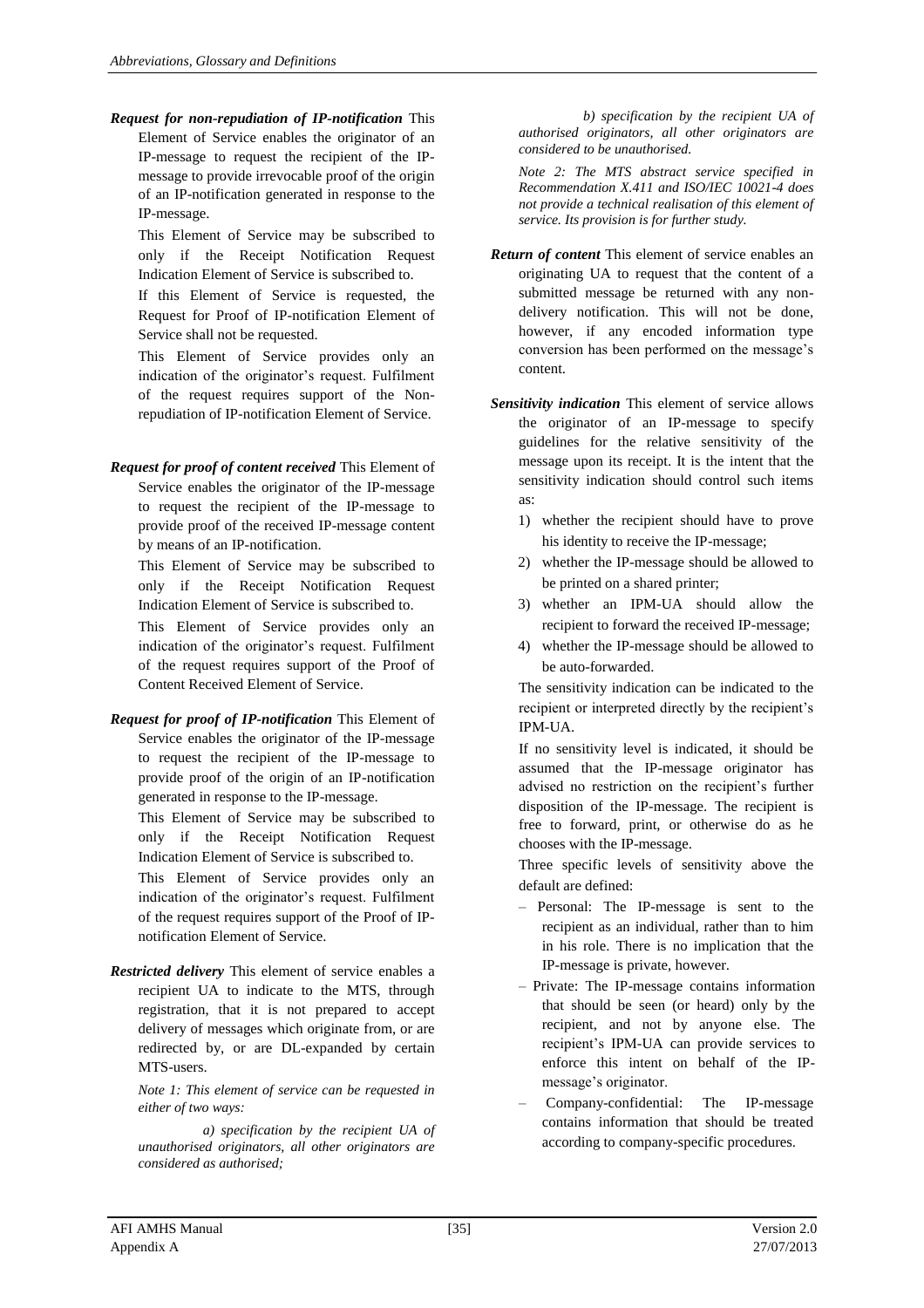- *Special deliver* This element of service allows an originating user to instruct the PDS to transport the letter produced from the MHS message through the ordinary letter mail circulation system and to deliver it by special messenger delivery.
- *Stored message alert* This element of service allows a user of an MS to register relevant sets of criteria that can cause an alert to be generated to the user when a message arrives at the MS satisfying the selected criteria. The generation of the alert can occur as follows:
	- 1) If the UA is connected and on-line to the MS, the alert message will be sent to the UA as soon as a message arrives at the MS that satisfies the registered criteria for generating alerts. If the UA is off line then the next time the UA connects to his MS after a message arrives at the MS satisfying the registered criteria, the user will be informed that one or more alert cases have occurred, the details of which can be determined by performing a stored message summary.
	- 2) In addition to, or as an alternative to 1) above, the MS can use other mechanisms to inform the user.
- *Stored message annotation* This element of service enables an MS-user to attach one or more textual annotations to a stored message. Annotations apply to the complete message and may not be applied selectively to different parts of the message. Annotations are local to the MS and MS-user and are not transmitted through the MTS in any message. The "cover note" described in B.83 is not related to message annotations.
- *Stored message deletion* This element of service enables a recipient UA to delete certain of its messages from the MS. Subject to subscription, deletion may be restricted to messages meeting certain criteria, e.g. messages stored for longer than an agreed period of time. Messages cannot be deleted if they have not been previously listed.
- *Stored message fetching* This element of service enables a recipient UA to fetch from the MS a message, or portions of a message. The UA can fetch a message (or message portion) based on the same search criteria that can be used for stored message listing.

*Stored message grouping* This element of service enables an MS-user to attach group-names to messages stored in the MS. A message can have zero, one, or more group-names associated with it that can subsequently be used for selection purposes. Each message group-name comprises a sequence of components which may be regarded as modelling a storage hierarchy. The setting, changing, or deletion of the group-names attached to a message can be performed by the MS-user.

The UA indicates to the MS, through registration, the name of each distinct group which the UA will employ to label each group of related messages. Each group-name may be assigned a descriptive text registered together with the group-name. The MS will verify that the groupnames subsequently employed by the user belong to the registered set of group-names, and will prevent the user from deregistering group-names which are currently attached to stored messages, or which are registered for use by the Autoassignment of Group Names element of service. A group -name remains valid until it is deregistered. The MS will prohibit an attempt to register the same group-name twice.

- *Stored message summary* This element of service provides a recipient UA with a count of the number of messages satisfying a specified criteria based on one or more attributes of the message stored in the MS.
- *Storage of draft messages* This element of service enables an MS-user to store draft messages in the MS. The user may obtain summaries of draft messages and may access a draft message by means of the Stored Message Listing and Stored Message Fetching elements of service.
- *Storage on submission* This element of service enables an MS-user to instruct the MS to store a copy of a message upon its submission, either by the MS-user or as a result of the performance of an auto-action. Storage of a submitted message is conditional upon the success of the submission. The user may instruct the MS to store all submitted messages, or may control storage on a per message basis.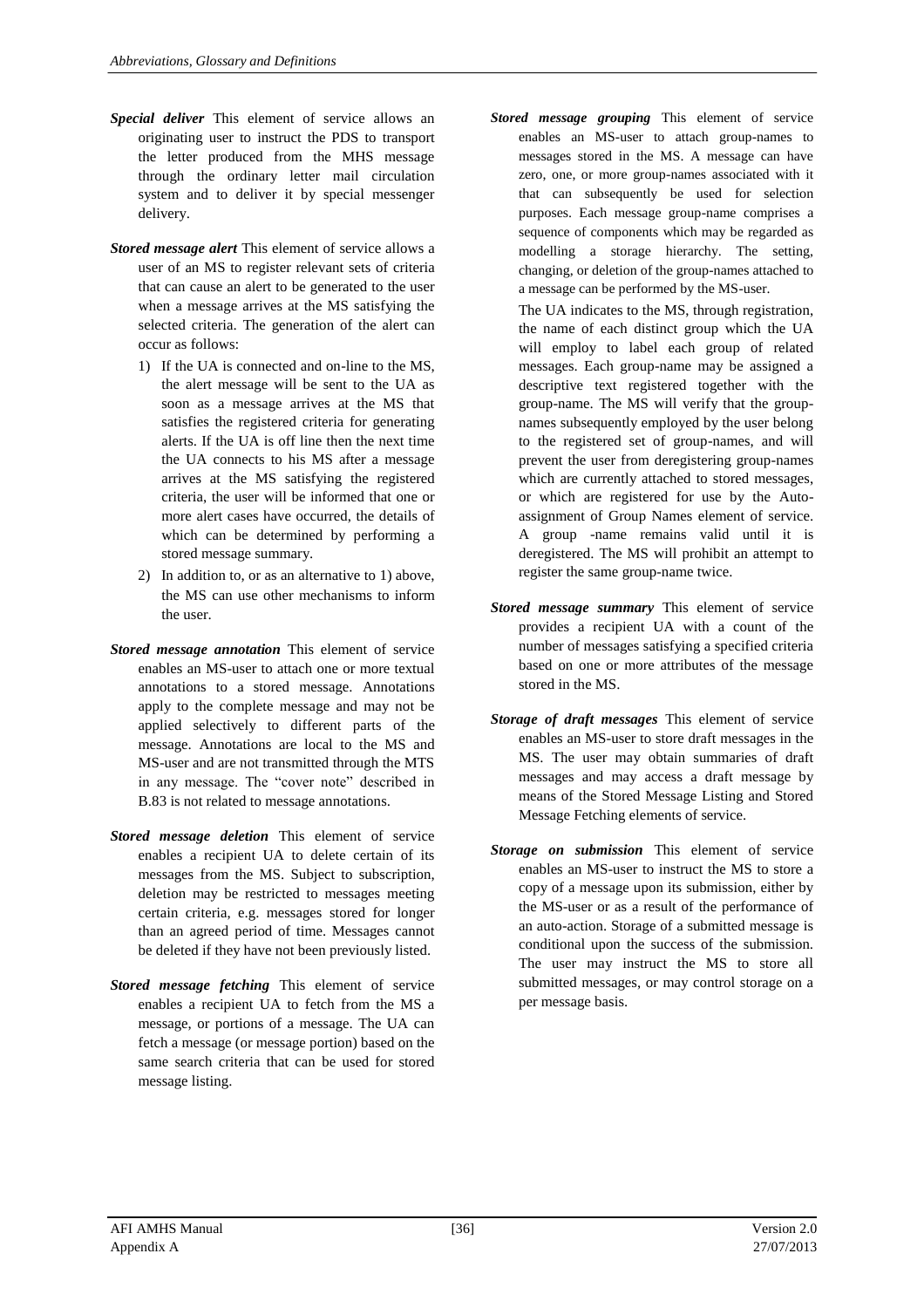- *Storage period assignment* This element of service enables an MS-user to assign a storage period to a stored message. The storage period indicates the period of time for which the user anticipates the message should be retained in the MS; this may be expressed as a period of time (from the start of storage), or as an absolute date and time. This element of service must be subscribed to if the Auto-deletion after Storage Period or Autoassignment of Storage Period elements of service are subscribed to.
- *Subject indication* This element of service allows the originator to indicate to the recipient(s) the subject of an IP-message being sent. The subject information is to be made available to the recipient.
- *Submission log* This element of service enables an MS-user to access a log that records details of the messages submitted from the MS to the MTS. These records are generated regardless of whether a copy of the submitted message is stored by means of the Storage on Submission element of service. Even where a copy is stored, the corresponding Submission Log entry may persist after the message has been deleted. Both successful and unsuccessful submissions are recorded. A Submission Log entry contains a subset of the information that may be stored for a submitted message.

The quantity of information stored in the Submission Log for each message is specified at subscription time. The MS-user is able to determine whether the submitted message corresponding to a Submission Log entry has been deleted. The MS-user is able to retrieve information from the Submission Log by means of the Stored Message Listing, Stored Message Fetching and Stored Message Summary elements of service. The ability to delete Submission Log entries is subject to subscription, and may be restricted to messages meeting certain criteria, e.g. messages stored longer than an agreed period of time.

*Submission of IP-messages incorporating stored messages* This element of service enables an MSuser to instruct the MS to incorporate parts of one or more stored messages as body parts of a submitted IP-message. The submitted IP-message may also contain body parts supplied in the submission from the MS-user.

The stored message which is the source of a body part may be a delivered, submitted or draft message. Individual body parts or the whole content of a stored IP-message may be incorporated. When the content is incorporated it will form a Forwarded IP-message. Deliveryinformation may also be incorporated from delivered messages when the content is incorporated.

The MS may optionally support the forwarding of body parts from messages which are not IPmessages. In this case, only body parts whose definition is compatible with IPM (or for which rules of conversion into IPM body parts are defined) may be forwarded. The complete content of a message cannot be forwarded if the message is not an IP-message.

The message submitted to the MTS, incorporating the stored messages or body parts may be stored in the MS if the user subscribes to the Storage on Submission element of service. An extract of the message will also be stored in the Submission Log if this element of service is subscribed to.

- *Submission time stamp indication* This element of service enables the MTS to indicate to the originating UA and each recipient UA the date and time at which a message was submitted to the MTS. In the case of physical delivery, this element of service also enables the PDAU to indicate the date and time of submission on the physical message.
- *Typed body* This element of service permits the nature and attributes of the body of the IP-message to be conveyed along with the body. Because the body can undergo conversion, the body type can change over time.

*Note 1: One example is the use of a file transfer body part. This provides for conveying the contents of a stored file and other information associated with the file from originator to recipient. The other information includes:*

*– file attributes, which are typically stored along with the file contents;* 

*– information on the environment from which the transfer originated;* 

*– references to existing stored files or earlier messages.* 

*Note 2: Another example is the use of a voice body part.*

#### *Undeliverable mail with return of physical message*

This element of service enables the PDS to return the physical message without delay, with reason indicated to the originator, if it cannot be delivered to the addressee. This is the default action to be taken by the PDS.